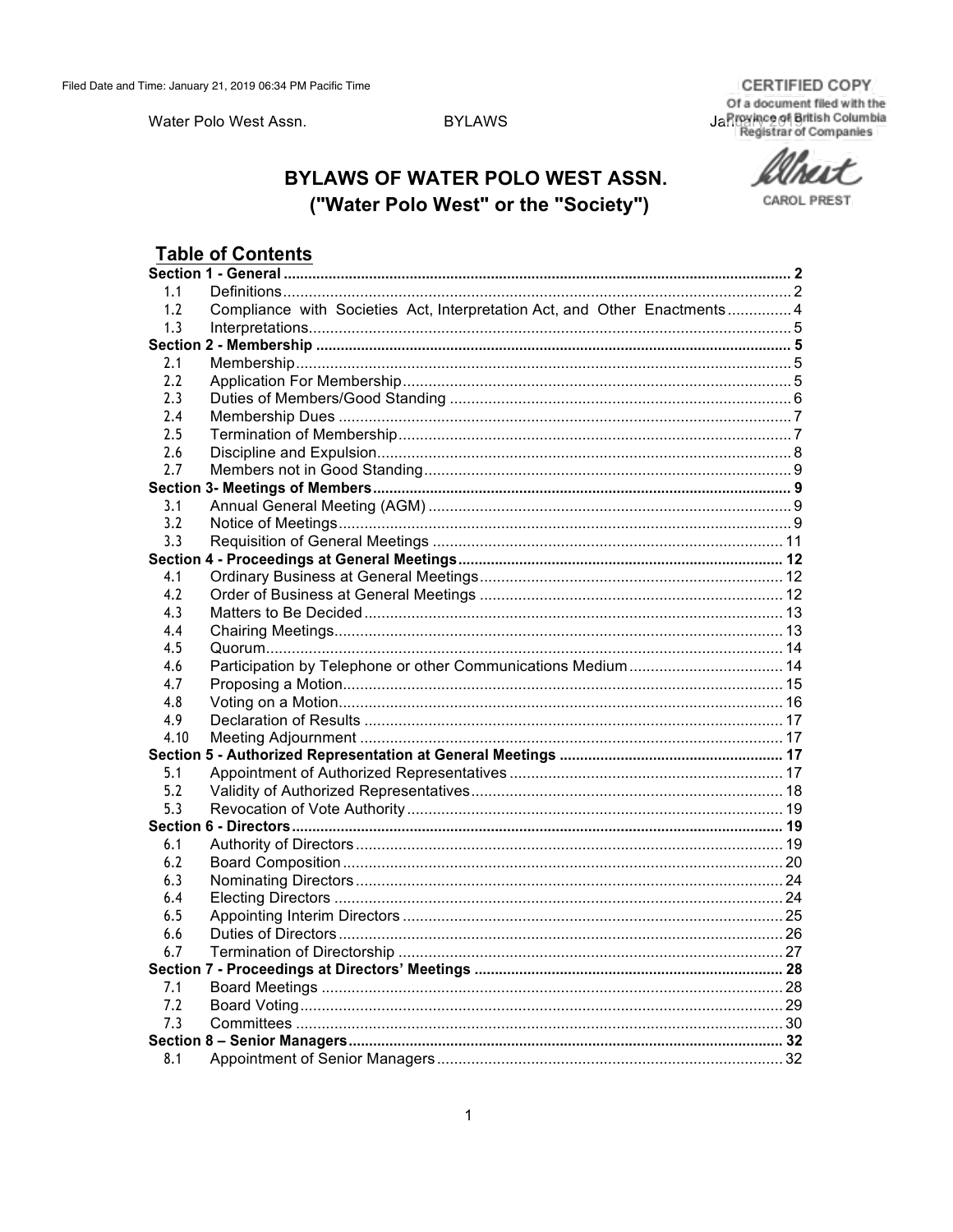Water Polo West Assn.

### **BYLAWS**

| 8.2  |                                                                                    |  |  |
|------|------------------------------------------------------------------------------------|--|--|
|      |                                                                                    |  |  |
| 9.1  |                                                                                    |  |  |
| 9.2  |                                                                                    |  |  |
| 9.3  |                                                                                    |  |  |
| 9.4  |                                                                                    |  |  |
| 9.5  |                                                                                    |  |  |
| 9.6  |                                                                                    |  |  |
| 9.7  |                                                                                    |  |  |
|      |                                                                                    |  |  |
| 10.1 |                                                                                    |  |  |
| 10.2 |                                                                                    |  |  |
| 10.3 |                                                                                    |  |  |
|      |                                                                                    |  |  |
| 11.1 |                                                                                    |  |  |
| 11.2 |                                                                                    |  |  |
| 11.3 |                                                                                    |  |  |
|      | Section 12 - Investments, Borrowing, Distributions, and Disposal of Undertaking 39 |  |  |
| 12.1 |                                                                                    |  |  |
| 12.2 |                                                                                    |  |  |
| 12.3 |                                                                                    |  |  |
| 12.4 |                                                                                    |  |  |
|      |                                                                                    |  |  |
| 13.1 |                                                                                    |  |  |
| 13.2 |                                                                                    |  |  |
| 13.3 |                                                                                    |  |  |
|      |                                                                                    |  |  |
| 14.1 |                                                                                    |  |  |
|      |                                                                                    |  |  |
| 15.1 |                                                                                    |  |  |
| 15.2 |                                                                                    |  |  |
|      |                                                                                    |  |  |
| 16.1 |                                                                                    |  |  |
| 16.2 |                                                                                    |  |  |
| 16.3 |                                                                                    |  |  |
|      |                                                                                    |  |  |

### **Section 1 - General**

#### $1.1$ **Definitions**

- $(a)$ **Athlete**  $-$  A person insured to play water polo and registered with a Member for that purpose.
- Authorized Representative A representative of a Voting Member  $(b)$ who has been authorized in writing by the directors or governing body of the Voting Member to attend and vote at a Water Polo West meeting as the representative of the Voting Member.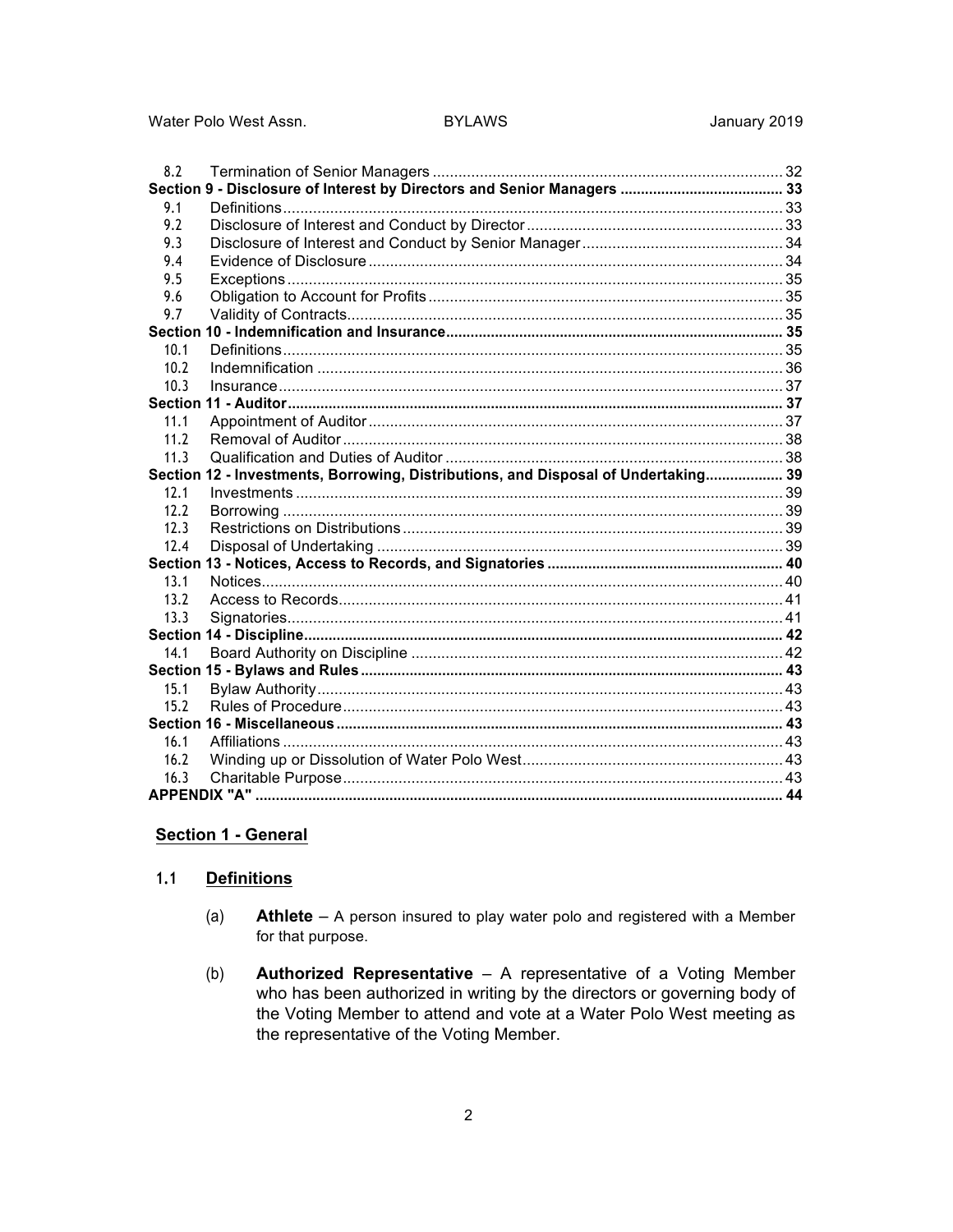- (c) **Board**  the Water Polo West Board of Directors.
- (d) **Bylaws**  means these Bylaws as amended from time to time.
- (e) **Board Committee** an advisory group appointed by the Board from time to time to be responsible for governance, policy, or a strategic function, project or program or for such other tasks or functions as may be specified by the Board.
- (f) **Club**  any educational institution, group, organization or team whose primary purpose is the delivery of Water Polo or other aquatic sport related programs.
- (g) **Director**  an individual elected or appointed to serve on the Board as a Director.
- (h) **Discipline Committee -** the committee appointed by the Board pursuant to Section 14.1(b) of these Bylaws.
- (i) **Elected Director** an individual elected to the Board by acclamation or by simple majority vote of the Voting Members at an annual general meeting.
- (j) **Executive Committee** the committee appointed by the Board pursuant to section 7.3(a) of these Bylaws.
- (k) **FINA** Fédération Internationale de Natation. The international federation recognized by the International Olympic Committee to administer international competition in aquatic sports.
- (l) **Interim Director**  an individual appointed to the Board by the Board to provide expertise or to fill a casual vacancy.
- (m) **Interpretation Act**  means the *Interpretation Act*, R.S.B.C. 1996, c. 238, as amended, restated or replaced from time to time.
- (n) **Laws of Water Polo –** The rules of water polo, as determined by Water Polo Canada and adopted by the Board, and includes any codes of conduct, policies and guidelines regulating the sport of water polo which are observed by Water Polo Canada and adopted by the Board.
- (o) **Member**  means a Voting Member or Non-Voting Member of Water Polo West.
- (p) **Non-Voting Member**  any Club, group, organization or team in good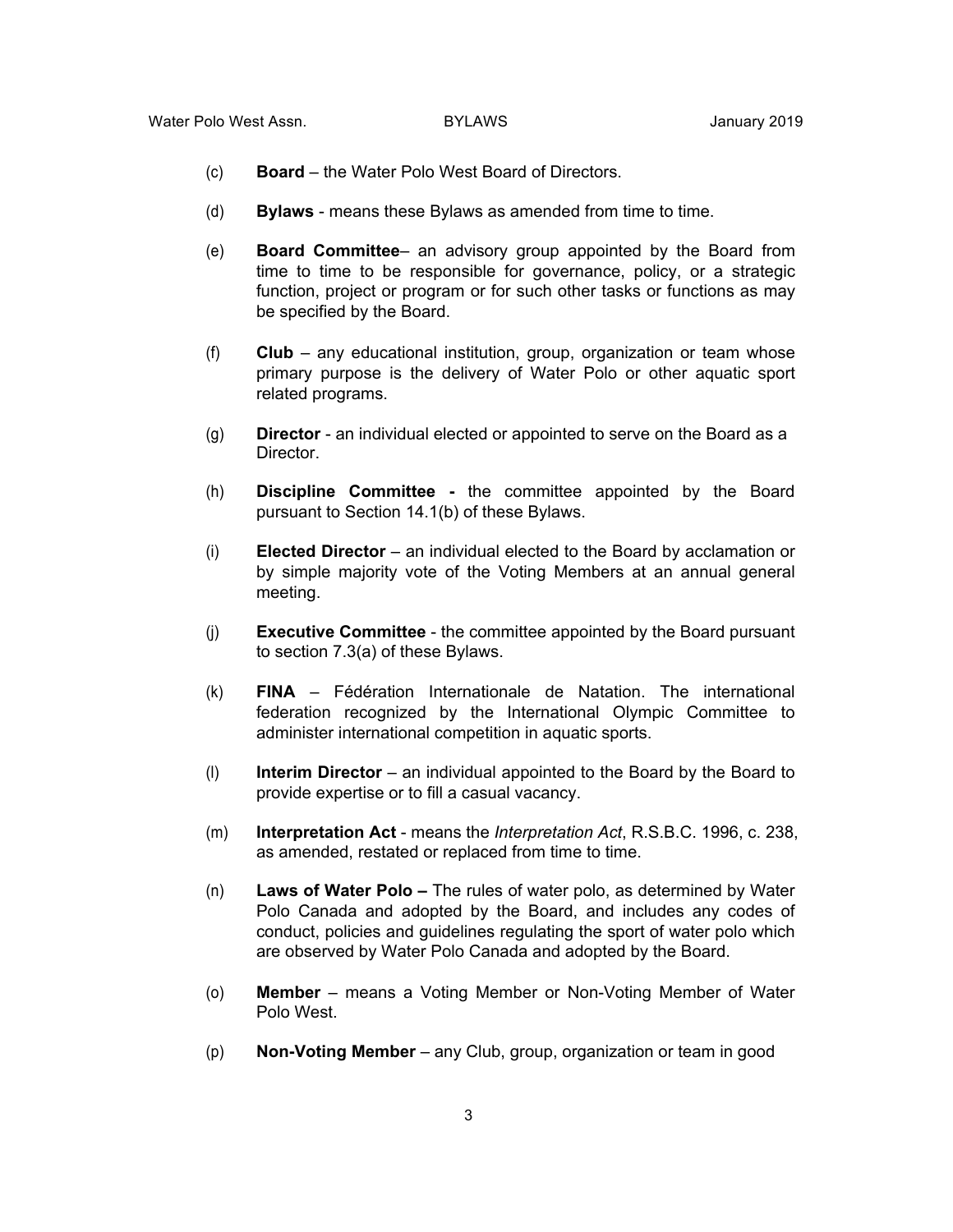standing that has been admitted as a Non-Voting Member by the Board and that facilitates the delivery, growth and/or development of Water Polo via Water Polo West-sanctioned leagues, programs, or events.

- (q) **person** *–* is to be broadly interpreted and includes an individual, a corporation, society or other body corporate, a partnership, a joint venture, a trust, an association, an unincorporated organization, a regulatory body or agency, a government or governmental agency or authority or entity, an executor or administrator or other legal or personal representative, or any other entity.
- (r) **Registered Address**  a Member's address as recorded in the Register of Members.
- (s) **Sanctioned Water Polo Activities** –Water Polo leagues, programs or events, whether recreational or competitive, approved as Sanctioned Water Polo Activities by the Board.
- (t) **Societies Act**  the *Societies Act*, S.B.C. 2015, c. 18, as amended, restated or replaced from time to time, and includes its regulations.
- (u) **Voting Authorization Form**  a written appointment of an Authorized Representative in a form approved in accordance with Section 5.2(b).
- (v) **Voting Member**  any Club, group, organization or team in good standing that has been admitted as a Voting Member by the Board and that facilitates the delivery, growth and/or development of Water Polo via Water Polo West-sanctioned leagues, programs, or events.
- (w) **Water Polo** the sport of water polo, variations of water polo, similar games and other aquatic sports promoting the development of skills related to the sport of water polo.
- (x) **Water Polo Canada**  Canadian Water Polo Association Inc., the national sport organization and governing body for water polo in Canada recognized by FINA.

The definitions in the *Societies Act* apply to these Bylaws.

#### **1.2 Compliance with Societies Act, Interpretation Act, and Other Enactments**

Subject to Section 1.1, if a provision in these Bylaws is inconsistent with the *Societies Act* or any other enactment of British Columbia or Canada, such provision shall have no effect and may be severed from these Bylaws without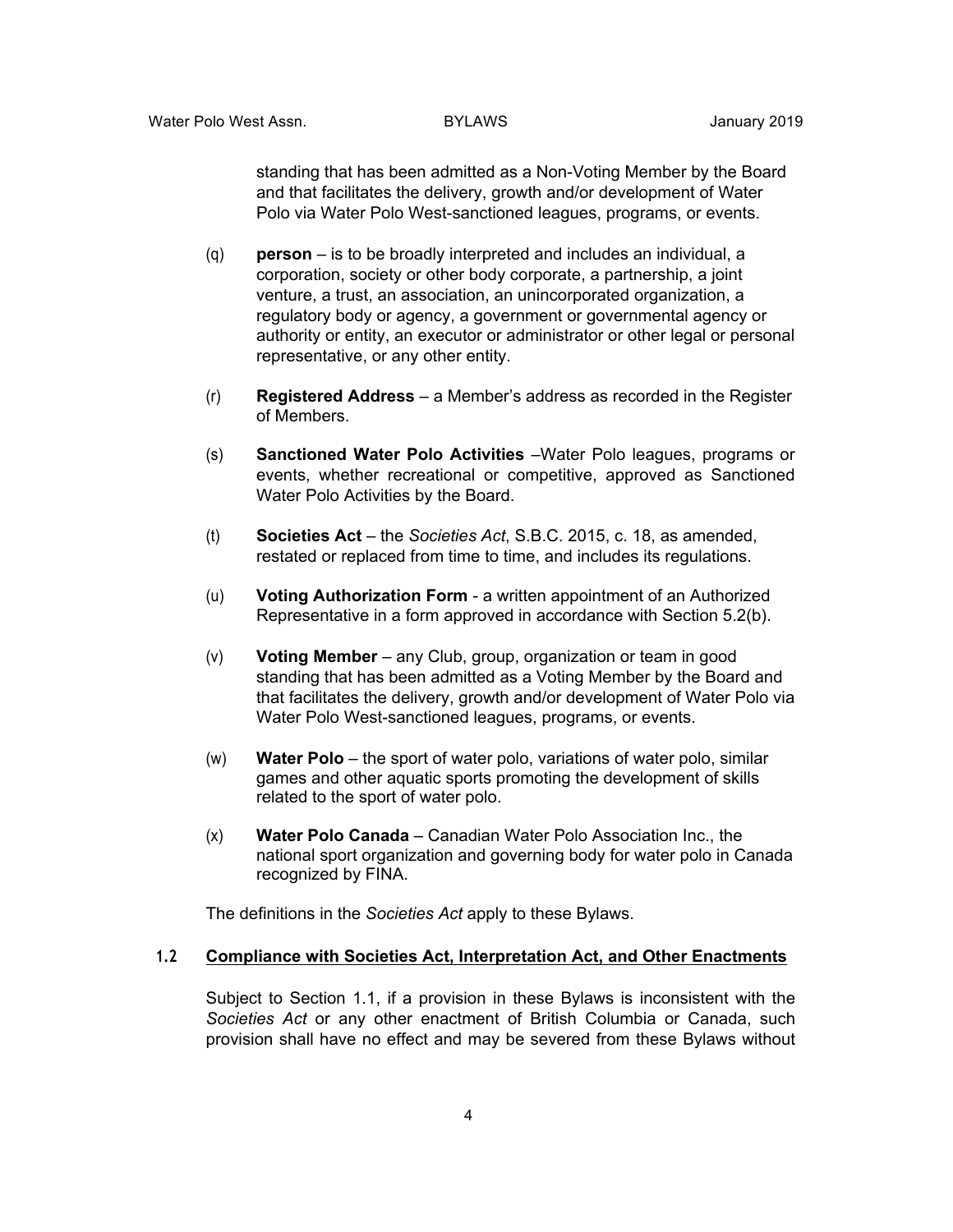affecting any other provision hereof. If there is a conflict between a definition of the *Societies Act* and a definition or rule in the *Interpretation Act* relating to a term used in these Bylaws, the definition in the *Societies Act* will prevail in relation to the use of the term in these Bylaws.

The *Interpretation Act* applies to the interpretation of these Bylaws as if they were an enactment.

#### **1.3 Interpretations**

In these Bylaws, words in the singular form include the plural and vice versa and words importing a specific gender include all other genders.

#### **Section 2 - Membership**

### **2.1 Membership**

The Members of Water Polo West are those persons who have become Members in accordance with these Bylaws and have not ceased to be Members.

### **2.2 Application For Membership**

- (a) Non-Voting Members A Club may apply to the Board or its designates for membership as a Non-Voting Member, and upon acceptance by the Board or its designates shall be admitted as a Non-Voting Member of Water Polo West, provided that the proposed Non-Voting Member:
	- (i) has a permanent mailing address or alternative form of contact deemed acceptable by the Board;
	- (ii) has completed the Water Polo West registration process, including the payment of any prescribed fees;
	- (iii) their admission to membership will not conflict with the Laws of Water Polo promulgated from time to time by Water Polo Canada and approved by the Board; and
	- (iv) is otherwise in good standing with Water Polo West**.**

A Non-Voting Member is not entitled to vote at any Meeting of the Members of Water Polo West.

(b) Voting Members - A Club may apply to the Board or its designates for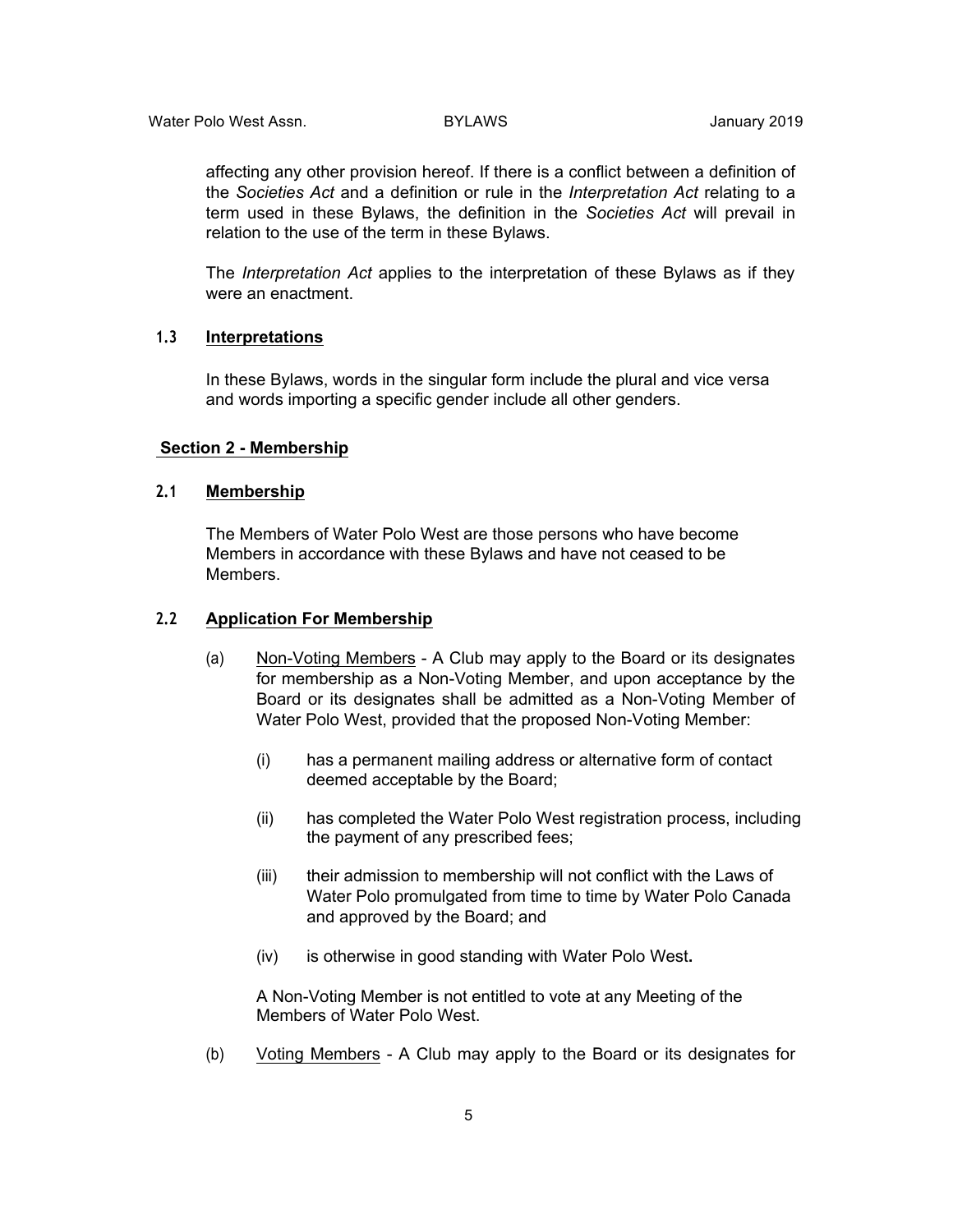membership as a Voting Member, and upon acceptance by the Board or its designates shall be admitted as a Voting Member, provided that the proposed Voting Member:

- (i) has a permanent mailing address or alternative form of contact deemed acceptable by the Board;
- (ii) has completed the Water Polo West registration process, including the payment of any prescribed fees;
- (iii) the admission to membership will not conflict with the Laws of Water Polo promulgated from time to time by Water Polo Canada and approved by the Board;
- (iv) has at least 10 Athletes registered and participating in Water Polo activities;
- (v) does not purport to represent an area or group already partly or wholly represented by another Voting Member of Water Polo West, except with the approval of the Board;
- (vi) is otherwise in good standing with Water Polo West; and
- (vii) meets any other requirements set from time to time by the Board.

A Voting Member is entitled to exercise one vote at any meeting of the Members of Water Polo West.

(c) Membership is not transferable.

#### **2.3 Duties of Members/Good Standing**

- (a) Every Member must uphold the Water Polo West Constitution and must comply with these Bylaws.
- (b) Each Member shall be in good standing with Water Polo West provided that such Member:
	- (i) shall have paid the annual dues set by Water Polo West for such membership, or all other monies owed by it to Water Polo West, not later than 45 days after payment is due;
	- (ii) if applicable and requested by the Board, Members must deliver to Water Polo West, not later than 45 days after receiving notice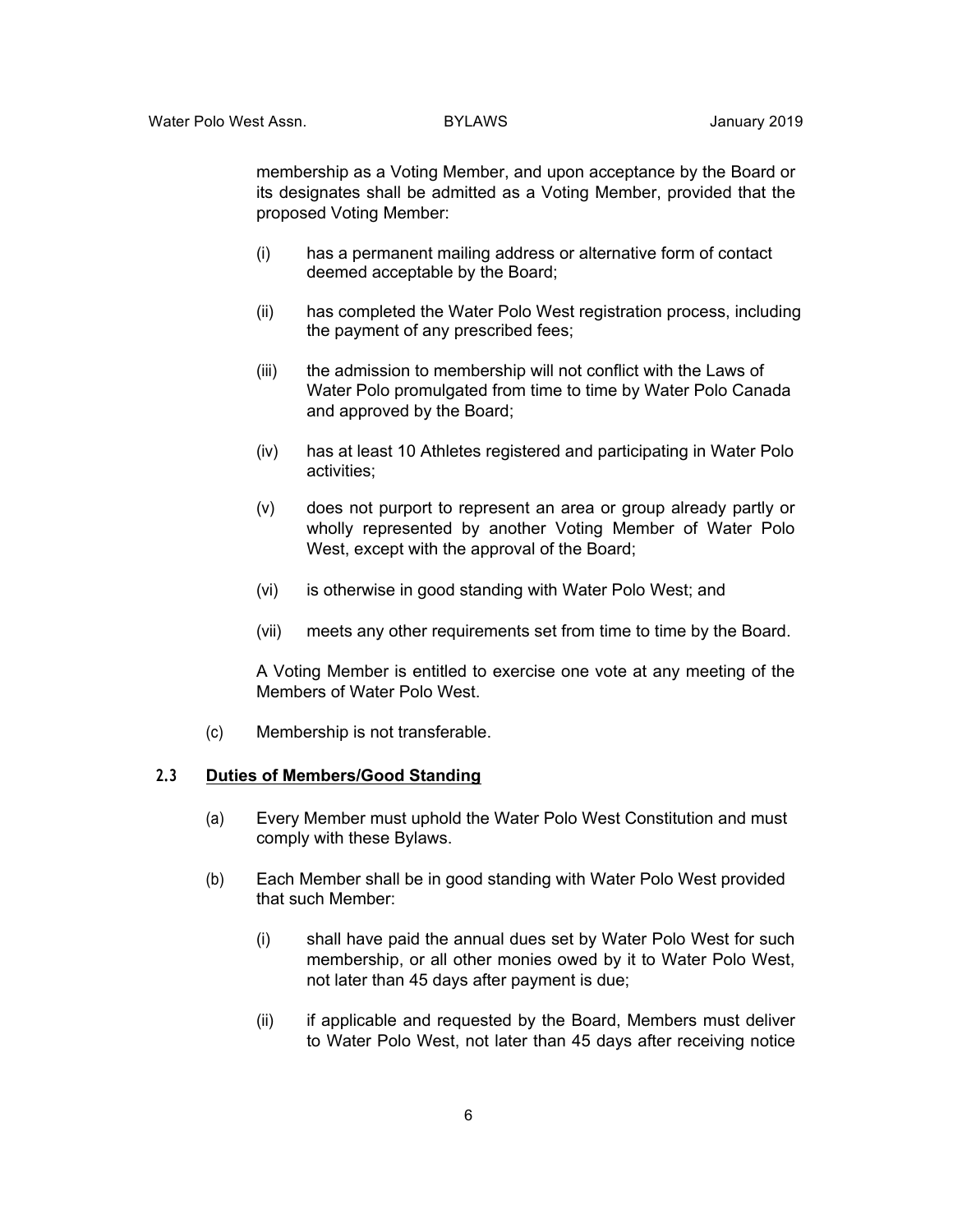in writing from Water Polo West, its Statement of Annual Accounts for the preceding financial year of the Club, together with any other requested financial information, a Certificate of Good Standing issued by the relevant regulatory authority, a copy of its current Constitution and Bylaws and a certificate of incumbency confirming the names of the persons holding office as directors or officers of the Club;

- (iii) shall continue to be engaged in the growth, development, and management of Water Polo;
- (iv) shall meet the requirements for membership set out in Sections 2.2(a) and (b) of these Bylaws to the satisfaction of the Board;
- (v) shall not be in conflict or non-conformity with the Laws of Water Polo promulgated from time to time by Water Polo Canada;
- (vi) if a Voting Member, shall maintain its permanent mailing address and, if applicable, its Board of Directors contact information and shall advise Water Polo West of any change thereof within 15 days; and
- (vii) conducts its affairs to the satisfaction of the Board, which satisfactory conduct shall be presumed in the absence of a resolution by majority of the Directors to the contrary.

#### **2.4 Membership Dues**

The membership dues for each category of membership will be such amounts as may be set by the Board from time to time. Dues shall be payable on such date as prescribed by the Board from time to time. Members must receive 8 months' notice of any increase in dues before such dues can take effect.

### **2.5 Termination of Membership**

- (a) The membership of a Water Polo West Member terminates when:
	- (i) the membership terminates in accordance with these Bylaws;
	- (ii) the Member resigns;
	- (iii) the Member dissolves, or otherwise ceases to exist; or
	- (iv) the Member is expelled from membership in accordance with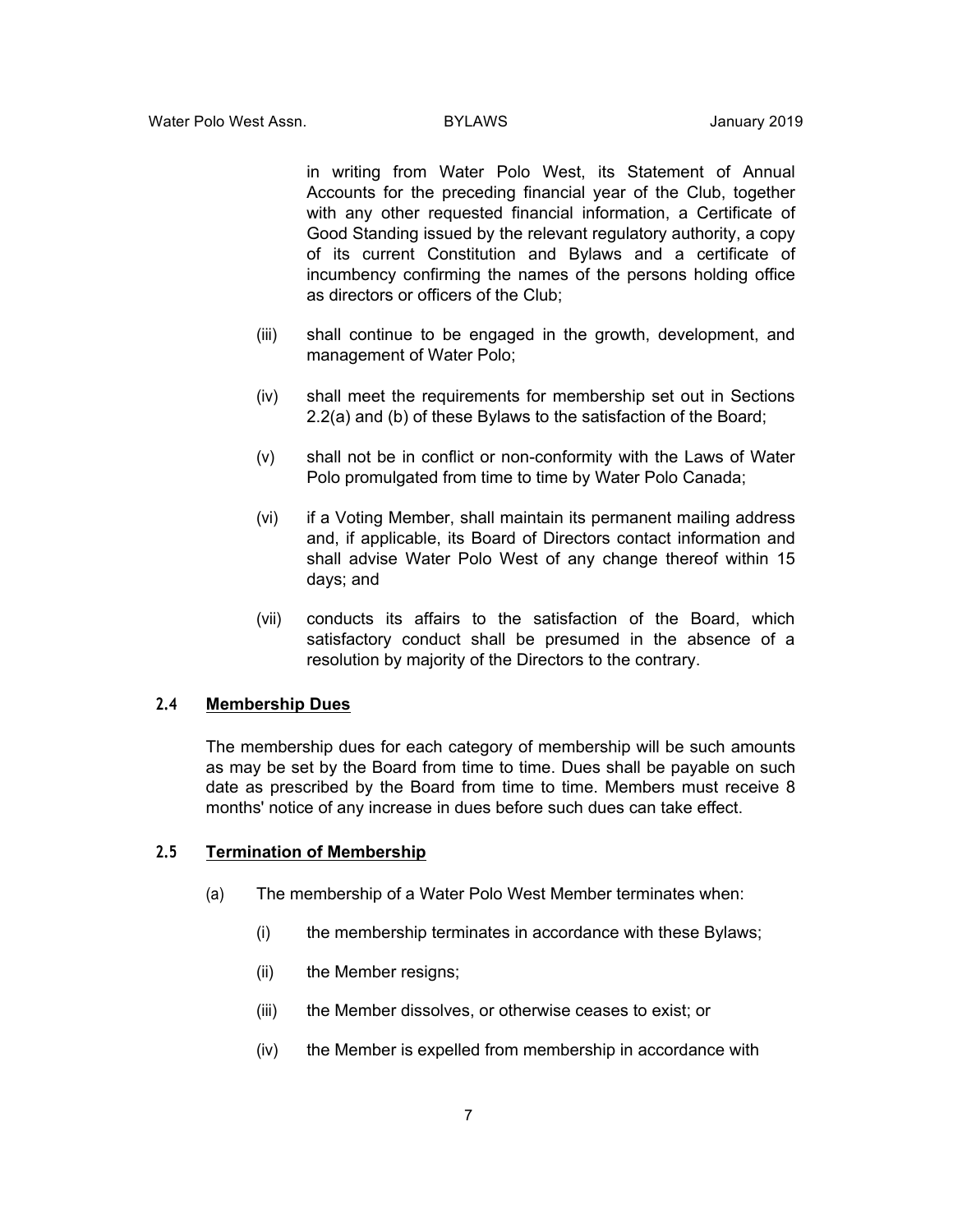these Bylaws or the *Societies Act*.

- (b) Any fees or dues owing by a Member at the time of termination of membership shall remain due and owing to Water Polo West.
- (c) In case of a Member who has failed to pay any fees, special assessments, dues or other debts owed to Water Polo West, membership in Water Polo West is terminated if the Member is not in good standing for six consecutive months.
- (d) Any Member who ceases to be a Member of Water Polo West forfeits all rights, claims, privileges or interests arising from membership in Water Polo West.

### **2.6 Discipline and Expulsion**

- (a) A Member may be disciplined by resolution of the Board or by resolution of the Discipline Committee or may be expelled by resolution of the Board for any reason which is deemed by the Board or the Discipline Committee to be in the best interest of Water Polo West including, without limitation:
	- (i) violating any provisions of the *Societies Act*, the Water Polo West constitution, these Bylaws or any rules or policies adopted by Water Polo West from time to time;
	- (ii) carrying out any conduct which the Board or Discipline Committee considers detrimental to Water Polo West; or
	- (iii) for any other reason that the Board or the Discipline Committee considers to be reasonable, having regard to the purposes of Water Polo West.
- (b) Disciplining a Member may include a suspension of membership rights. Before a Member is disciplined or expelled, the Discipline Committee or Board must give the Member notice of the proposed discipline or expulsion, including written reasons, and give the Member 21 days to make representations to the Discipline Committee or Board respecting the proposed discipline or expulsion and, if applicable, attempt to rectify their misconduct to the satisfaction of the Discipline Committee or Board. The Discipline Committee or Board to respond to such representations within 21 days of receiving them.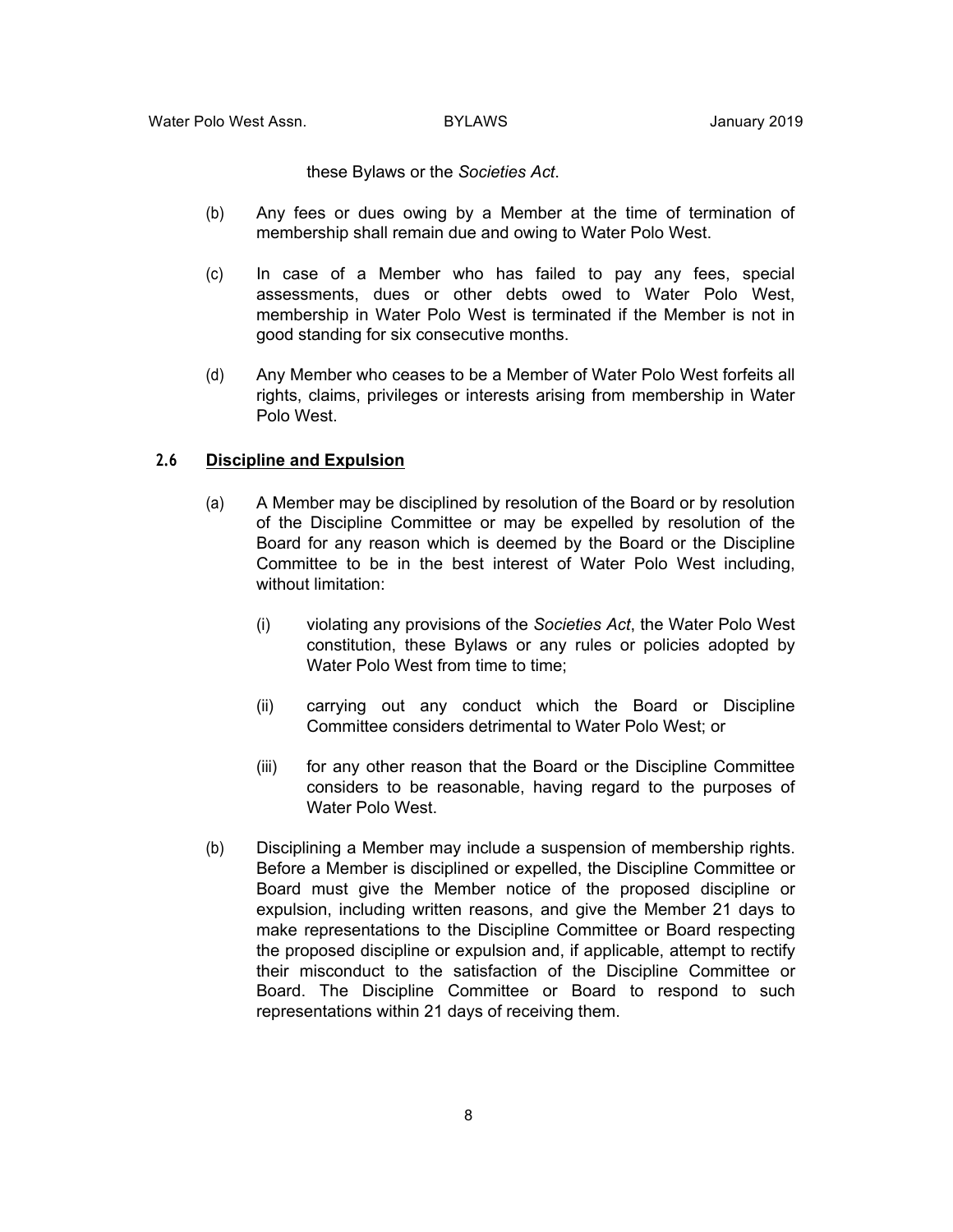Water Polo West Assn. BYLAWS January 2019

### **2.7 Members not in Good Standing**

- (a) A Member who has been suspended in accordance with Section 2.6, or who has failed to pay the Member's annual membership dues, special assessments or fees or any other debt due and owing by the Member to Water Polo West, is not in good standing so long as the suspension continues or any amount outstanding remains unpaid.
- (b) A Voting Member who is not in good standing shall not be entitled to vote at meetings of the Members, requisition meetings, make Members' proposals or consent to a resolution of Members.
- (c) A Member who is not in good standing shall not be entitled to participate in Sanctioned Water Polo Activities unless the Board, or its delegate resolves otherwise.

### **Section 3- Meetings of Members**

### **3.1 Annual General Meeting (AGM)**

- (a) AGM Unless the holding of an annual general meeting is deferred in accordance with the *Societies Act*, Water Polo West's Board must call annual general meetings so that an annual general meeting is held in each calendar year.
- (b) Resolution Instead of AGM An annual general meeting is deemed to have been held if all matters that must, under the *Societies Act* or these Bylaws, be dealt with at that meeting, including the presentation to the Members of the financial statements and auditor's report, if any, are dealt with in a resolution and all of the Voting Members consent in writing to the resolution on or before the date on which the annual general meeting must be held in accordance with Section 3.1(a).

### **3.2 Notice of Meetings**

- (a) Calling of General Meetings Subject to Section 3.1(a), the Board may at any time call a general meeting of Members at such date, time and location in British Columbia as may be determined by the Board.
- (b) Other Persons at General Meetings- Each Member, the auditor, if any, the Directors and any lawyer for Water Polo West shall be entitled to attend a general meeting of Water Polo West, and in addition any other person invited by the Board is entitled to attend a general meeting. Any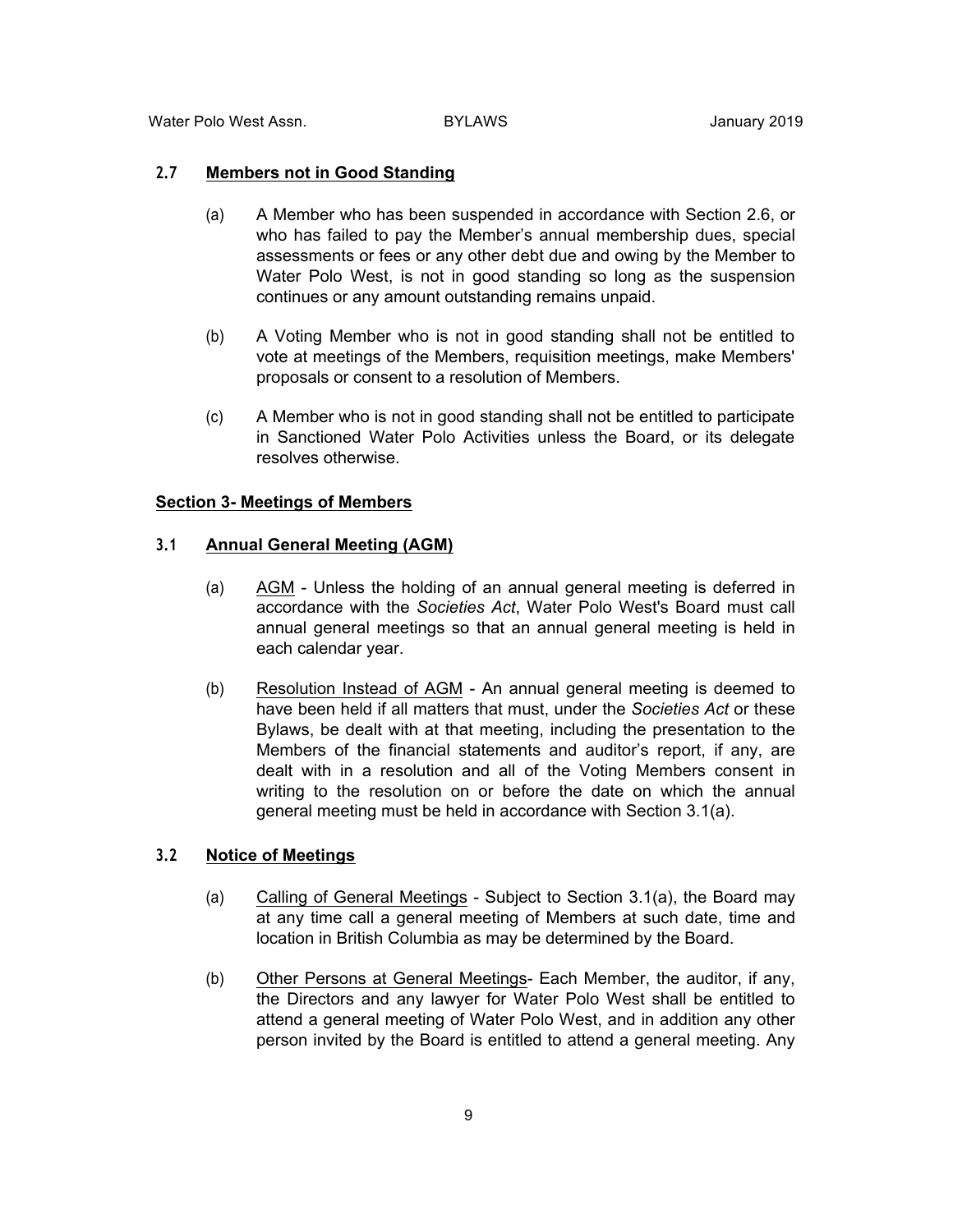person attending a general meeting who is not an Authorized Representative of a Voting Member shall not be counted in the quorum and shall not be entitled to vote at the meeting.

- (c) Notice of General Meetings Water Polo West shall give not less than 14 days written notice of the date, time and location of a general meeting to its Members. Notice of a general meeting must state the nature of any business, other than ordinary business, to be transacted at the meeting in sufficient detail to permit a Member receiving the notice to form a reasoned judgment concerning that business and must include the text of any special resolution to be submitted to the meeting for approval.
- (d) Waiver of Notice A person entitled to notice of a general meeting may, in any manner, waive that person's entitlement to notice of a general meeting or may agree to reduce the period of that notice. Attendance of a Member at a general meeting is a waiver of the Member's entitlement to notice of the meeting unless the Member attends the meeting for the express purpose of objecting to the transaction of any business on the grounds that the meeting is not lawfully called.
- (e) Form of Notice Water Polo West may give notice of a general meeting by:
	- (i) Sending an email with the date, time and location of the general meeting and all other required information to every Member who has provided an email address to Water Polo West; and
	- (ii) Posting notice of the date, time and location of the general meeting, throughout the period commencing at least 14 days before the meeting and ending when the meeting is held, on the Water Polo West website.
- (f) Accidental Omission The accidental omission to send a notice of a general meeting to a Member or the non-receipt of any notice by a Member or any of the persons entitled to receive notice does not invalidate any proceedings at the general meeting.
- (g) Notice of Adjourned General Meeting It is not necessary to give any notice of a continuation of an adjourned general meeting or of the business to be transacted at a continuation of an adjourned general meeting except that, when a general meeting is adjourned for 30 days or more, notice of the continuation of the adjourned meeting must be given.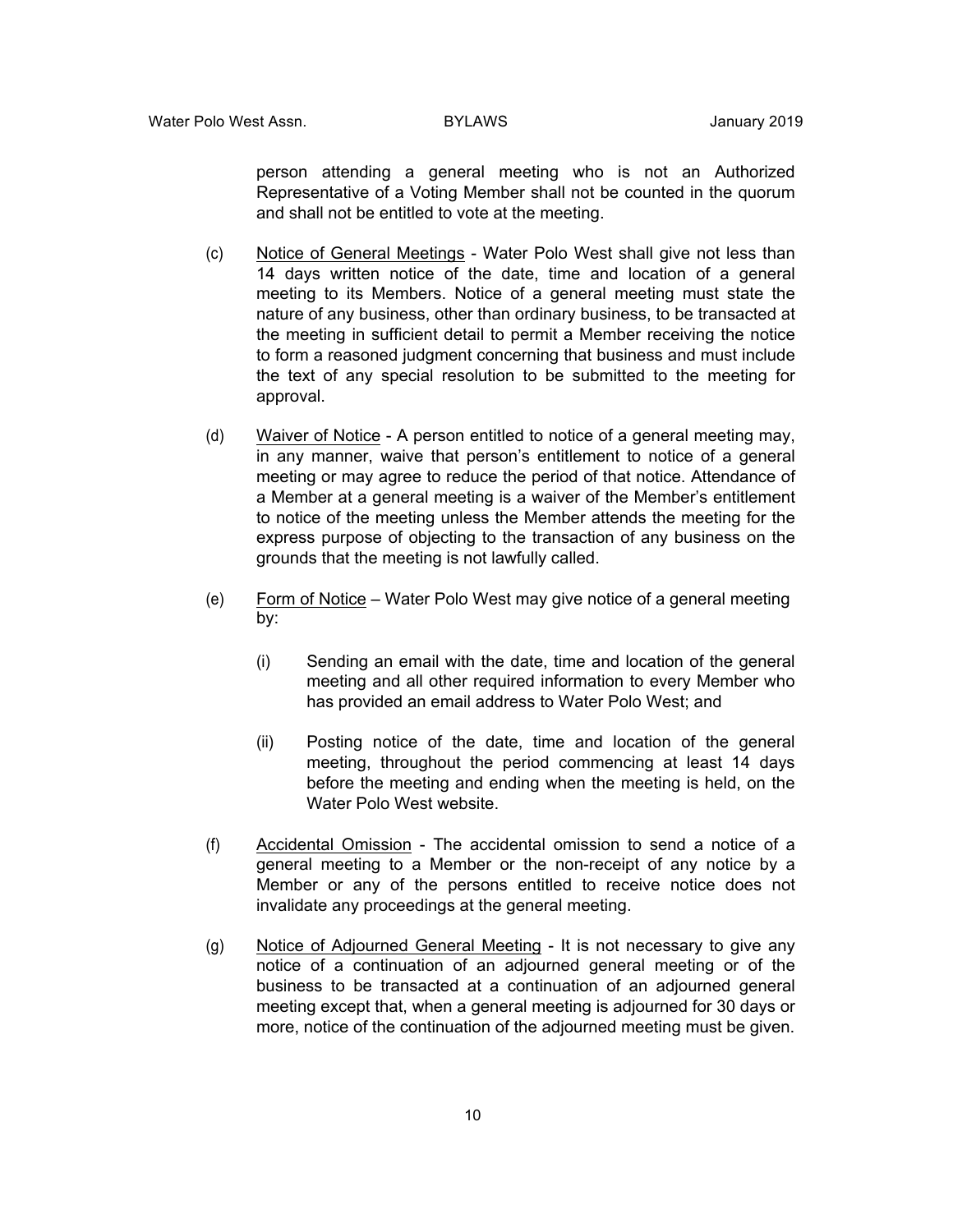Water Polo West Assn. BYLAWS January 2019

### **3.3 Requisition of General Meetings**

- (a) Not fewer than 10%, and in no event less than two, of the Voting Members in good standing may requisition the Directors to call a general meeting for the purposes stated in the requisition.
- (b) Requisition Document A requisition may be made in a single document or may consist of several documents in similar form, and must:
	- (i) Contain the names of, and be signed by, not fewer than 10% and in no event less than two of the Voting Members in good standing;
	- (ii) State, in 200 words or less, the business to be considered at the meeting, including any special resolution intended for consideration at the meeting;
	- (iii) Be delivered to Water Polo West's registered office; and
	- (iv) Be sent to each Director listed in Water Polo West's Register of Directors.
- (c) Requisition Notice Promptly after Water Polo West receives a requisition in accordance with Section 3.3(b), the Directors must call a general meeting, to be held within 60 days after Water Polo West receives the requisition, to consider the business stated in the requisition, and Water Polo West must send, with the notice of the meeting, the text of the statement referred to in Section 3.3(b)(ii).
- (d) Notice By Members If, within 21 days after the date of Water Polo West's receipt of a requisition, the Directors do not call a general meeting, a majority of the requisitionists listed in Section 3.3(b)(i) may call the meeting. A general meeting called under this Section 3.3(d) must be called within 60 days after the expiry of such 21 day period, and must be called and held in the same manner, as nearly as possible, as a general meeting called and held by the Board except that notice of the meeting must be sent to every Director as well as to every Member.
- (e) Expenses Unless otherwise resolved by ordinary resolution at the general meeting, Water Polo West must reimburse the Voting Members who called the meeting according to Section 3.3(d) for the out of pocket expenses actually and reasonably incurred by them in calling and holding that meeting.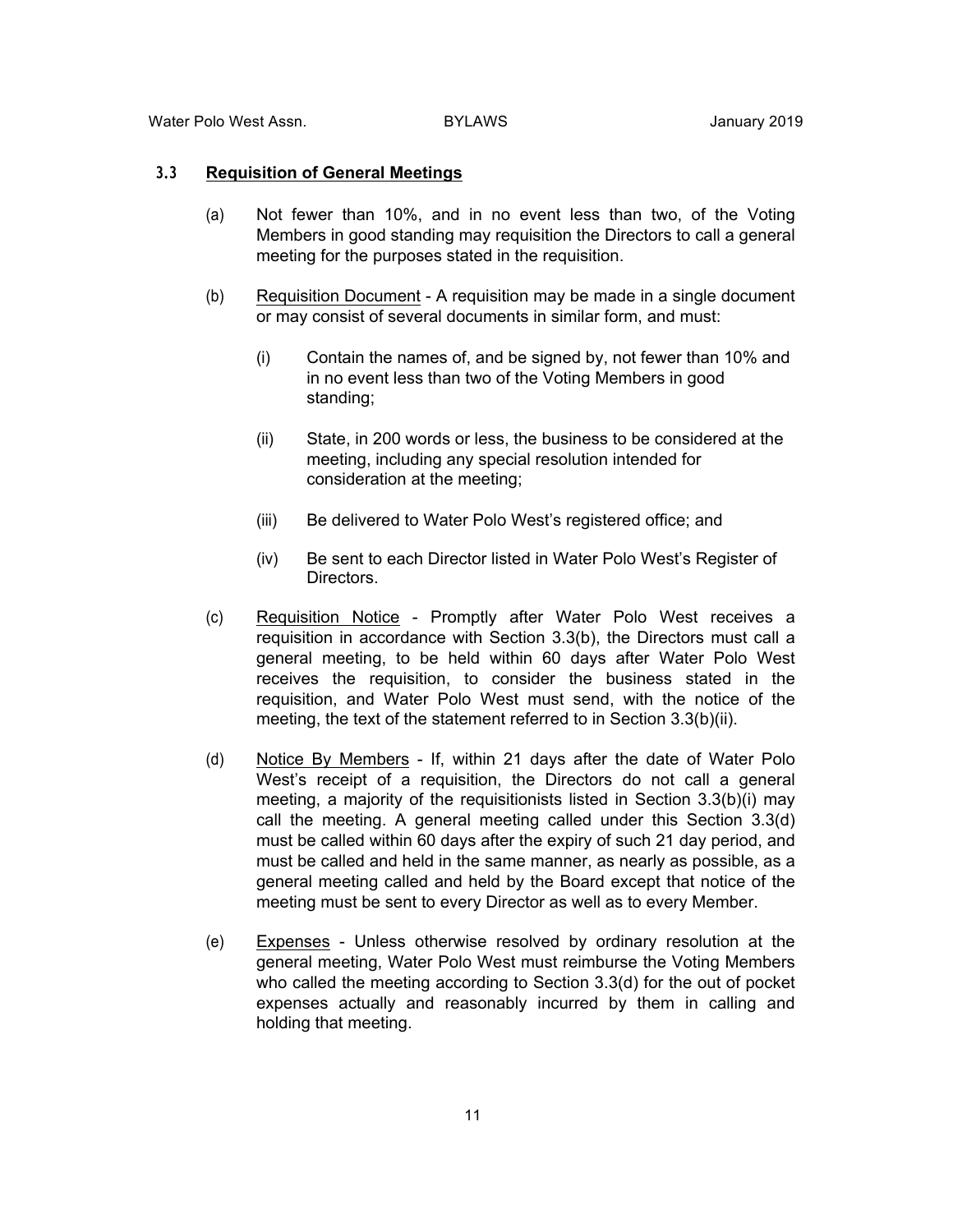### **Section 4 - Proceedings at General Meetings**

#### **4.1 Ordinary Business at General Meetings**

At a general meeting, the following business is ordinary business:

- (a) Adoption of rules of order;
- (b) Consideration of any Water Polo West financial statements presented to the meeting;
- (c) Consideration of the report, if any, of the Directors or auditor;
- (d) Election or appointment of Directors;
- (e) Appointment of an auditor; and
- (f) Business arising out of a report of the Directors not requiring the passing of a special resolution.

### **4.2 Order of Business at General Meetings**

- (a) The order of business at a general meeting is as follows:
	- (i) Elect an individual to chair the meeting in accordance with Section 4.4 of these Bylaws;
	- (ii) Determine that there is a quorum;
	- (iii) Adopt rules of order;
	- (iv) Approve the agenda;
	- (v) Approve the minutes from the last general meeting;
	- (vi) Deal with unfinished business from the last general meeting;
	- (vii) If the meeting is an annual general meeting:
		- Receive the Directors' report on Water Polo West's financial statement for the previous financial year, and the auditor's report, if any, on those statements;
		- Receive any other reports of Directors' activities and decisions since the previous annual meeting;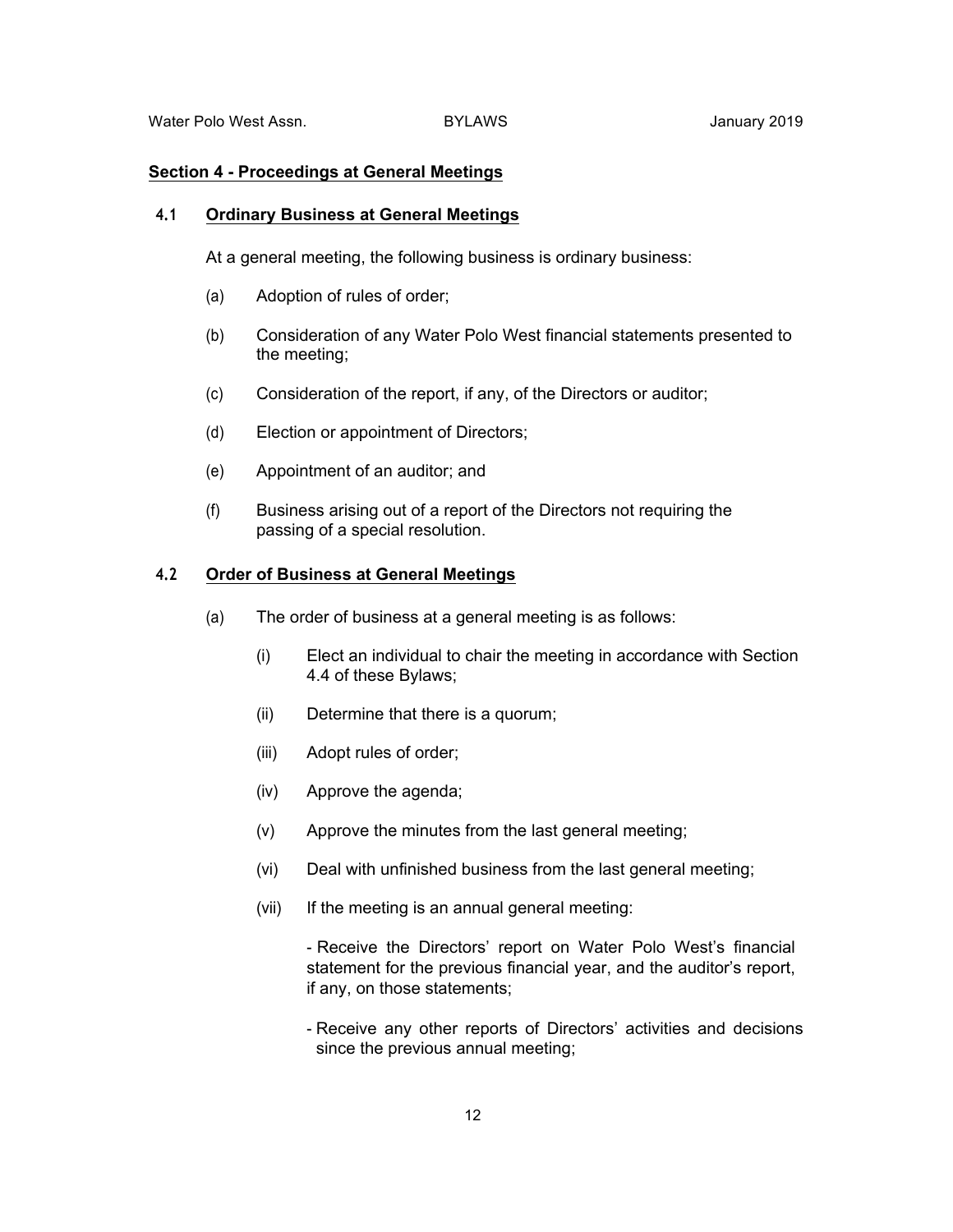- Elect or appoint Directors; and
- Appoint an auditor, if necessary;
- (viii) Deal with other business, including any matters about which notice has been given to the Members in the notice of meeting; and
- (ix) Terminate the meeting.
- (b) No business, other than ordinary business, shall be conducted at a general meeting of the Members except as may be set forth in the notice of the meeting.
- (c) Meeting Minutes In the absence of the Secretary from a meeting, the Board must appoint another individual to record the minutes of the meeting. Minutes of all Water Polo West general meetings shall be recorded, stored and made available to the Members in such a manner or format as may be approved by the Board from time to time.

### **4.3 Matters to Be Decided**

- (a) Ordinary Resolution A matter to be decided at a general meeting must be decided by ordinary resolution unless the matter is required by the *Societies Act* or these Bylaws to be decided by special resolution or by another resolution having a higher voting threshold than the threshold for an ordinary resolution. Ordinary resolutions require a simple majority of votes cast by Voting Members for the resolution to pass.
- (b) Special Resolution The majority of votes required for a special resolution to be passed at a general meeting is two-thirds of the votes cast by Voting Members.

#### **4.4 Chairing Meetings**

- (a) The Chair The following individual is entitled to preside as chair at a general meeting:
	- (i) the President;
	- (ii) if the President is unable or unwilling to act as chair of the meeting, one of the other Directors present at the general meeting; or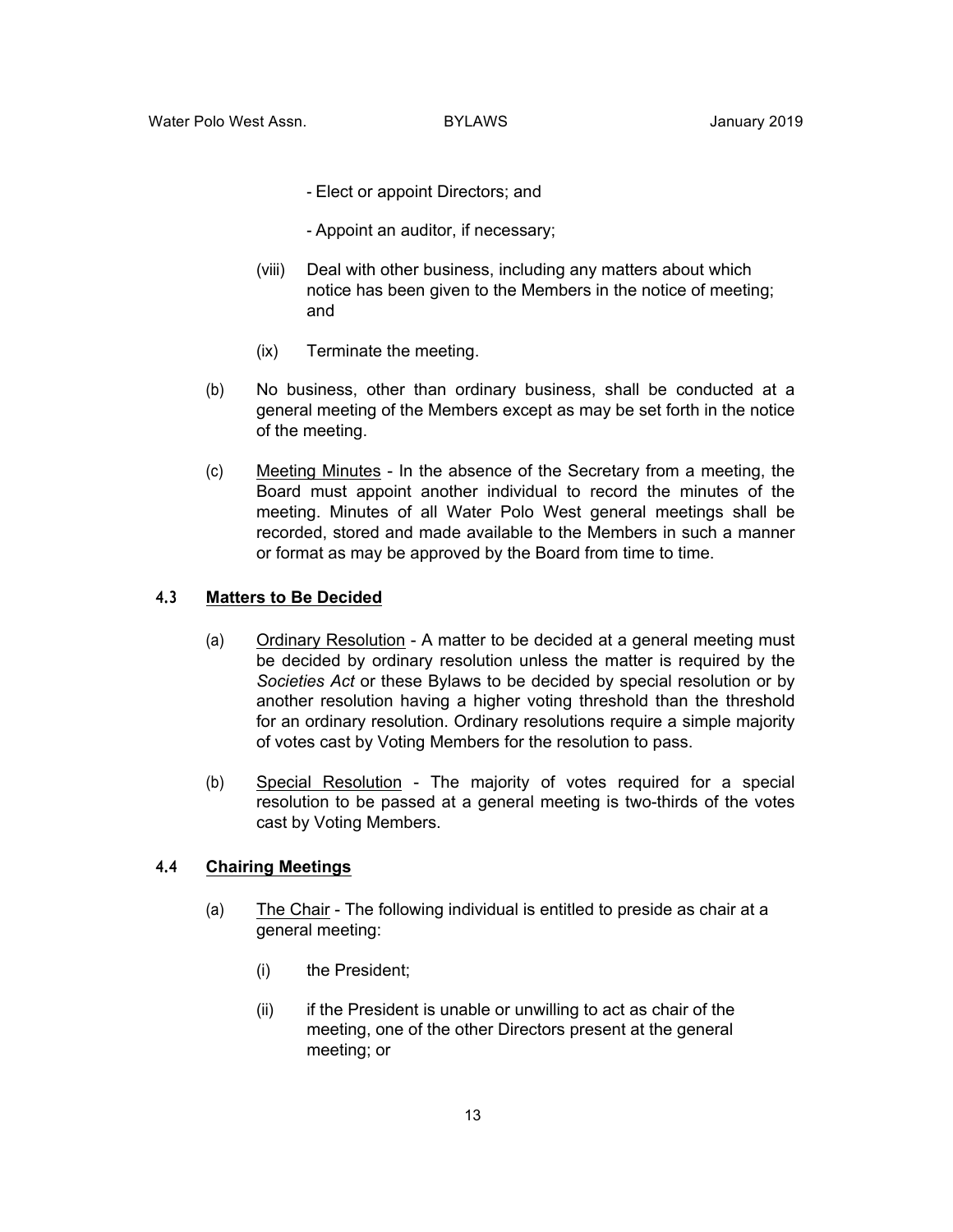- (iii) another person present at the general meeting selected by the Board.
- (b) Selection of Alternate Chair If there is no individual entitled under Section 4.4(a) who is able or willing to preside as chair of a general meeting within 15 minutes from the time set for holding the meeting, the Voting Members who are present must elect an individual present at the meeting to chair the meeting.

### **4.5 Quorum**

- (a) Quorum Necessary Business, other than the election of the chair of the meeting and the adjournment or termination of the meeting, must not be transacted at a general meeting unless a quorum of Voting Members is present in person or by proxy.
- (b) Quorum for General Meetings The quorum for the transaction of business at a general meeting is the presence of the Authorized Representatives of at least 3 Voting Members or one-third of eligible Voting Members, whichever is less.
- (c) Lack of Quorum If, within 30 minutes from the time set for holding a general meeting, a quorum of Voting Members is not present:
	- (i) In the case of a general meeting convened by requisition of Members, the meeting is terminated; and
	- (ii) In any other case, the meeting stands adjourned to the same day in the next week, at the same time and place, and if, at the continuation of the adjourned meeting, a quorum is not present within 30 minutes from the time set for holding the continuation of the adjourned meeting, the Voting Members who are present constitute the quorum for that meeting.
- (d) Quorum Ceases to Be Present If, at any time during a general meeting, there ceases to be a quorum of Voting Members present, business then in progress must be suspended until there is a quorum present or the meeting is adjourned or terminated.

### **4.6 Participation by Telephone or other Communications Medium**

(a) A person who is entitled to participate in, including vote at, a general meeting may participate in person or by telephone or other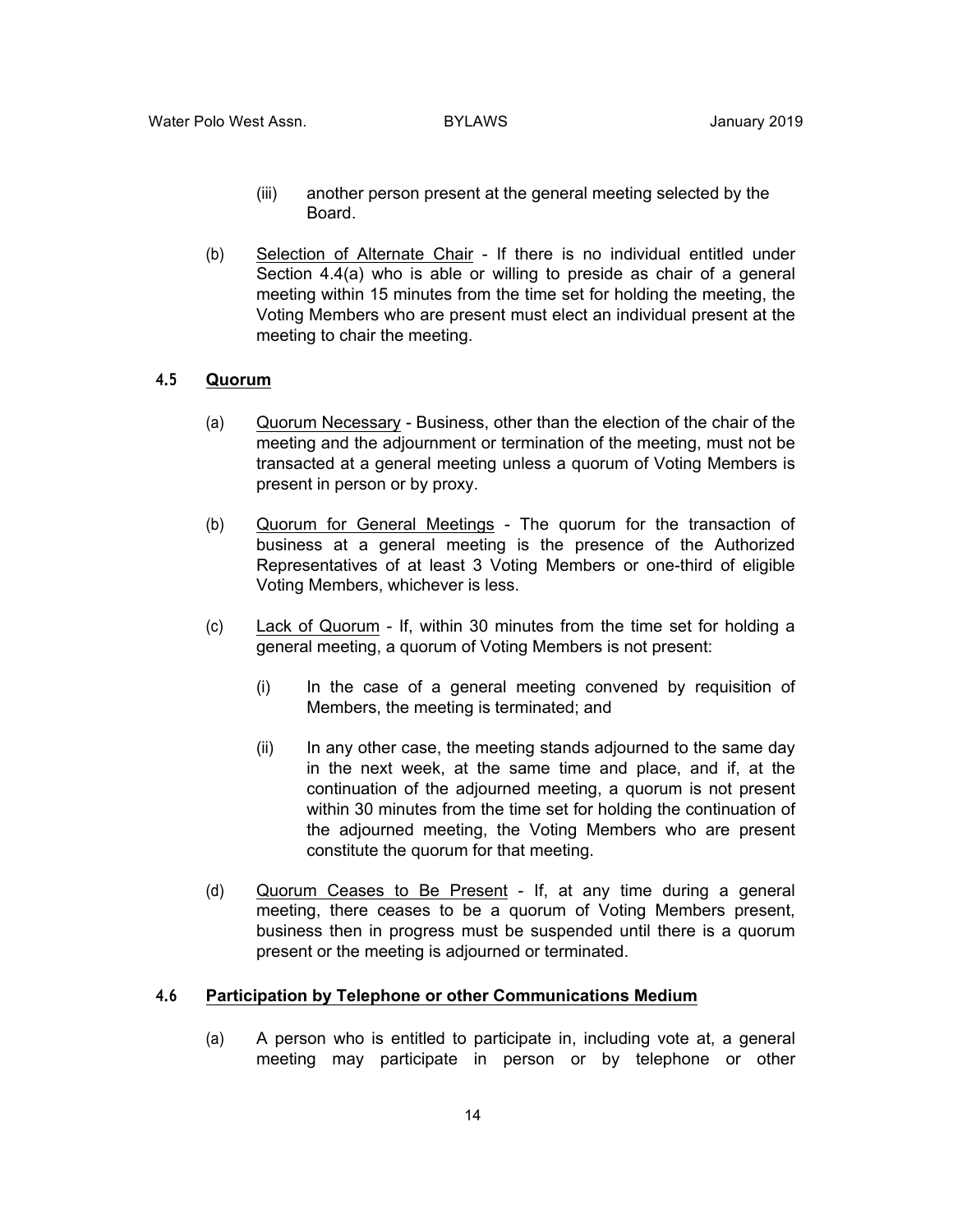communications medium if all of the persons participating in the meeting, whether in person, by telephone or other communications medium, are able to communicate with each other.

- (b) Notwithstanding the foregoing, Water Polo West is not obliged to take any action to facilitate the use of a communications medium at a general meeting to allow Members to participate by telephone or other communications medium.
- (c) A Member who participates in a meeting in a manner contemplated by Section 4.6(a) is deemed for all purposes of the *Societies Act* and these Bylaws to be present at the meeting and to have agreed to participate in that manner.

#### **4.7 Proposing a Motion**

- (a) Board Motions At a general meeting of the Members, any Director shall be entitled to propose motions or resolutions that have been approved by the Board, but only if prior written notice of the motion or resolution has been provided to the Water Polo West office at least 28 days in advance of the meeting, and such notice includes:
	- (i) the proposed motion; and
	- (ii) a statement in support of the motion. The motion and statement together, must not exceed 200 words in length.
- (b) Member's Motions Voting Members in good standing holding not less than 5% of the eligible votes for a meeting or at least 2 Voting Members, whichever is more, may, send to Water Polo West a notice of a motion that such Members propose to have considered at a general meeting of the Members provided that:
	- (i) such written notice sent to Water Polo West must contain the names of the Voting Members proposing the motion as required in this Section 4.7(b) and must be signed on behalf of each Voting Member by a duly authorized officer or director of the Voting Member.
	- (ii) proposed motions must be provided to the Water Polo West office at least 28 days in advance of the meeting, and must include with such notice:
		- The proposed motion;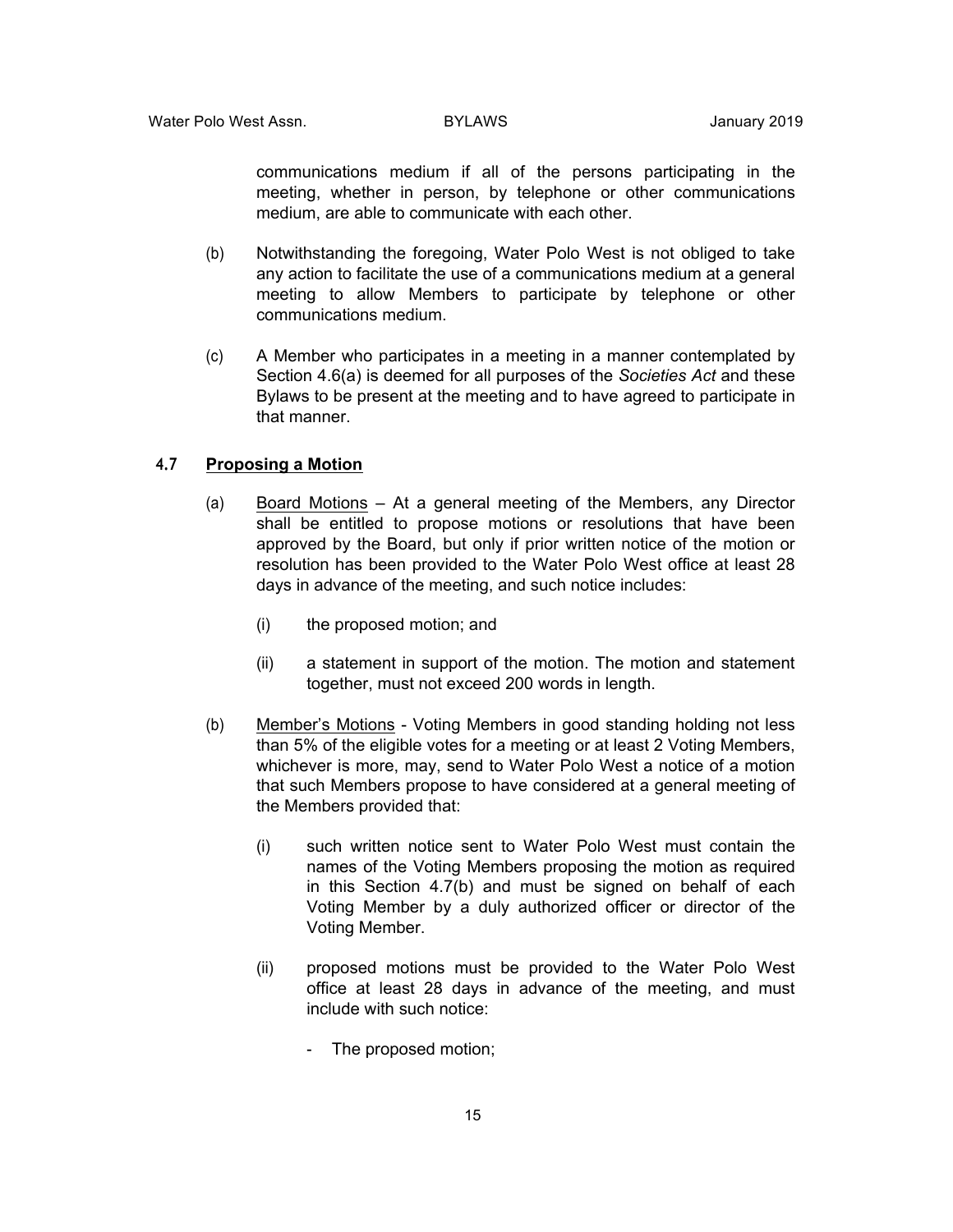- The names, positions, and signatures of the authorized senior managers and/or directors of the Voting Members submitting the motion; and
- A statement in support of the motion.

Provided that the motion and statement together, must not exceed 200 words in length.

- (iii) Water Polo West must circulate the motion to the Members, if all requirements from Section 4.7(b) are satisfied.
- (iv) Water Polo West need not comply with Section 4.7(b)(iii), if substantially the same proposal was considered at a general meeting held within the two previous calendar years.
- (c) Speaking to a Motion All Members and Directors, shall be entitled to speak to any motion presented at general meetings of the Members, subject to the direction of the chair.

### **4.8 Voting on a Motion**

- (a) Only Voting Members in good standing shall be entitled to vote at meetings of the Members.
- (b) Each Voting Member must designate in writing the name of an Authorized Representative to attend on behalf of the Voting Member and cast its vote at each Water Polo West general meeting. Written notice of the person designated to act as the Authorized Representative of the Voting Member at any meeting must be delivered to Water Polo West at least 72 hours prior to the meeting or presented to the chair of the meeting, or their designate, prior to the commencement of the meeting.
- (c) Votes at a general meeting of the Members shall be by show of hand for each Voting Member except that if, either before or immediately after such a vote is held, two or more Voting Members request a ballot or, if a ballot is directed by the chair of the meeting, then any vote shall be made by ballot.
- (d) For a show of hand, or on a ballot, a Voting Member must cast its vote either for or against, or abstain, in respect of the resolution or other matter which is being voted upon and there can be no partial allocation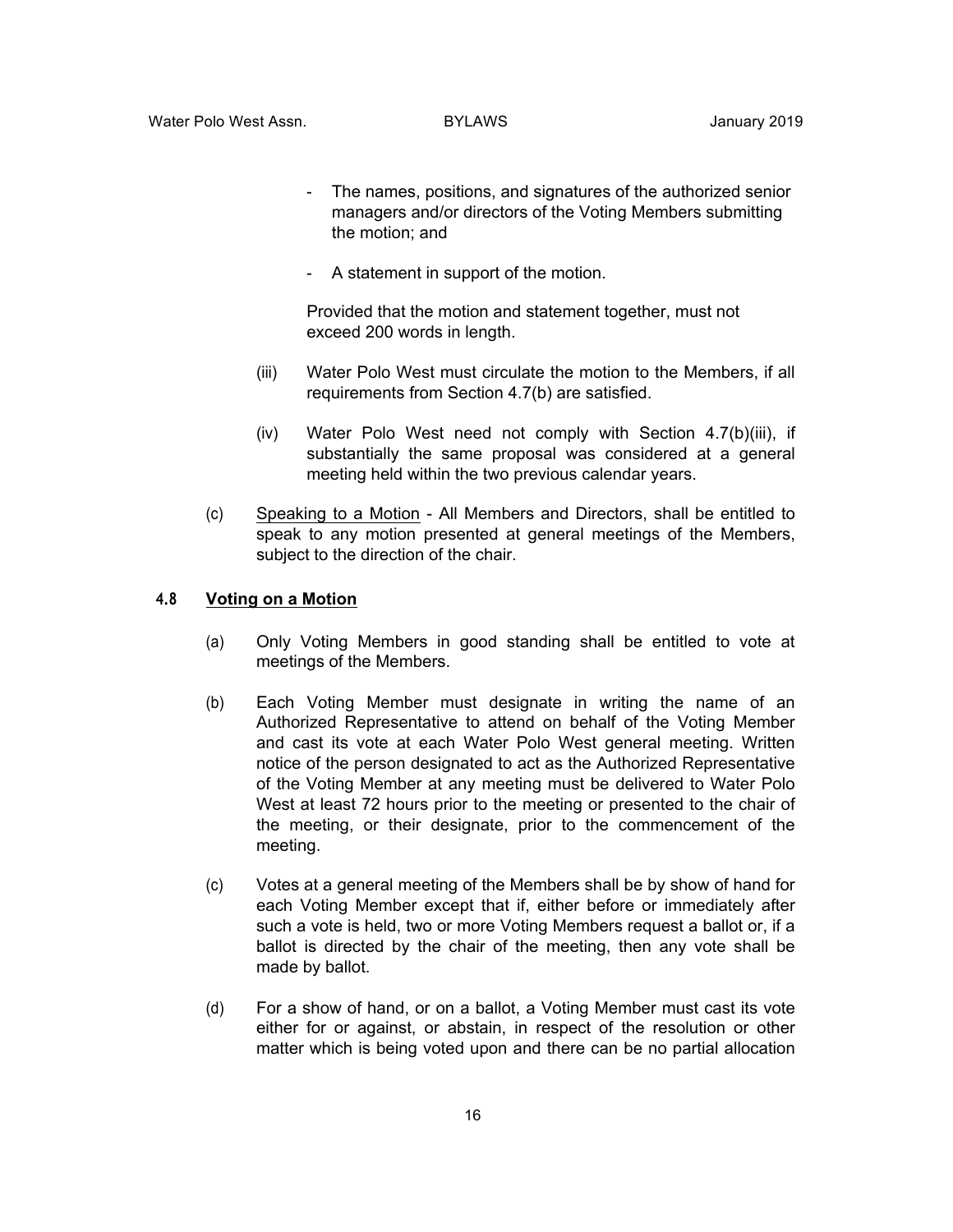or partial exercise of a vote.

(e) Except where required by these Bylaws, the British Columbia *Societies Act* or otherwise by law, any resolution or other matter to be decided by a vote of Members at general meetings of the Members shall be determined by a simple majority of Voting Members who are present at the meeting in person or by proxy, by telephone or by other communication medium, and who cast a vote on the resolution or other matter being voted upon.

#### **4.9 Declaration of Results**

- (a) Vote Results The chair of a general meeting must declare to the meeting the outcome of each vote and that outcome must be recorded in the minutes of the meeting. A declaration of the chair that a resolution is carried by the necessary majority or is defeated is final.
- (b) Retention of Ballots and Proxies Water Polo West must, for at least three months after each general meeting, keep each ballot cast at and each Voting Authorization Form from the meeting, and, during that period, make them available for inspection during statutory business hours by any Voting Member or Authorized Representative entitled to vote at the meeting. At the end of such three-month period, Water Polo West may destroy such ballots.

#### **4.10 Meeting Adjournment**

- (a) The chair of a general meeting may, or, if so directed by ordinary resolution must, adjourn the meeting.
- (b) No business may be transacted at the continuation of the adjourned meeting other than the business left unfinished at the adjourned meeting.

#### **Section 5 - Authorized Representation at General Meetings**

#### **5.1 Appointment of Authorized Representatives**

(a) Authorized Representative – Water Polo West will recognize one Authorized Representative of a Voting Member to attend and act at a general meeting in the manner and with the powers normally held by the Voting Member. A Voting Member represented in accordance with this Section 5.1(a) shall be deemed to be present in person at the meeting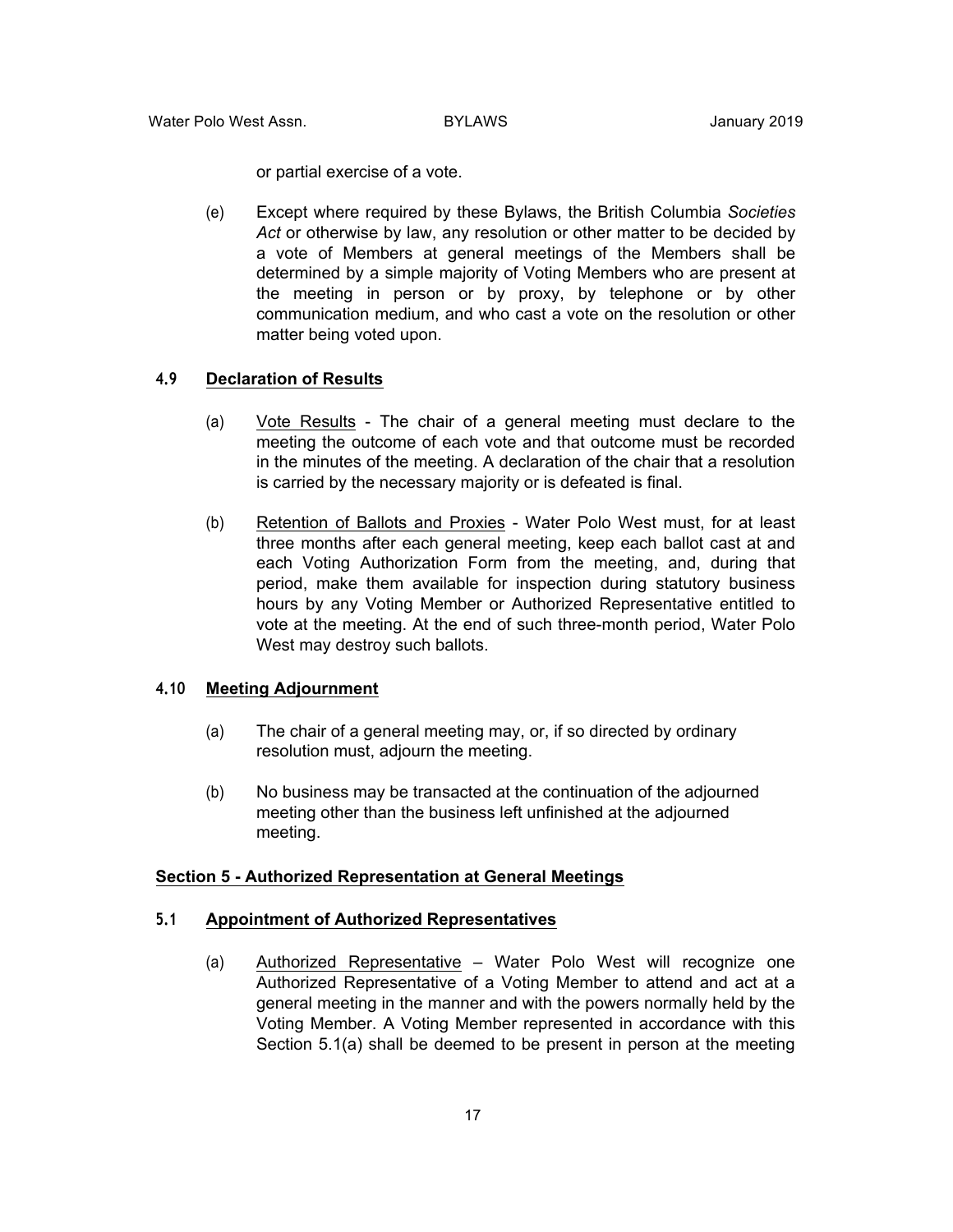for the purposes of these Bylaws.

(b) Directors Cannot Represent - Current Water Polo West Directors, or any nominee for election as Director at that meeting, cannot be an Authorized Representative.

### **5.2 Validity of Authorized Representatives**

- (a) Written Voting Authorization Form The appointment of an Authorized Representative to represent a Voting Member at a general meeting must be in writing and must:
	- (i) Be received at the registered office of Water Polo West or at any other place specified in the notice of meeting, at least 72 hours before the day set for the holding of the meeting; or
	- (ii) Be delivered to the chair of the meeting or their designate prior to the commencement of the meeting.
- (b) Voting Authorization Form A Voting Authorization Form, whether for a specified general meeting or otherwise, must be in a form approved by the Board or the chair of the meeting. The form must be signed by a duly authorized director or officer of the Voting Member.

If no form is approved by the Directors or the chair at least 28 days prior to the meeting, the form in Appendix "A" may be used to appoint a Voting Member's Authorized Representative.

- (c) Voting Authorization Form Delivery A Voting Authorization Form may be sent to Water Polo West by written instrument, fax, email, or any other method of transmitting legibly written messages.
- (d) Validity of Authorized Representative Vote A vote given by an Authorized Representative at a general meeting is valid notwithstanding the revocation of the appointment or the revocation of the authority under which the appointment is given, unless notice in writing of that revocation is received:
	- (i) At the registered office of Water Polo West, at any time up to and including the last business day before the day set for the holding of the general meeting at which the Authorized Representative was appointed; or
	- (ii) By the chair of the meeting, at the start of the meeting.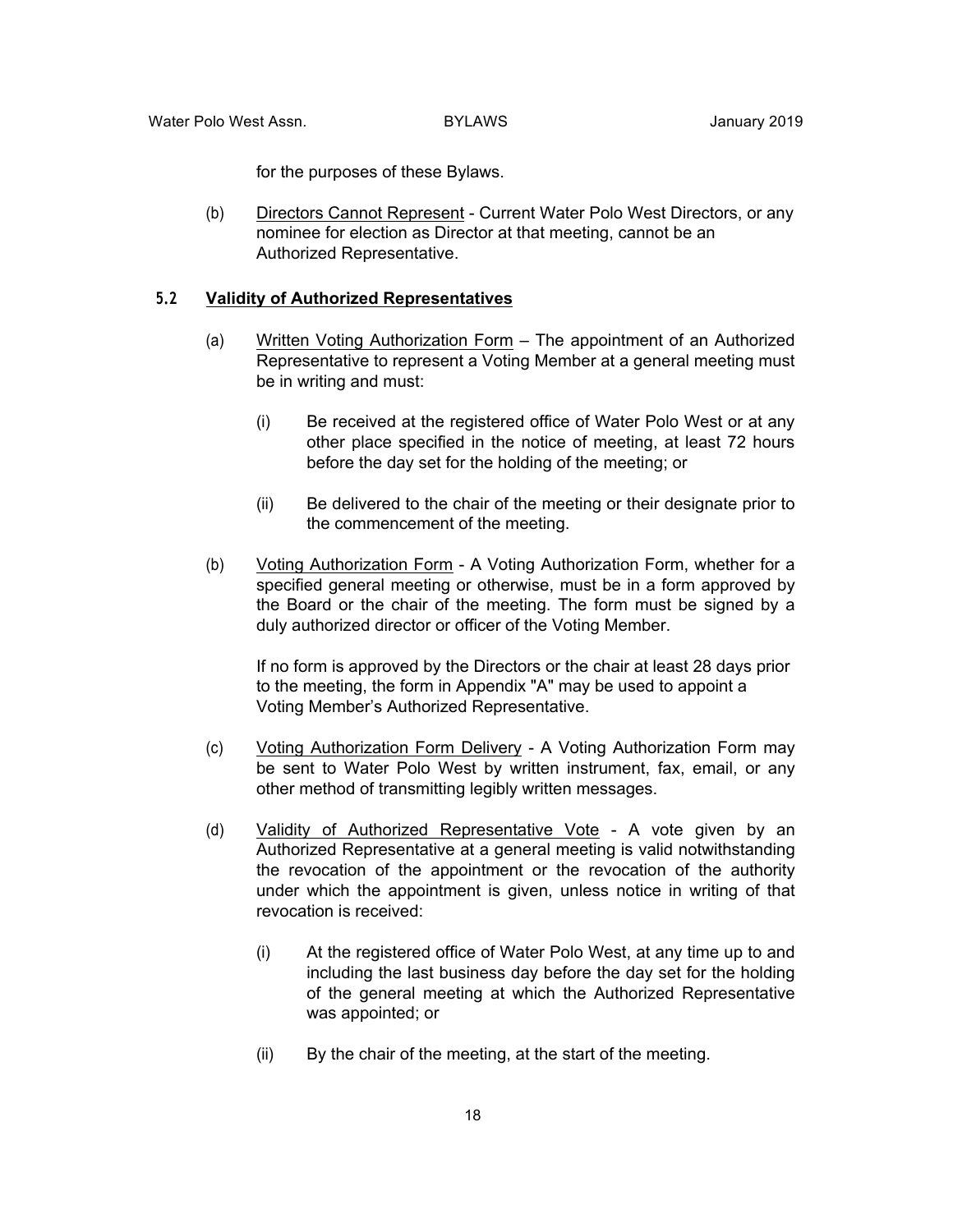(e) Production of Evidence of Authority to Vote - The chair of any general meeting may, but need not, inquire into the authority of any person to vote at the meeting and may, but need not, demand from that person production of evidence as to the existence of the authority to vote.

#### **5.3 Revocation of Vote Authority**

- (a) Revocation in Writing Subject to Section 5.3(b), any Authorized Representative may have their voting authority revoked by an instrument in writing that is:
	- (i) Received at the registered office of Water Polo West at any time up to and including the last business day before the day set for the holding of the general meeting at which the Authorized Representative was appointed; or
	- (ii) Provided to the chair of the general meeting at the start of the meeting.
- (b) Revocation Must Be Signed An instrument referred to in Section 5.3(a) must be signed by the President of the Voting Member or their designate duly authorized in writing.

#### **Section 6 - Directors**

#### **6.1 Authority of Directors**

- (a) Powers and Function of Directors **-** Subject to the *Societies Act* and these Bylaws, the Board shall oversee and supervise the management of Water Polo West's activities and internal affairs.
- (b) Appointment of Attorney The Board exclusively may from time to time, by power of attorney or other instrument, appoint any person to be the attorney of Water Polo West for such purposes, and with such powers, authorities and discretions and for such period, and with such remuneration and subject to such conditions as the Board may think fit.
- (c) Validity of Acts of Directors An act of a Director or of Water Polo West is not invalid merely because:
	- (i) A defect in the Director's designation, election or appointment or in the qualifications of that Director;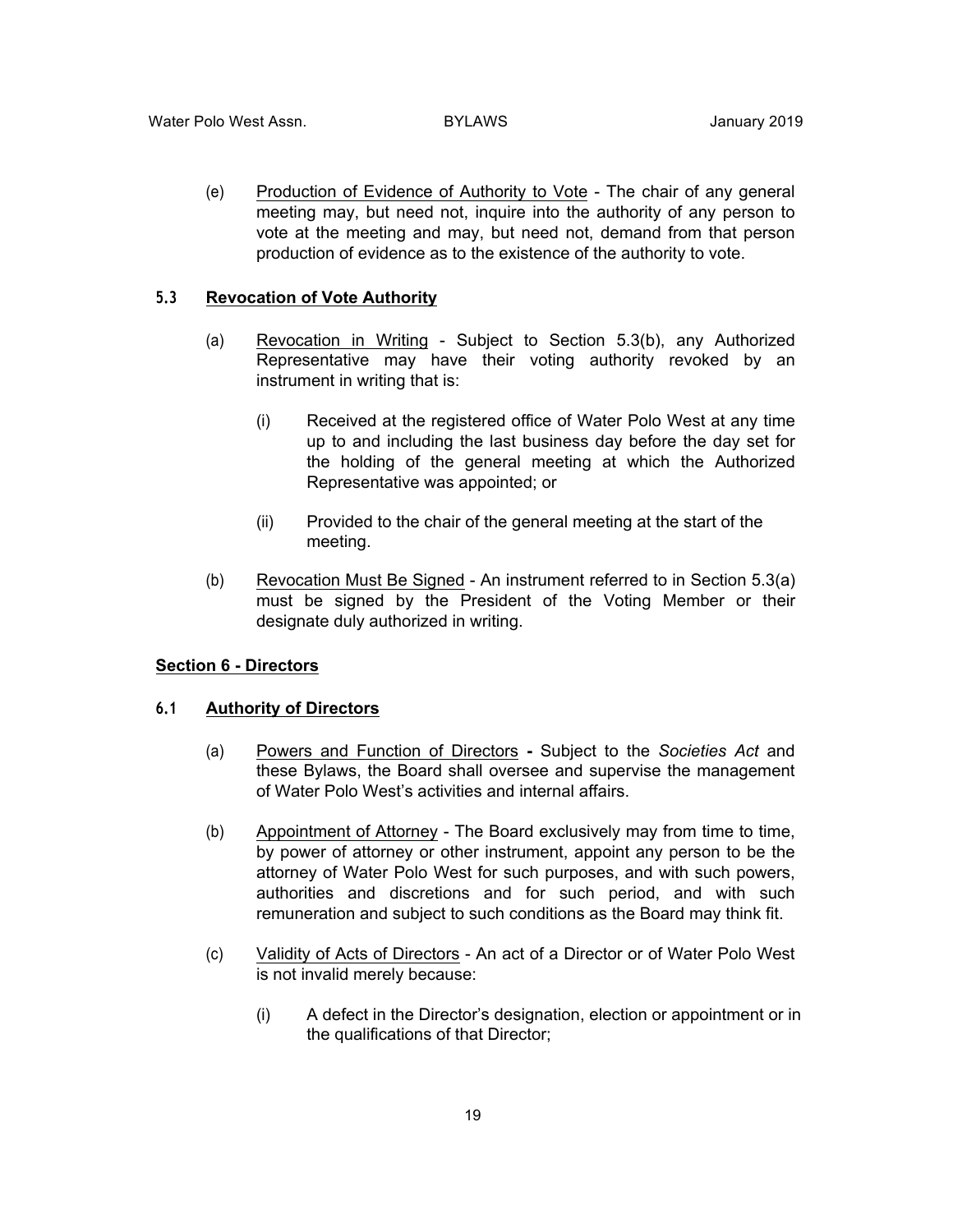- (ii) Fewer than the required number of Directors have been designated, elected or appointed;
- (iii) The residency requirements, if any, for the Directors have not been met, or
- (iv) The majority of the Directors, contrary to the *Societies Act*, receive or are entitled to receive remuneration from Water Polo West under contracts of employment or contracts for service.
- (d) Directors' Acts Not Invalidated No Members' resolution invalidates a prior act of the Directors that would have been valid if that resolution had not been made.
- (e) Remaining Directors Power to Act The Directors may act notwithstanding any vacancy in the Board, but if Water Polo West has fewer Directors in office than the minimum number of Directors set pursuant to these Bylaws, the Directors may only act for the purpose of appointing Directors up to that number or of calling a general meeting for the purpose of filling any vacancies on the Board.

#### **6.2 Board Composition**

- (a) Definitions For the purposes of this Section 6.2, Affiliated or Affiliation with a Member of Water Polo West means:
	- (i) A member, director, senior manager or employee of any Member of Water Polo West in the past two years;
	- (ii) An Athlete, coach or manager at any level, and for any number of hours per week, for any Club, group, organization or team associated with any Member of Water Polo West in the past two years;
	- (iii) A person with a material interest in any Member of Water Polo West or any person, Club, group, organization or team whose interests might conflict with the interests of Water Polo West; or
	- (iv) The parent, stepparent, guardian, child, stepchild, sibling, stepsibling, spouse or common-law partner of any of the persons described in Section 6.2(a)(i) to (iii).
- (b) Board Diversity To the extent it is reasonably practical with available volunteers, Board composition will reflect diversity of personal and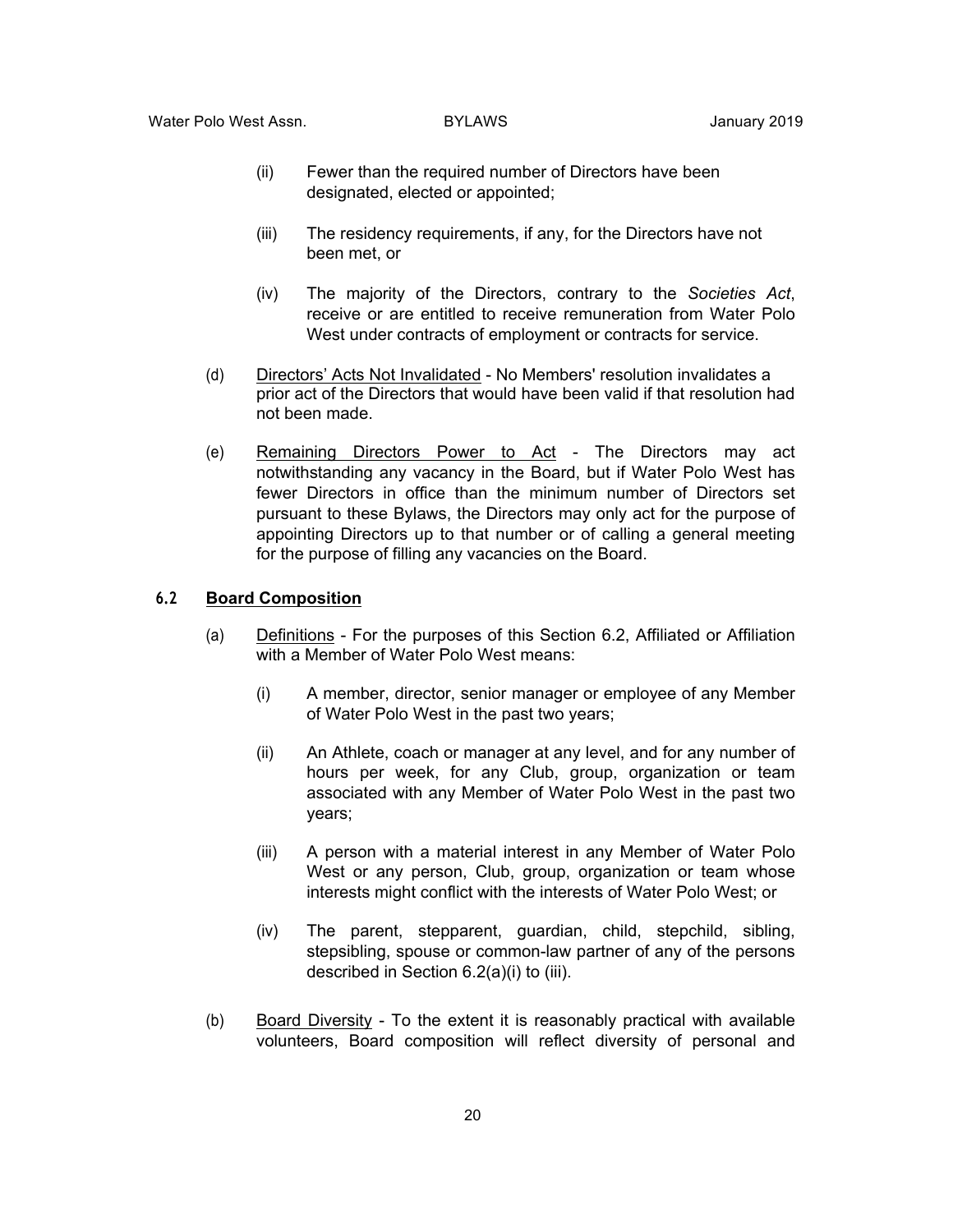professional perspectives, including diversity in gender, age, region, ethnicity, expertise, game variants, and levels of Water Polo.

- (c) Board Expertise To the extent that it is reasonably practical, the Board of Directors will hold qualifications, expertise, and/or high-level experience in one or more of the following areas:
	- Organizational leadership;
	- Canadian and/or British Columbia law;
	- Education;
	- Sport administration;
	- Not-for-profit organizations;
	- Finance and accounting;
	- Risk management and/or insurance;
	- Marketing, public relations and/or communications; and
	- Sponsorship and/or fundraising.
- (d) Board Independence No more than one-third of the Board may be Affiliated with any one Member of Water Polo West. Affiliated Directors may declare Affiliation with more than one Member, each such Affiliation counting toward the one-third Board Affiliation threshold for each such Member.
- (e) Affiliated Directors must disclose their Affiliation to the Board prior to their appointment or election as a Director. Members must be reasonably notified of any Director Affiliation prior to the appointment and or election of an Affiliated Director.
- (f) No more than two-thirds of the Board may be Affiliated with any Members of Water Polo West.
- (g) Any Director found to have an undisclosed Affiliation with any Member of Water Polo West as defined in Section 6.2(a) of these Bylaws shall be disqualified as a Director and removed from the Board.
- (h) Number of Directors The Voting Members may, by ordinary resolution from time to time, determine the number of Directors, but there shall be no fewer than 3 and no greater than 7 Directors.
- (i) Term Limits for Directors A Director may serve no more than two consecutive two-year terms, unless otherwise approved by special resolution. Directors are not eligible to serve on the Board for 4 years after serving two consecutive two-year terms on the Board.
- (j) Individuals not Qualified to be Directors An individual is not qualified to be a Water Polo West Director if the individual is: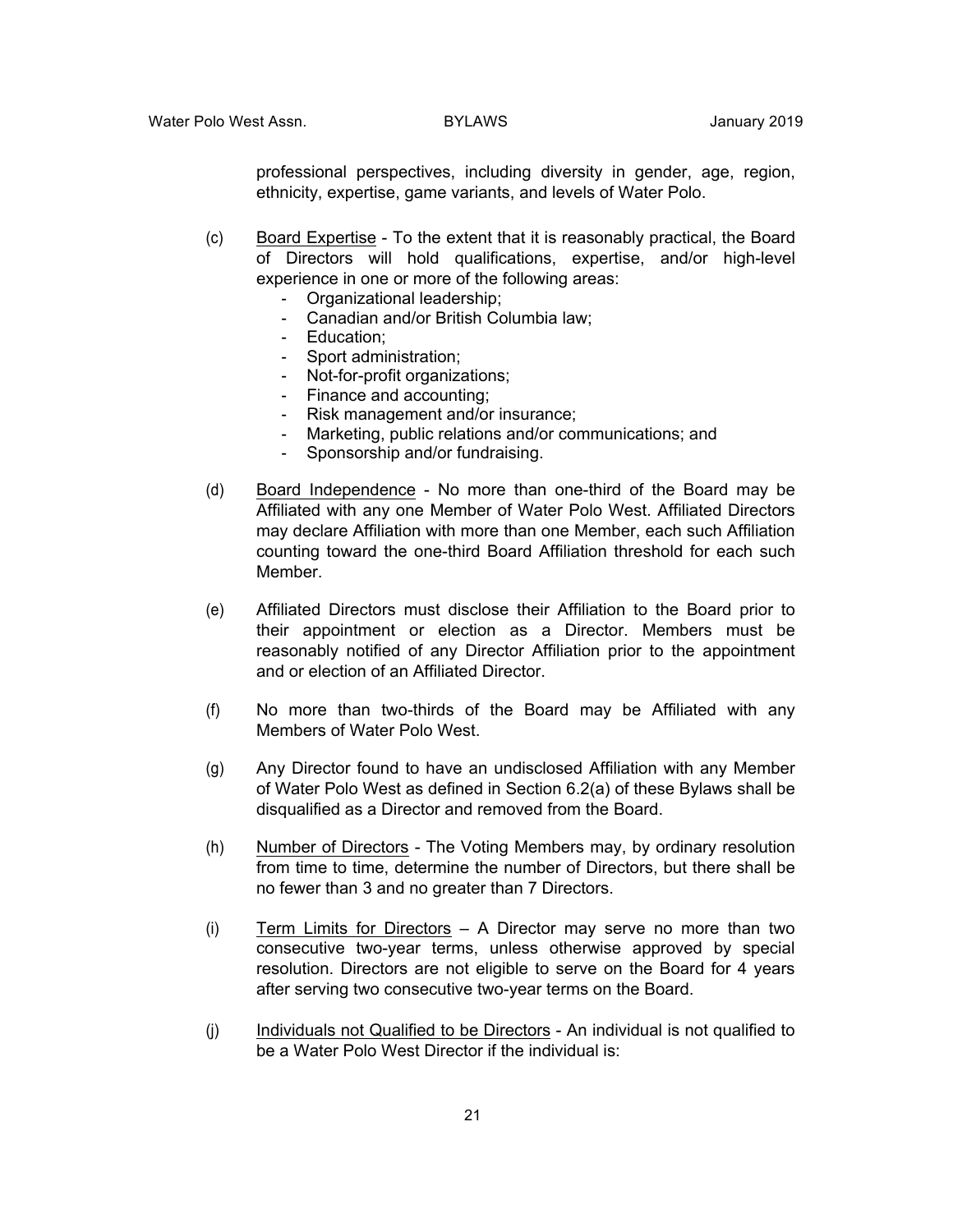- (i) Less than 18 years of age;
- (ii) Found by any court, in Canada or elsewhere, to be incapable of managing the individual's own affairs;
- (iii) Bankrupt; or
- (iv) Convicted inside or outside of British Columbia, of an offence in connection with the promotion, formation, or management of a corporation, society or unincorporated entity, or of an offence involving fraud, unless:
	- The court orders otherwise,
	- 5 years have elapsed since the last to occur of: the expiration of the period set for suspension of the passing of sentence without a sentence having been passed, the imposition of a fine; the conclusion of the term of any imprisonment; and the conclusion of the term of any probation imposed, or
	- A pardon was granted or issued, or a record suspension was ordered, under the *Criminal Records Act* (Canada) and the pardon or record suspension, as the case may be, has not been revoked or ceased to have effect.
- (v) Convicted inside or outside of British Columbia, of an offence in connection with assault or other violent crimes, sexual assault or misconduct of any kind, child pornography or any crimes involving minors, unless:
	- The court orders otherwise,
	- 5 years have elapsed since the last to occur of: the expiration of the period set for suspension of the passing of sentence without a sentence having been passed, the imposition of a fine; the conclusion of the term of any imprisonment; and the conclusion of the term of any probation imposed, or
	- A pardon was granted or issued, or a record suspension was ordered, under the *Criminal Records Act* (Canada) and the pardon or record suspension, as the case may be, has not been revoked or ceased to have effect.
- (k) Director not Qualified Must Resign A Director who is not, or who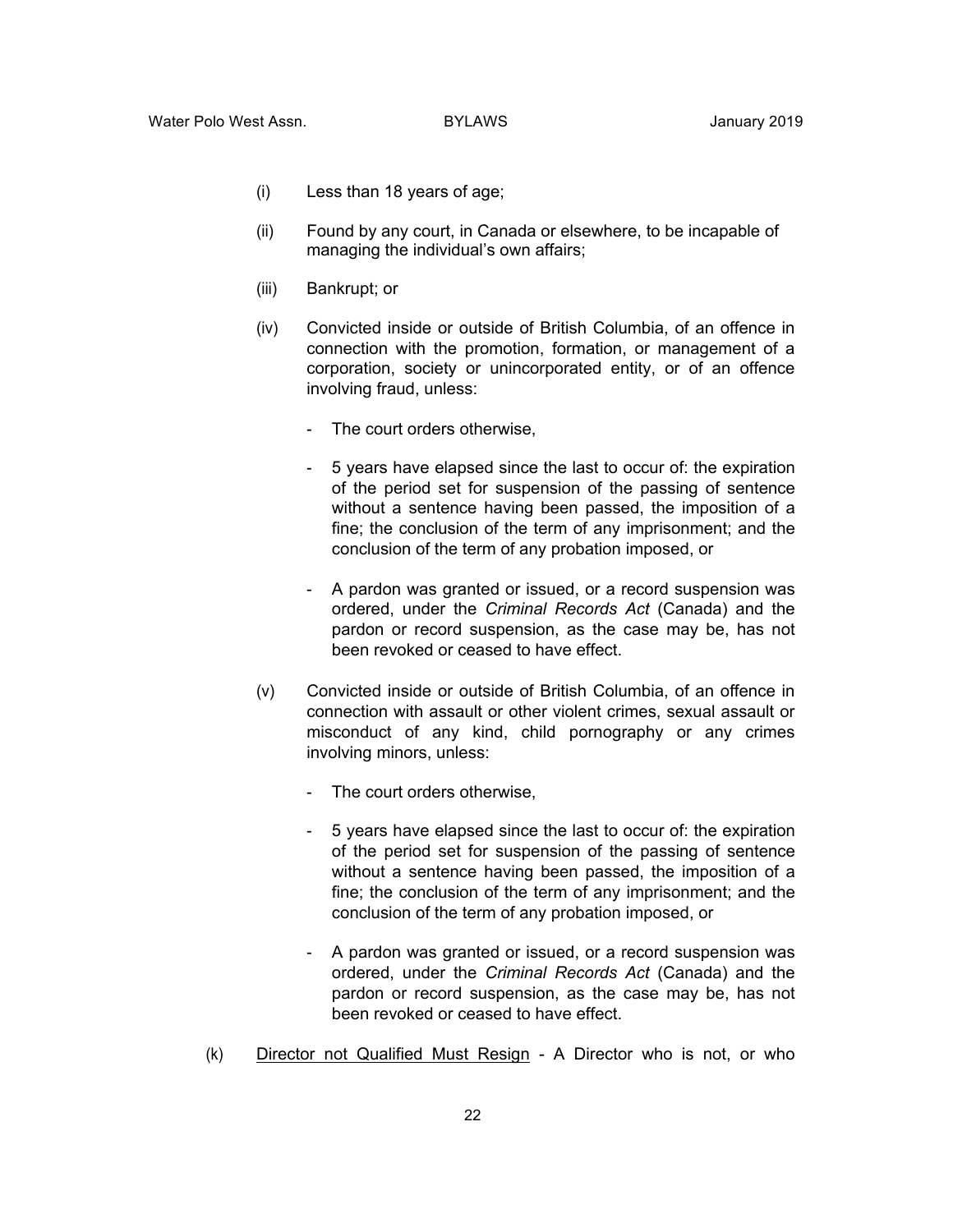ceases to be, qualified to be a Director must promptly resign.

- (l) No act or proceeding of the Directors is invalid only by reason of there being less than the prescribed number of Directors in office or by reason of the composition of the Board not being in compliance with its Board composition guidelines.
- (m) Role of President The Members shall elect a Director to serve as President of Water Polo West for a two-year term at an Annual General Meeting. The president is the chair of the Board and is responsible for supervising the other directors in the execution of their duties. In addition, the President is responsible for doing, or making the necessary arrangements for, the following:
	- When present, presiding at all general meetings, and any meetings of the Board;
	- Signing all instruments which require the President's signature in accordance with these Bylaws or otherwise;
	- Representing Water Polo West at public or official functions; and
	- Having such other powers and duties as may from time to time be assigned to the President by the Board.
- (n) Term Limit for President A President may serve no more than two consecutive two-year terms, unless otherwise approved by special resolution.
- (o) Role of Treasurer The Board shall elect from among itself, a Director to serve as Treasurer of Water Polo West for a one-year term following each Annual General Meeting. The treasurer is responsible for doing, or making the necessary arrangements for, the following:
	- Receiving and banking monies collected from the members or other sources;
	- Keeping accounting records in respect of the Society's financial transactions;
	- Preparing the Society's financial statements;
	- Making the Society's filings respecting taxes.
- (p) Role of Secretary The Board shall elect from among itself, a Director to serve as Secretary of Water Polo West for a one-year term following each Annual General Meeting. The Secretary is responsible for doing, or making the necessary arrangements for, the following:
	- Issuing notices of general meetings and Directors' meetings;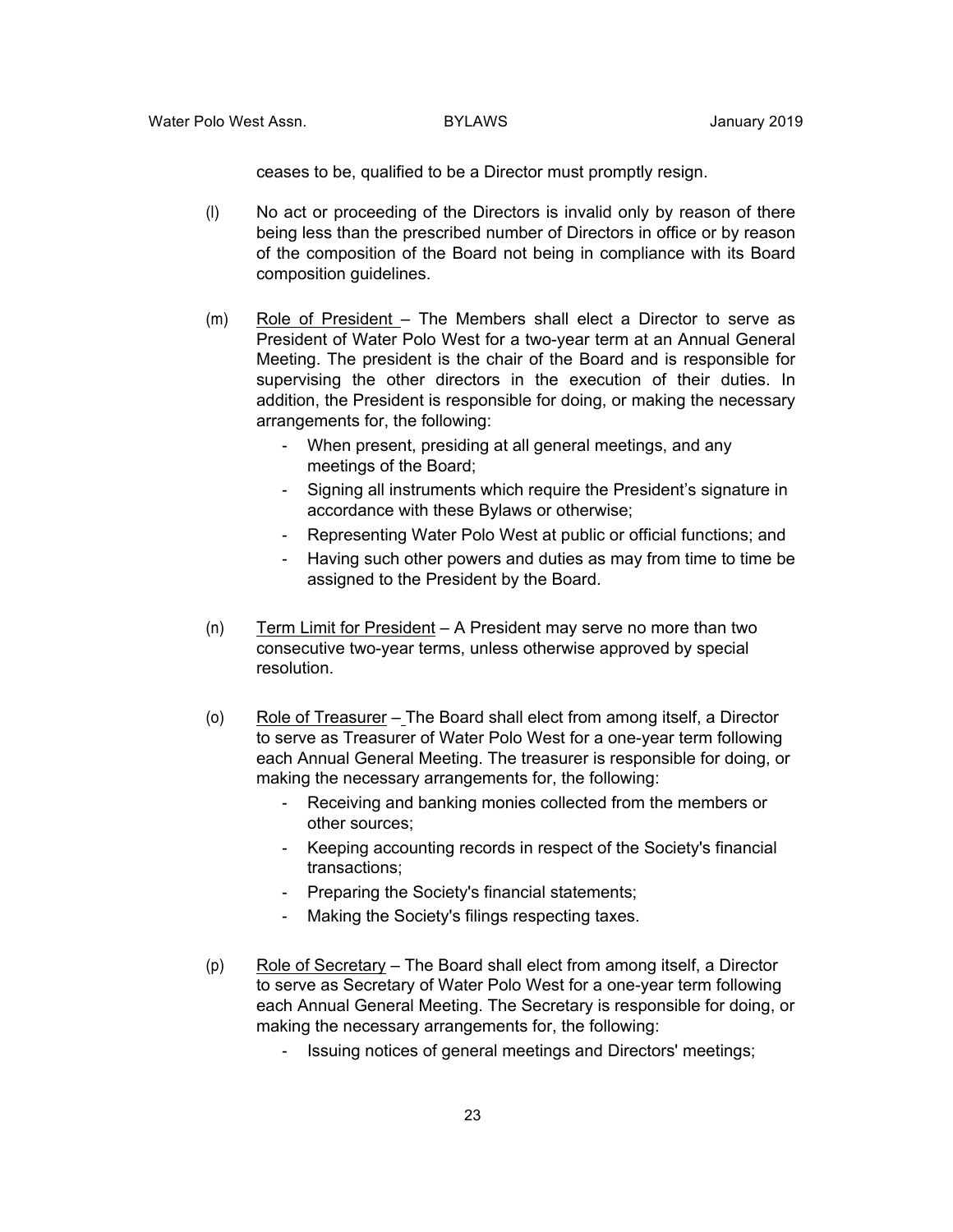- Taking minutes of general meetings and Directors' meetings;
- Keeping the records of the Society in accordance with the Act;
- Conducting the correspondence of the Board;
- Filing the annual report of the Society and making any other filings with the registrar under the Act.

#### **6.3 Nominating Directors**

- (a) Any person may be nominated for election as President or Director provided they are nominated in writing signed by the nominating Voting Member that:
	- (i) Contains the full name, address, and occupation of the nominee, a brief description of the qualifications and reason(s) of the nominee running for the position of Director, and a disclosure of any real or reasonably perceived direct or indirect material interests the nominee may have which could conflict with the interests of Water Polo West; and
	- (ii) Is received at the registered office of Water Polo West not less than 28 days before the general meeting at which the election is to take place.
- (b) The Board shall solicit a call for nominations from the Members not less than 56 days prior to a general meeting at which an election of Directors is to take place.

#### **6.4 Electing Directors**

- (a) Election and Term of Directors **-** At each annual general meeting, Voting Members of Water Polo West shall elect or appoint the Directors to replace those Directors whose terms expire as of the date of such meeting or to fill any casual vacancies on the Board. Each Director shall be elected to hold office for two years, at which time, each such Director shall retire as a Director, but, if qualified, shall be eligible for re-election. To the extent that it is practical, the terms of office for the respective Directors shall be staggered so that one-half of the number of Directors are elected each year.
- (b) Consent to be a Director No designation, election or appointment of an individual as a Director is valid unless:
	- (i) That individual consents to be a Director in writing; or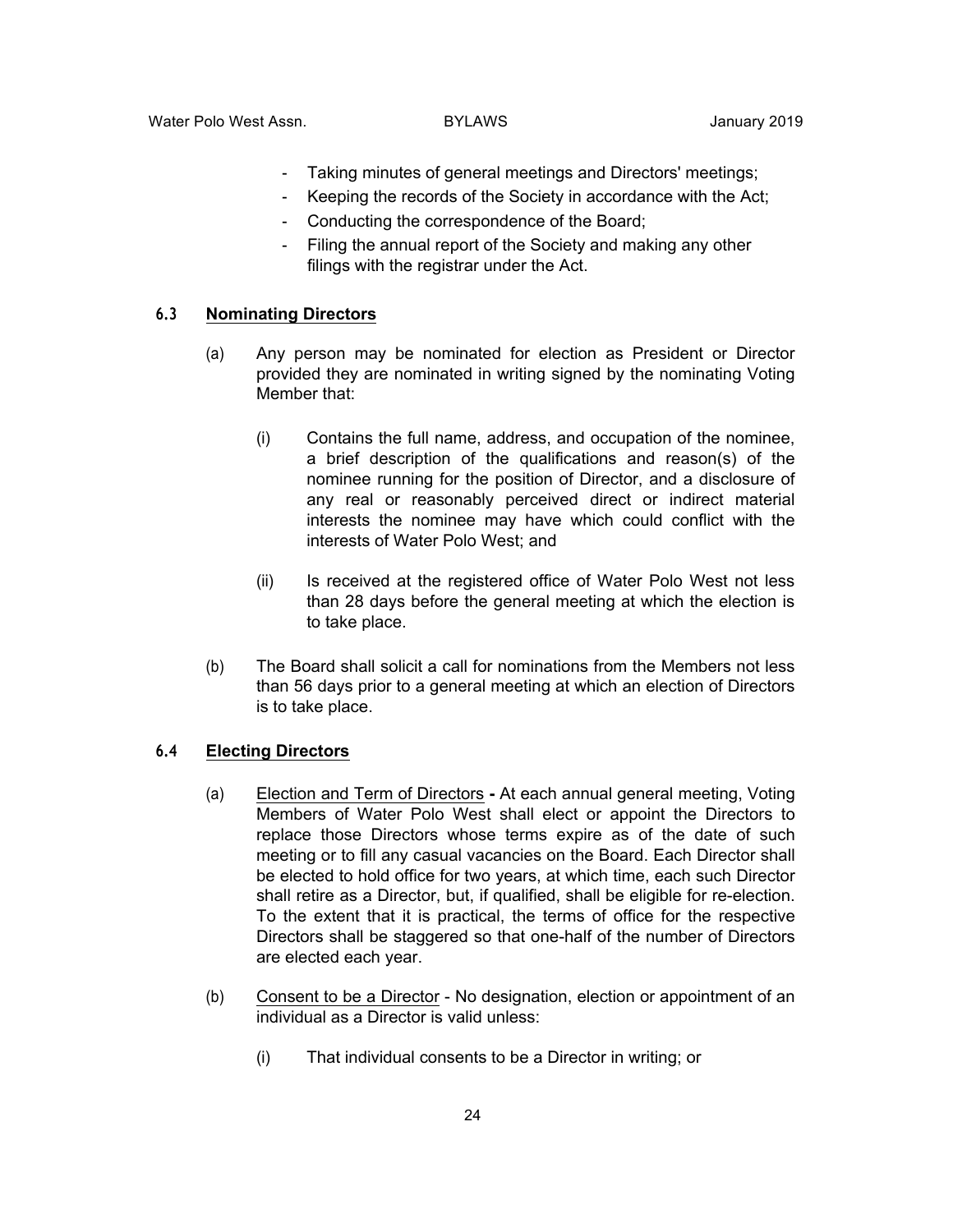- (ii) The designation, election or appointment is made at a meeting at which the individual is present and the individual does not refuse, at the meeting, to be a Director.
- (c) Election Process An election may be by acclamation or simple majority voted by a show of hand, or by ballot.
- (d) Election of President At every annual general meeting following the expiry of the President's term, the Members shall elect the President prior to electing any other Directors to the Board. Persons who are nominated and not elected as President at an annual general meeting are eligible to be elected as a Director at that annual general meeting.

### **6.5 Appointing Interim Directors**

- (a) Directors May Fill Casual Vacancies The Board may, at any time, by simple majority vote of the Directors appoint an individual qualified to be a Director as a Director to fill a vacancy that arises on the Board as a result of the resignation, death or incapacity of a Director during such Director's term of office. A Director appointed by the Board to fill a vacancy ceases to be a Director at the next annual general meeting.
- (b) Interim Directors Between successive annual general meetings, the Board has the authority to appoint one or more additional Interim Directors by a simple majority vote of the Directors, provided that such Interim Director meets the requirements in Section 6.2 of these Bylaws. Any Interim Director so appointed shall hold office only until the following Water Polo West annual general meeting, but shall be eligible for election at such meeting and, so long as the person is an additional Director, the number of Directors may be increased accordingly.
- (c) Number of Interim Directors The number of Interim Directors shall not be more than one-third of the number of Elected Directors (including as an Elected Director any Director appointed to fill a casual vacancy created upon the death, resignation or incapacity of an Elected Director).
- (d) Failure to Re-Elect Where Water Polo West fails to hold an annual general meeting in accordance with the *Societies Act,* the Directors then in office will be deemed to have been elected or appointed as Directors on the last day on which the annual general meeting could have been held pursuant to these Bylaws and they may hold office until other Directors are appointed or elected or until the day on which the next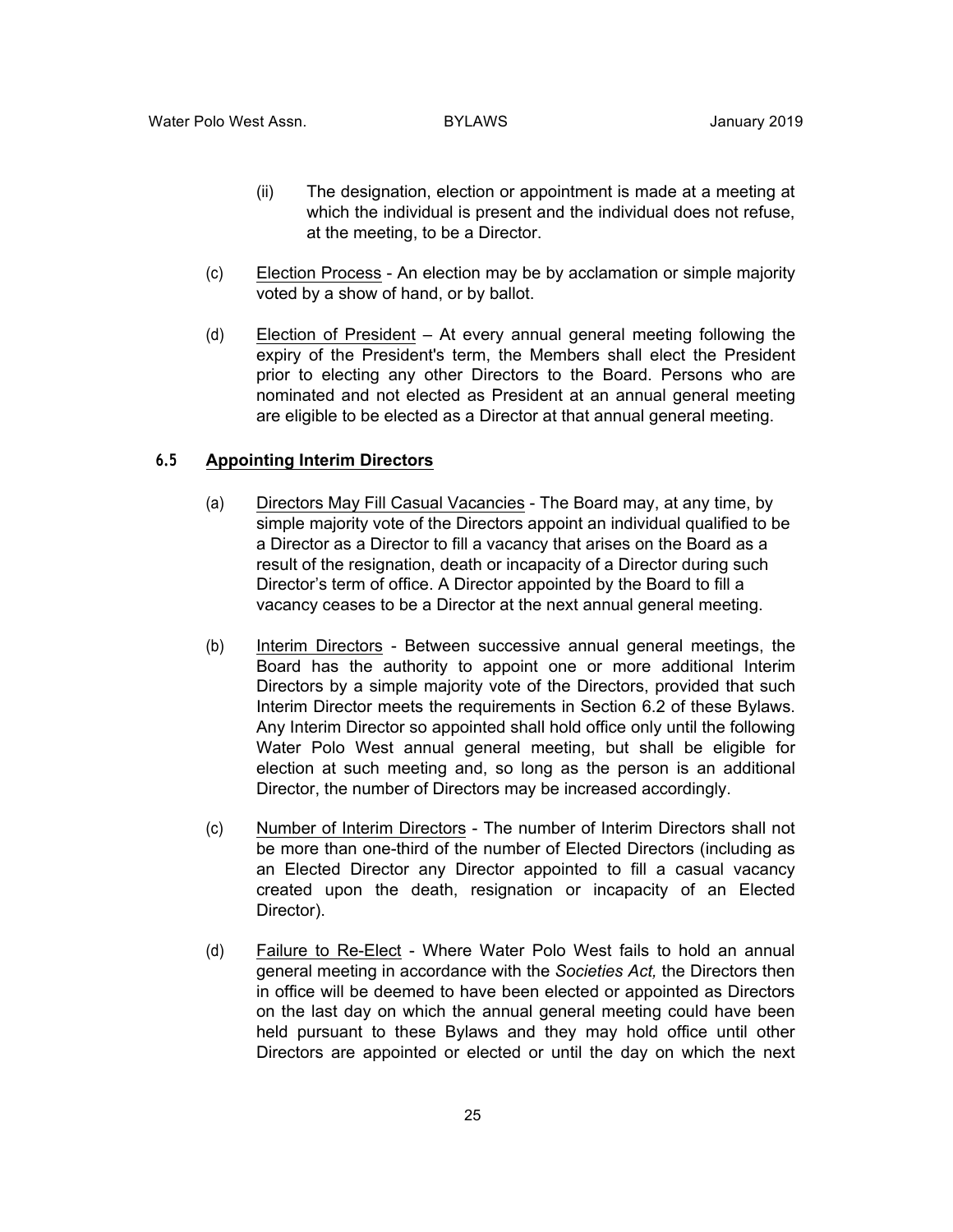annual general meeting is held.

(e) Insufficient Number of Directors - If, at any annual general meeting at which an election of Directors ought to take place, the places of the retiring Directors are not filled up, some retiring Directors may be asked, if willing, to continue in office until further new Directors are elected at a general meeting specially convened for that purpose or at the annual general meeting in the next or some subsequent year. If the Board or Members have determined to reduce the number of Directors, this consideration may not apply.

#### **6.6 Duties of Directors**

- (a) Duties of Directors **-** A Director of Water Polo West must, when exercising the powers and performing the functions of a Director, act with a view to the purposes of Water Polo West and must:
	- (i) Act honestly and in good faith with a view to the best interests of Water Polo West;
	- (ii) Exercise the care, diligence and skill that a reasonably prudent individual would exercise in comparable circumstances;
	- (iii) Act in accordance with any codes of conduct adopted by the Board;
	- (iv) Act in accordance with the *Societies Act*; and
	- $(v)$  Subject to Sections 6.6(a)(i) to (iv), act in accordance with these Bylaws.
- (b) Employment of Directors Directors shall not receive or be entitled to receive remuneration from Water Polo West under contracts of employment or contracts for service.
- (c) Remuneration and Reimbursement of Directors Water Polo West shall not pay a Director remuneration for being a Director. Water Polo West may reimburse a Director for out-of-pocket expenses reasonably incurred by the Director in performing the duties of a Director.
- Delegation By Directors For greater certainty, the powers of the Board under Section 6.1 may be exercised by a Director, senior manager, Committee or other delegate, direct or indirect, of the Board authorized by the Board to exercise such powers.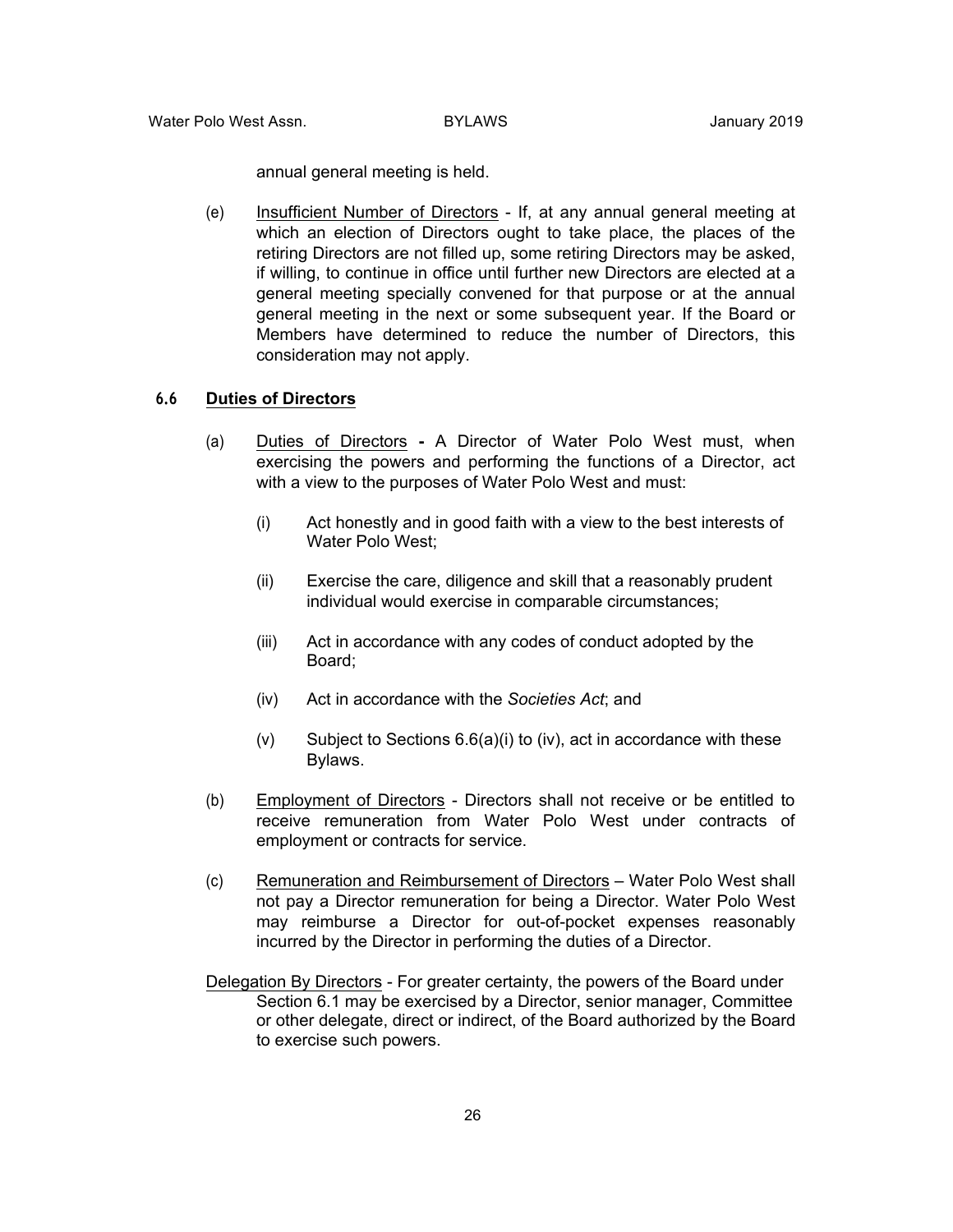### **6.7 Termination of Directorship**

- (a) Ceasing to be a Director A Director ceases to be a Director when:
	- (i) The Director's term of office expires;
	- (ii) The Director dies, resigns or becomes incapacitated;
	- (iii) The Director is removed from office pursuant to Section 6.7(c); or
	- (iv) The Director otherwise ceases to hold office in accordance with these Bylaws.
- (b) Resignation of Directors A Director who intends to resign must give the resignation to Water Polo West in writing, and the resignation takes effect on either of the following at the discretion of the Board:
	- (i) The receipt by Water Polo West of the written resignation; or
	- (ii) If the written resignation states that the resignation is to take effect on a specified date, time, or on the occurrence of a specified event:
		- If a date is specified, the beginning of the day on the specified date;
		- If a date and time are specified, that date and time; or
		- If an event is specified, the occurrence of that event.
- (c) Removal of Director A Water Polo West Director may be removed from office by special resolution. In that event, the Voting Members may elect, or appoint by ordinary resolution, an individual as Director to fill the resulting vacancy. If the Members do not elect or appoint a Director to fill the resulting vacancy contemporaneously with the removal, then the Directors may appoint or the Members may elect, or appoint by ordinary resolution, a Director to fill that vacancy. An individual elected or appointed pursuant to this Section 6.7(c) shall serve as Director for the balance of the term of the removed Director.
- (d) Director Expulsion for Many Missed Meetings The Directors may expel a Director from the Board who is absent without reasonable excuse from three successive meetings of the Directors.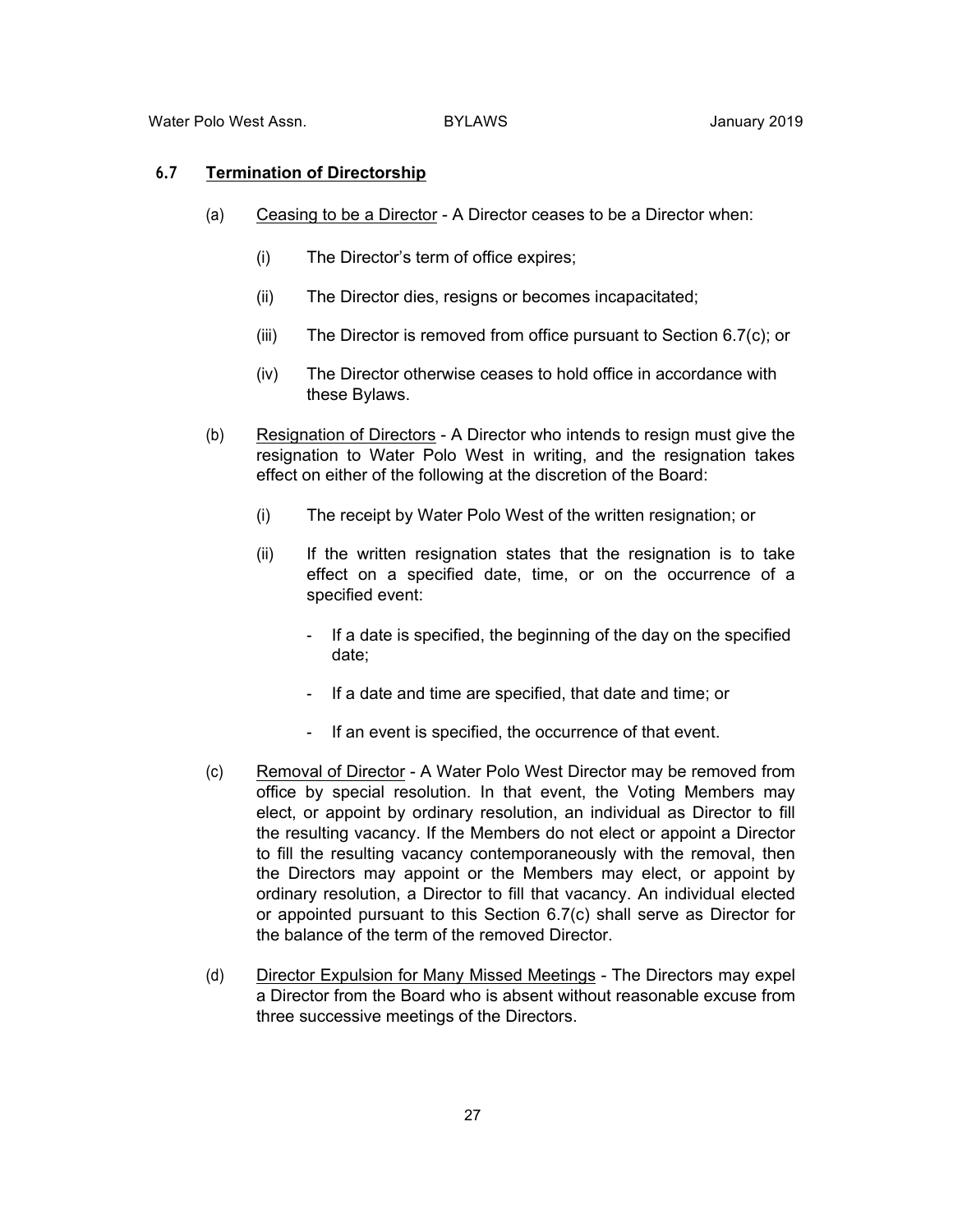#### **Section 7 - Proceedings at Directors' Meetings**

### **7.1 Board Meetings**

- (a) Board Meetings **-** The Board may meet for the conduct of business, adjourn and otherwise regulate its meetings as it thinks fit, and meetings of the Board held at regular intervals may be held at the place, at the time and on the notice, if any, that the Board may by resolution from time to time determine.
- (b) Chair of Meetings Meetings of the Board will be chaired by:
	- (i) The President; or
	- (ii) In the absence of the President, any other Director chosen by the Directors if:
		- The President is not present at the meeting within 15 minutes after the time set for holding the meeting;
		- The President is not willing to chair the meeting; or
		- The President has advised any Director, that they will not be present at the meeting.
- (c) Board Meetings by Telephone or Other Communications Medium A Director may participate in a meeting of the Board in person or by telephone or other communications medium if all Directors participating in the meeting, whether in person or by telephone or other communications medium, are able to communicate with each other. A Director who participates in a meeting in this manner is deemed for all purposes of the *Societies Act* and these Bylaws to be present at the meeting and to have agreed to participate in that manner.
- (d) Calling of Meetings A Director may call a Board meeting at any time.
- (e) Notice of Meetings Other than for meetings held at regular intervals as determined by the Board pursuant to Section 7.1(a), reasonable notice of each Board meeting, specifying the place, day and time of that meeting must be given to each of the Directors.
- (f) When Notice Not Required It is not necessary to give notice of a meeting of the Board to a Director if: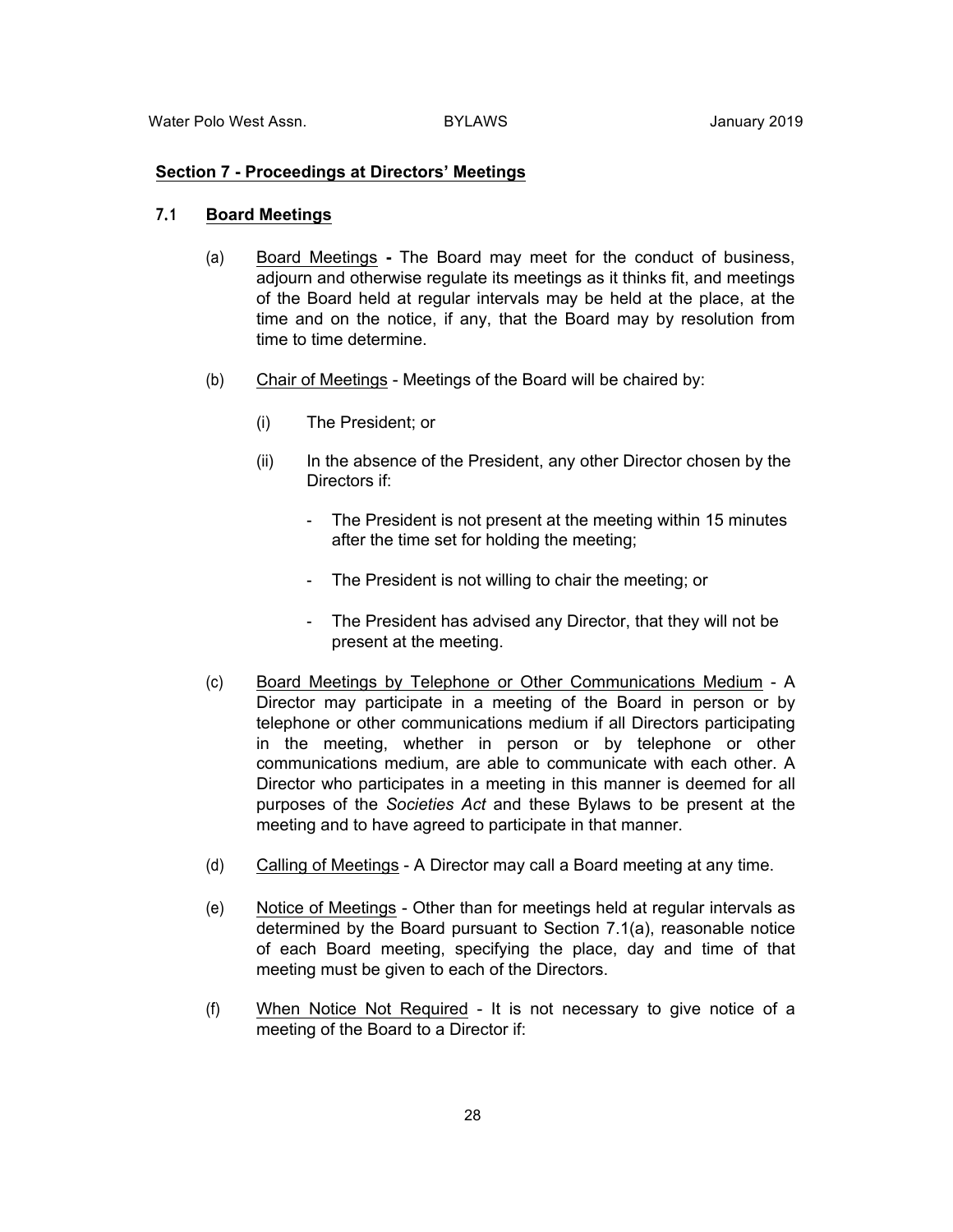- (i) The meeting is to be held immediately following a general meeting at which that Director was elected or appointed or is the Board meeting at which that Director is appointed; or
- (ii) The Director has waived notice of the meeting.
- (g) Meeting Valid Despite Failure to Give Notice The accidental omission to give notice of any Board meeting to any Director, or the non-receipt of any notice by any Director, does not invalidate any proceedings at that meeting.
- (h) Waiver of Notice of Meetings A Director may, in any manner, waive that Director's entitlement to notice of a Board meeting or may agree to reduce the period of that notice. Attendance of a Director at a Board meeting is a waiver of that Director's entitlement to notice of the Board meeting unless that Director attends the Board meeting for the express purpose of objecting to the transaction of any business on the grounds that the Board meeting is not lawfully called.
- (i) Quorum The quorum necessary for the transaction of the business of the Board may be set by the Board and, if not so set, is deemed to be set at a majority of the Directors then in office.
- (j) Meeting Minutes In the absence of the Secretary from a meeting, the Board must appoint another individual to record the minutes of the meeting. The Board shall use its best efforts to record, store and make available a synopsis of the proceedings at Board meetings to the Members in such a manner or format as may be approved by the Board from time to time.

#### **7.2 Board Voting**

- (a) Voting at Meetings Questions arising at any Board meeting are to be decided by a majority of votes. If present, the President has a second or casting vote in the case of an equality of votes. The chair of the meeting does not have a second or casting vote if the chair is not the President.
- (b) No Seconder Required No motion proposed at a Board meeting need be seconded unless the chair of the meeting rules otherwise.
- (c) Written Resolutions A resolution in writing, signed by all the Directors is as valid and effective as if regularly passed at a meeting of Directors.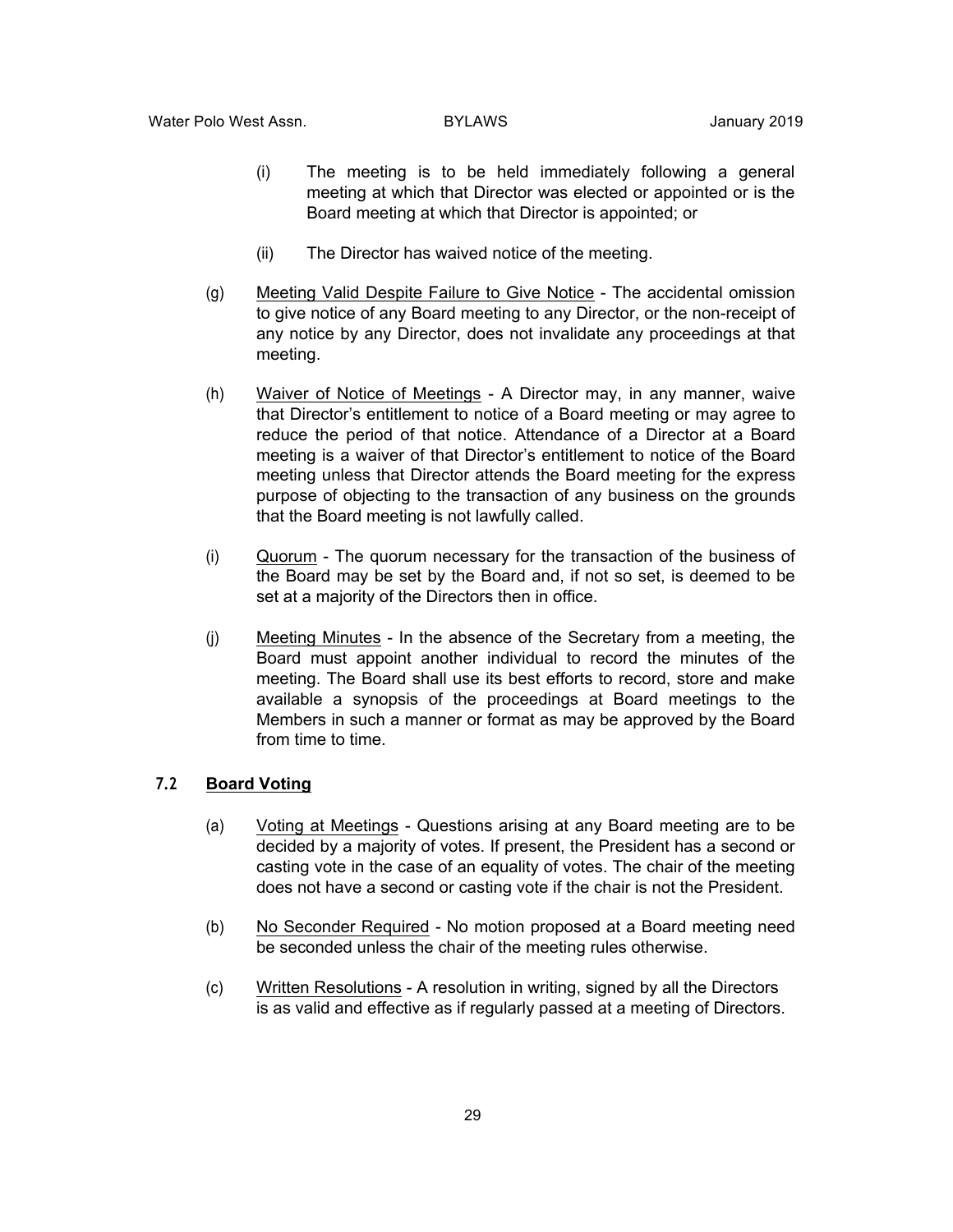### **7.3 Board Committees**

- (a) Appointment and Powers of Executive Committee The Board may, by resolution, appoint an Executive Committee consisting of such Director or Directors and/or executives or members of management that the Board considers appropriate, and this committee has, during the intervals between meetings of the Board, all of the Directors' powers, except:
	- (i) The power to fill vacancies on the Board;
	- (ii) The power to change the membership of, or fill vacancies in, any Board Committee; and
	- (iii) Such other powers, if any, as may be set out in that resolution or any subsequent Board resolution.
- (b) Appointment and Powers of Other Board Committees The Board may, by resolution:
	- (i) Appoint one or more Board Committees (other than the Executive Committee) consisting of such Director or Directors, or any other individuals that the Board considers appropriate;
	- (ii) Appoint the Chair of each Board Committee;
	- (iii) Delegate to a Board Committee appointed under Section 7.3(b)(i) any of the Directors' powers, except:
		- The power to fill vacancies on the Board;
		- The power to change the membership of, or fill vacancies in, any Board Committee, and
		- The power to appoint or remove senior managers appointed by the Board; and,
	- (iv) Make any delegation referred to in Section 7.3(b)(iii) subject to the conditions set out in the resolution.
- (c) Obligations of Board Committee Any Board Committee appointed under Section 7.3(a) or (b), in the exercise of the powers delegated to it, must: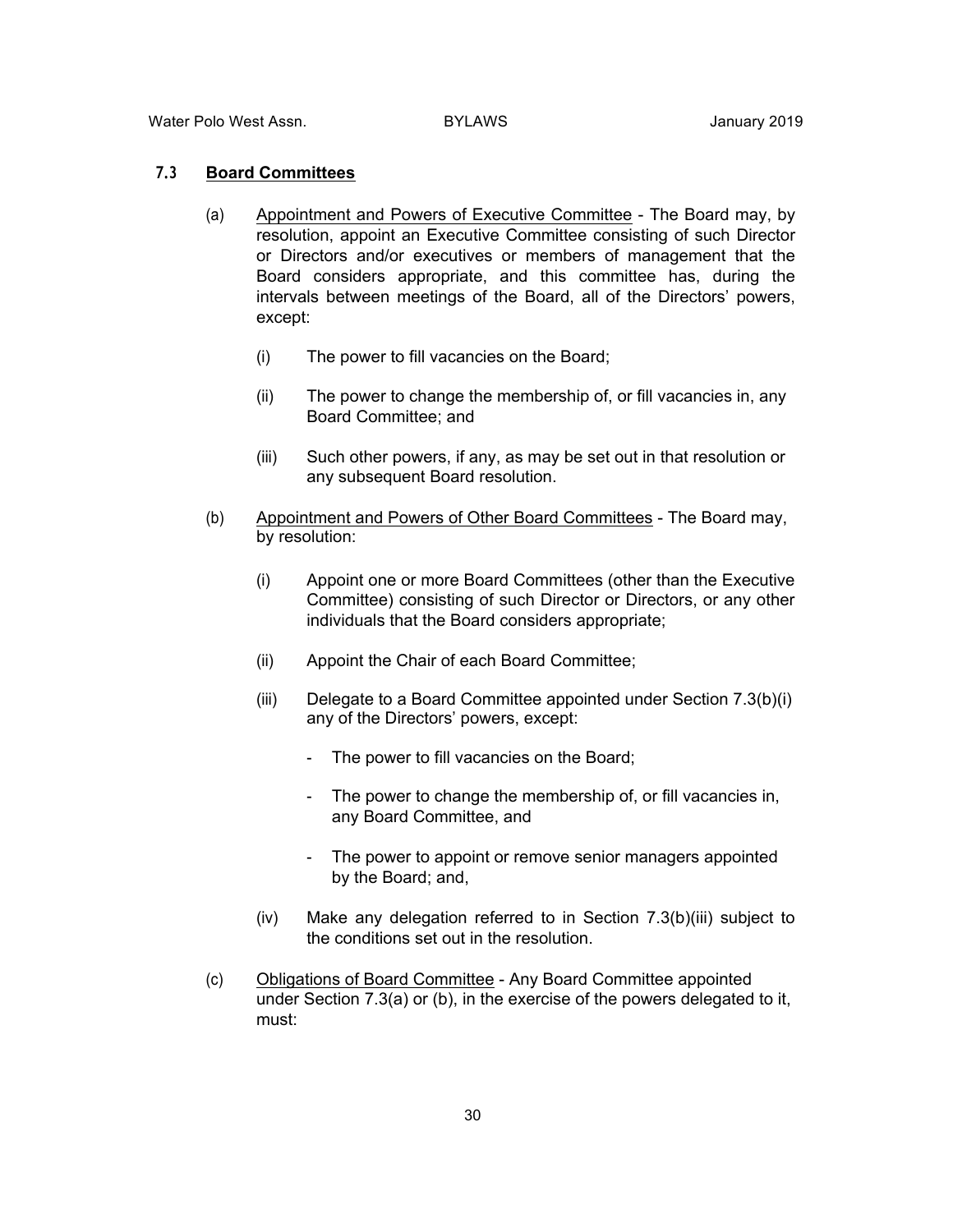- (i) Conform to any rules that may from time to time be imposed on it by the Board; and
- (ii) Report every act or thing done in exercise of those powers as the Board may require.
- (d) Powers of Board All Board Committees are advisory committees and, notwithstanding any powers that the Board may delegate to a Board Committee, the Board always retains overall responsibility and authority for the affairs of Water Polo West. The Board may, at any time, with respect to a Board Committee appointed under Sections 7.3(a) or (b):
	- (i) Revoke or alter the authority given to a Board Committee, or override a decision made by a Board Committee, except that the revocation or alteration of a Board Committee's authority does not invalidate a prior act of that Board Committee that would have been valid if the revocation or alteration had not occurred;
	- (ii) Terminate the appointment of, or change the membership of, a Board Committee; and
	- (iii) Fill vacancies on a Board Committee.
- (e) Board Committee Meetings Subject to Section 7.3(c)(i), and unless the Board otherwise provides in a resolution, with respect to a Board Committee appointed under Section 7.3(a) or (b):
	- (i) The Board Committee may meet and adjourn as it thinks proper;
	- (ii) If, at any meeting, the chair of the meeting is not present within 15 minutes after the time set for holding the meeting, the members of the Board Committee may choose one of their number to chair the meeting;
	- (iii) A majority of the members of a Board Committee constitute a quorum of the Board Committee; and
	- (iv) Questions arising at any meeting of the Board Committee are determined by a majority of votes of the members of the Board Committee present. If present, the Chair of the Board Committee has a second or casting vote in the case of an equality of votes. The chair of the meeting does not have a second or casting vote if the meeting is not chaired by the Chair of the Board Committee.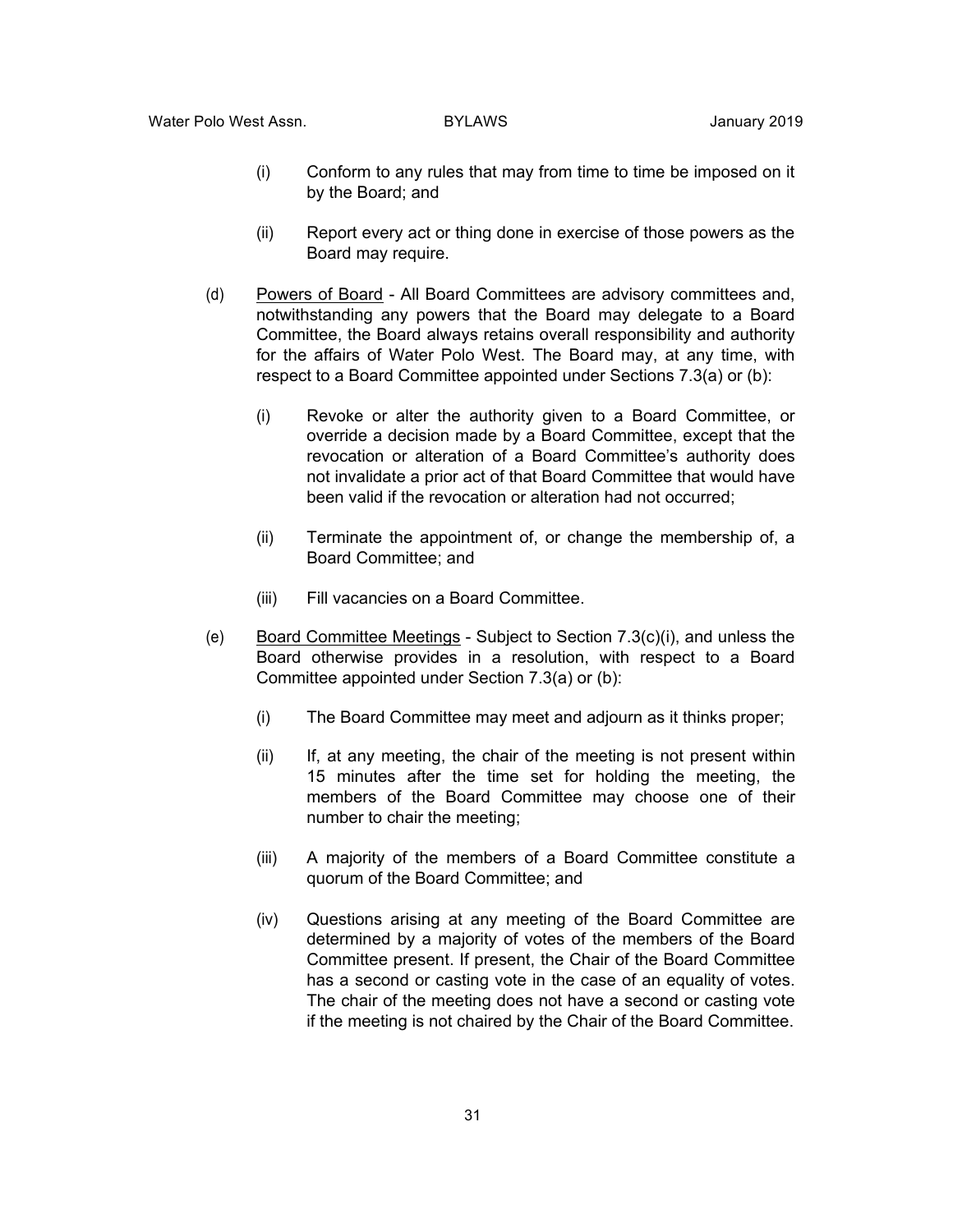- (f) Committee Meetings by Telephone or Other Communications Medium A Director or individual may participate in a Board Committee meeting in person, by telephone, or other communications medium if all participants in the meeting, whether in person, by telephone, or by other communications medium, are able to communicate with each other. A Director or individual who participates in a meeting in this manner is deemed for all purposes of the *Societies Act* and these Bylaws to be present at the meeting and to have agreed to participate in that manner.
- (g) Board Committee Resolutions A resolution in writing, signed by all of the members of a Board Committee, is as valid and effective as if regularly passed at a meeting of a Committee.
- (h) Meeting Minutes An individual will be designated for all Board Committees to record the minutes of the Board Committee meeting.

#### **Section 8 – Senior Managers**

### **8.1 Appointment of Senior Managers**

- (a) Subject to the *Societies Act,* the Board may from time to time:
	- (i) delegate authority and power to manage Water Polo West's activities and affairs to senior managers;
	- (ii) specify the rights, responsibilities, duties and powers of senior managers; and
	- (iii) vary, add to, revoke or limit any such rights, responsibilities, duties and powers of senior managers.
- (b) The duties of Directors set forth in Section 6.6(a) apply in relation to a senior manager as if the senior manager were a Water Polo West Director.

### **8.2 Termination of Senior Managers**

- (a) All appointments of senior managers are to be made on the terms and conditions that the Board thinks fit. Each senior manager shall serve at the pleasure of the Board and shall hold office until the earlier of:
	- (i) Being removed by the Board;
	- (ii) A successor being appointed by the Board;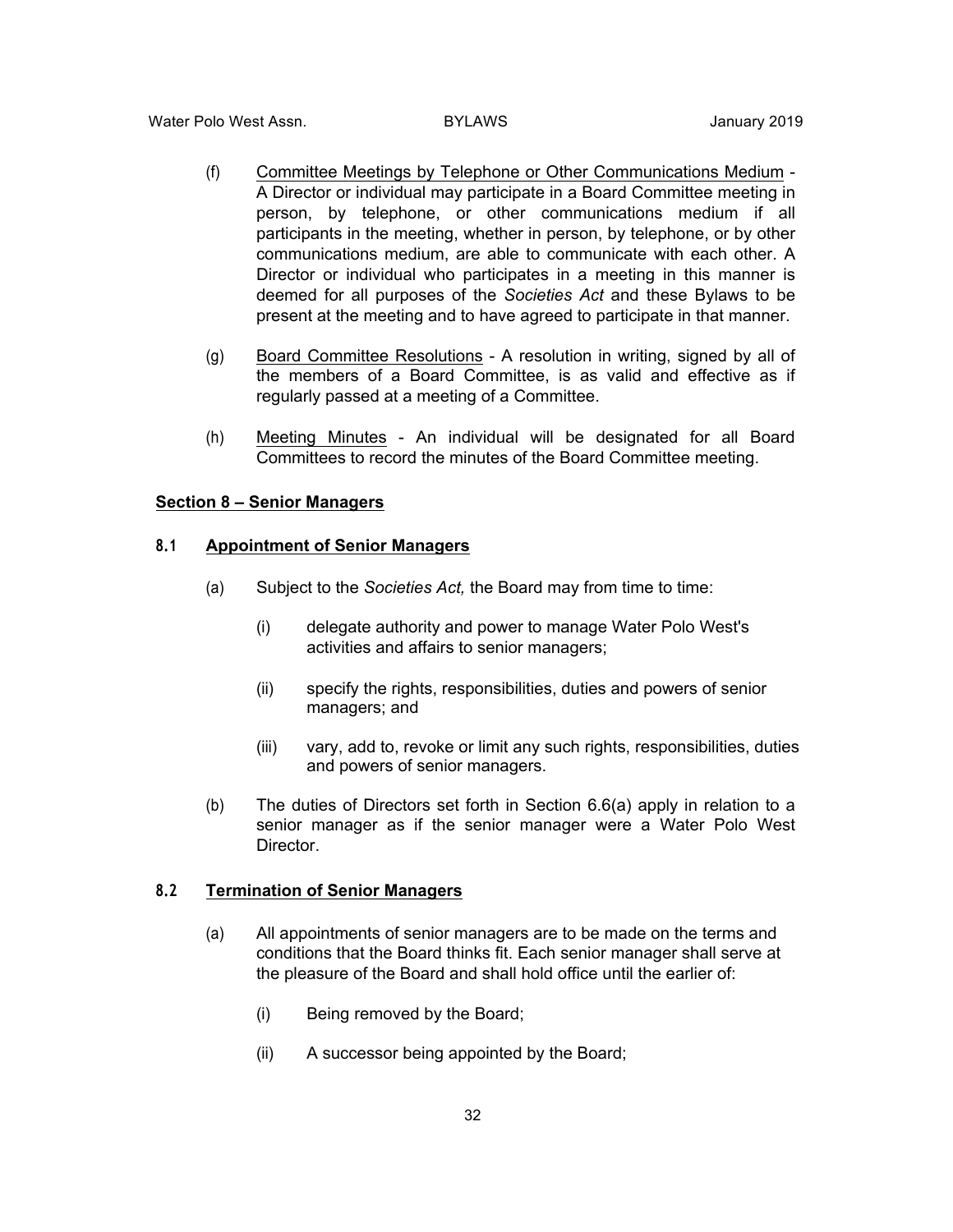- (iii) The senior manager's resignation, death or incapacity; or
- (iv) No longer being qualified in accordance with the requirements of Section 6.2(j) of these Bylaws;
- (b) Such removal shall be without prejudice to any contractual rights, or rights under law, of the senior manager.

#### **Section 9 - Disclosure of Interest by Directors and Senior Managers**

#### **9.1 Definitions**

For the purposes of this Section 9:

- (a) **Disclosable Interest** means any direct or indirect material interest in a Matter, whether actual, contingent, potential, or reasonably perceived; and
- (b) **Matter**  means:
	- (i) A contract or transaction, or a proposed contract or transaction, of Water Polo West; or
	- (ii) A matter that is or is to be the subject of consideration by the Board, if that interest could result in the creation of a right, privilege, duty or interest that materially conflicts with that Director's or senior manager's duties or responsibilities as a Director or senior manager of Water Polo West, but does not include a contract or transaction, or proposed contract or transaction, or matter that relates to:
		- Reimbursement of a Director by Water Polo West for the Director's expenses;
		- Indemnification of or payment to a Director under Section 10.2;
		- The purchase or maintenance of insurance under Section 10.3 for the benefit of a Director.

#### **9.2 Disclosure of Interest and Conduct by Director**

A Director who has a Disclosable Interest in a Matter must: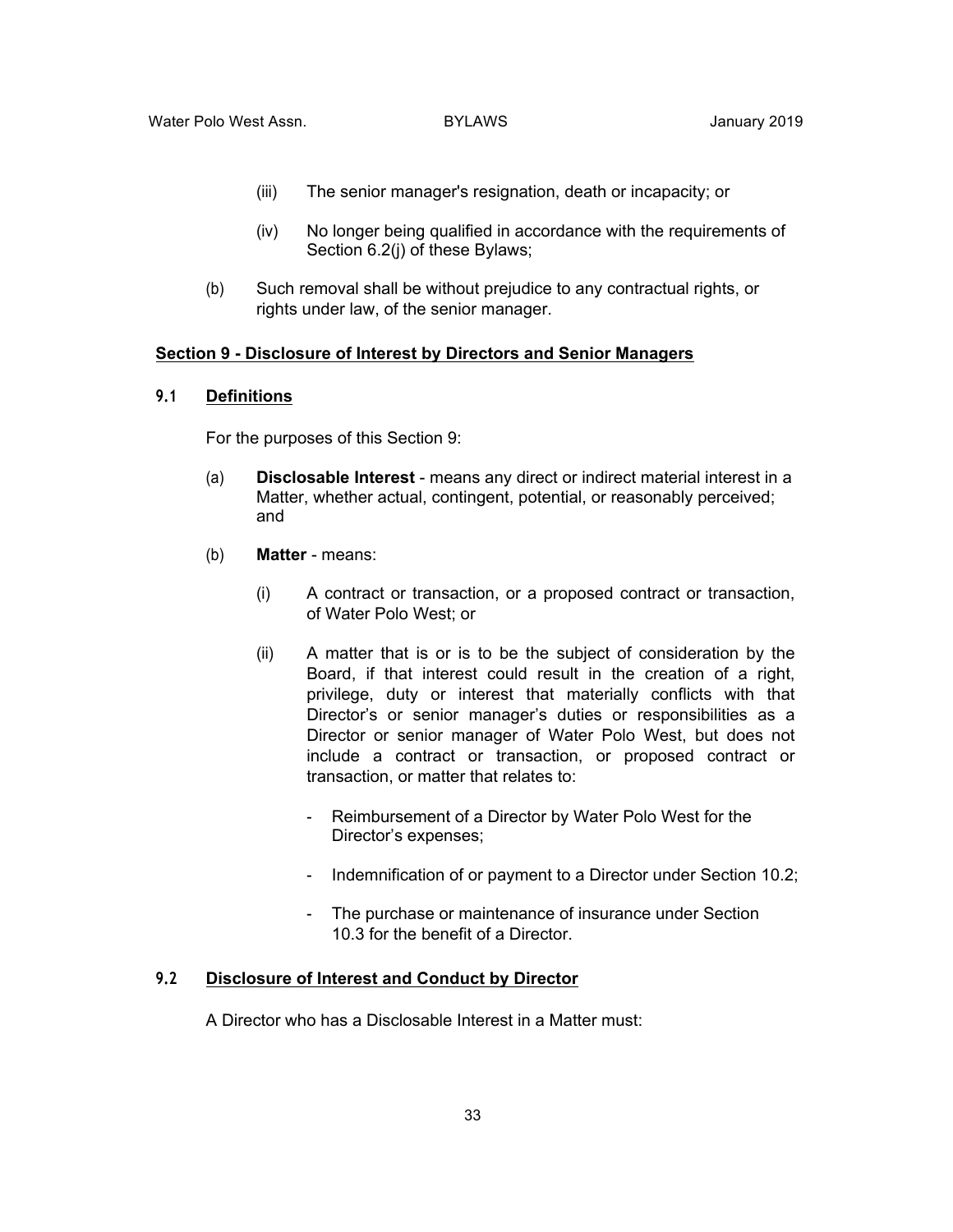- (a) Disclose fully and promptly to the other Directors the nature and extent of the Disclosable Interest;
- (b) Abstain from voting on a Board resolution or, other than for purposes of being counted in the quorum, abstain from consenting to a consent resolution of the Board in respect of the Matter;
- (c) Leave the Board meeting, if any, when the Matter is discussed, unless asked by the other Directors to be present to provide information, and when the other Directors vote on the Matter; and
- (d) Refrain from any action intended to influence the discussion or vote by the other Directors.
- (e) Each Director will complete a statement of Disclosable Interests annually at the start of each calendar year, such statement to be made available for review by the Members with the Society's other records.

### **9.3 Disclosure of Interest and Conduct by Senior Manager**

A senior manager who has a Disclosable Interest in a Matter must:

- (a) Disclose fully and promptly to the Board the nature and extent of the Disclosable Interest;
- (b) If the Matter is to be the discussed at a Board meeting at which the senior manager is present, leave the Board meeting, if any, when the Matter is discussed, unless asked by the Board to be present to provide information, and leave when the Board votes on the Matter; and
- (c) Refrain from any action intended to influence the discussion or vote by the Board.

#### **9.4 Evidence of Disclosure**

A disclosure under Sections 9.2 or 9.3 must be evidenced in at least one of the following records:

- (a) The minutes of a Board meeting;
- (b) A consent resolution by the Board; or
- (c) A record addressed to the Board that is delivered to the delivery address or mailed by registered mail to the mailing address, of the registered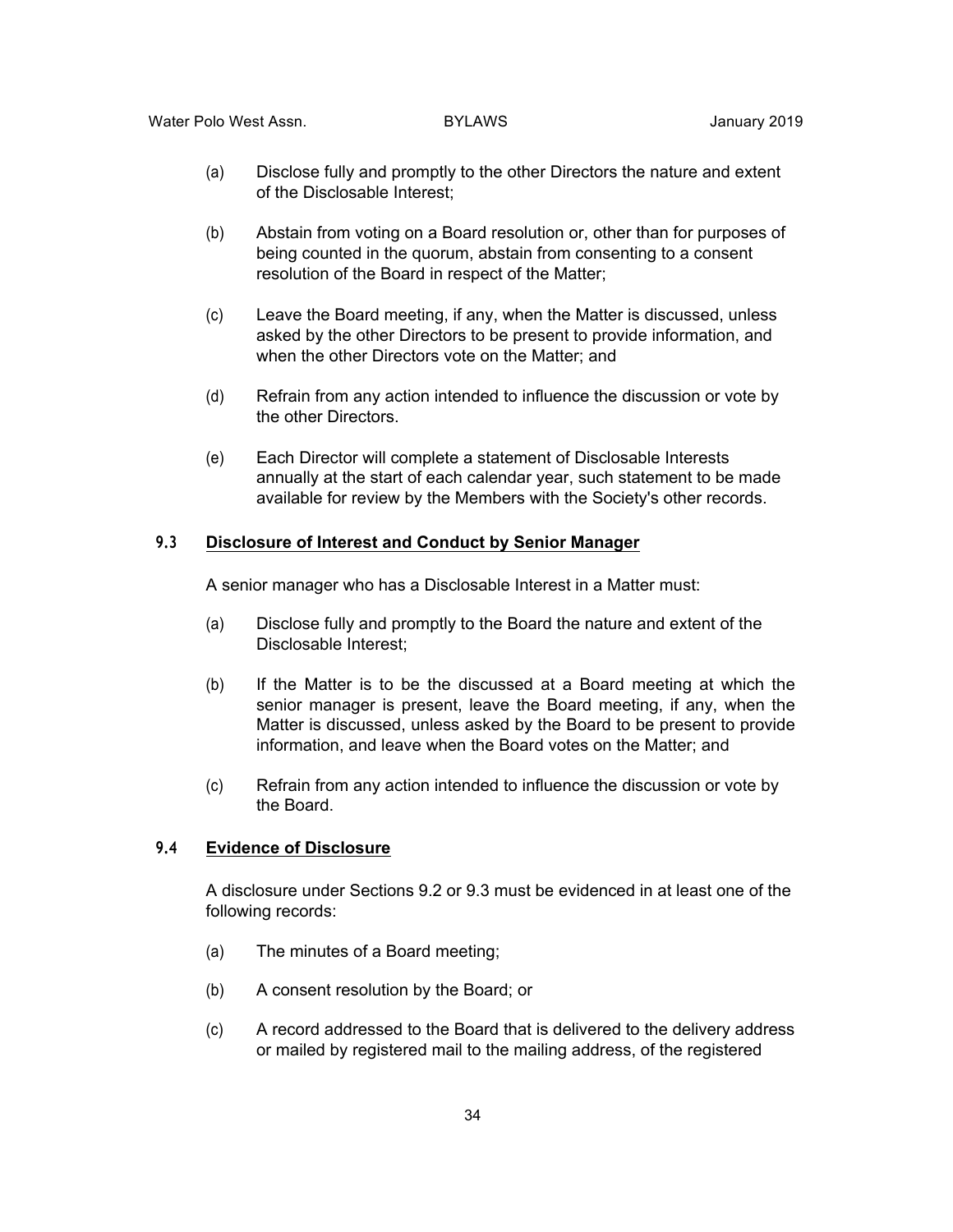office of Water Polo West.

### **9.5 Exceptions**

If all of the Directors have disclosed a Disclosable Interest in a Matter, any or all of the Directors may vote on a Board resolution or consent to a consent resolution of the Board in respect of the Matter and Sections 9.2(c) and (d) do not apply.

#### **9.6 Obligation to Account for Profits**

A Director or senior manager who has a Disclosable Interest must pay to Water Polo West an amount equal to any profit made by the Director or senior manager as a consequence of Water Polo West entering into or performing a contract or transaction unless:

- (a) The Director or senior manager discloses the Disclosable Interest in the contract or transaction in accordance with, and otherwise complies with Sections 9.2 or 9.3 as applicable, and, after the disclosure, the contract is approved by a resolution of the Board; or
- (b) The contract or transaction is approved by a special resolution after the nature and extent of the Director's or senior manager's interest in the contract or transaction has been fully disclosed to the Members.

### **9.7 Validity of Contracts**

Subject to the *Societies Act*, the fact that a Director or senior manager is in any way, directly or indirectly, materially interested in a contract or transaction that Water Polo West has entered into, or proposes to enter into, does not make the contract or transaction void.

#### **Section 10 - Indemnification and Insurance**

#### **10.1 Definitions**

- (a) **Eligible Party** means a current or former Director or senior manager of Water Polo West or an individual who holds or held an equivalent position in a Water Polo West subsidiary.
- (b) **Eligible Proceeding** means a legal proceeding (including a civil, criminal, quasi-criminal, administrative or regulatory proceeding) or investigative action, whether current, threatened, pending or completed,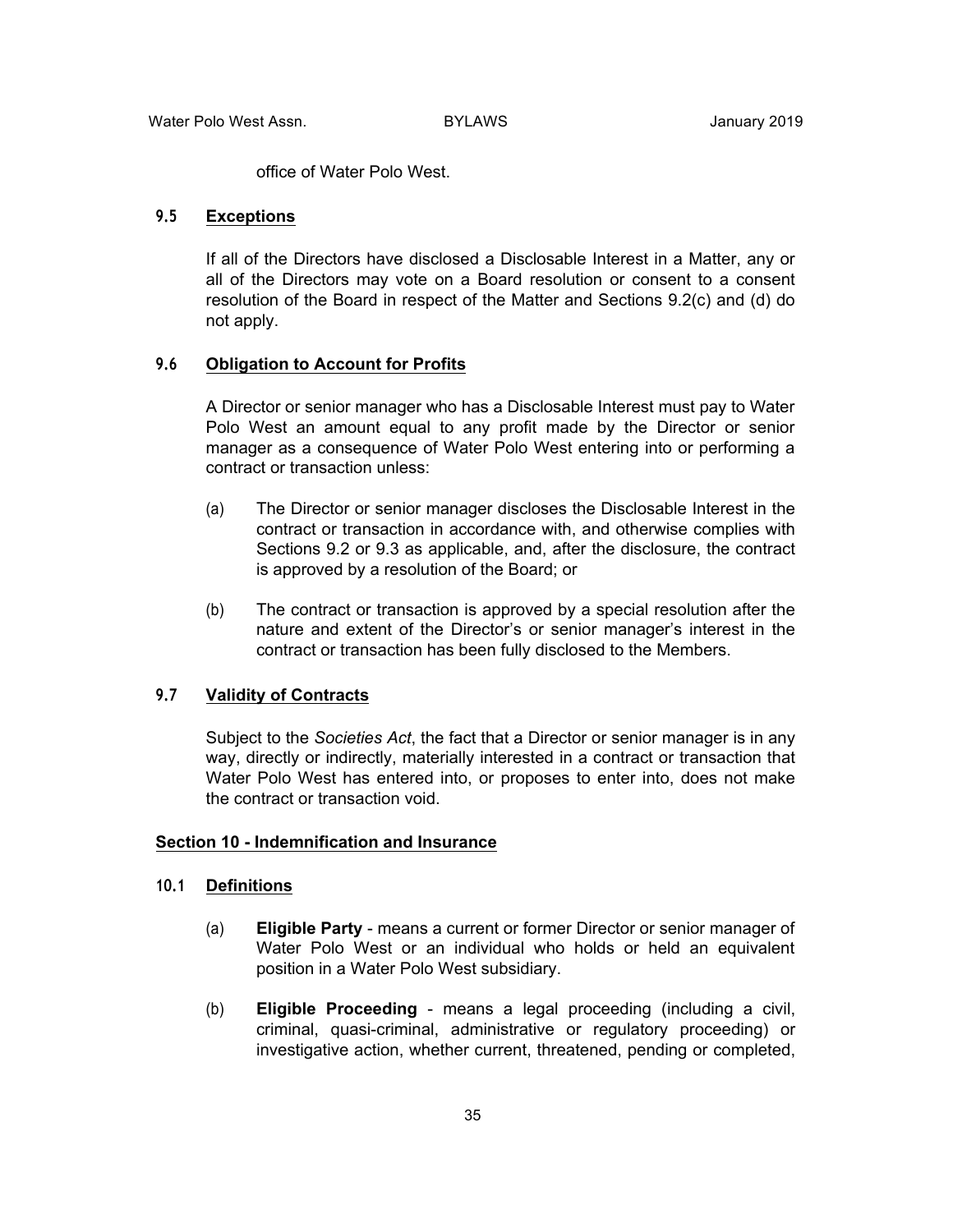in which an Eligible Party or a Representative by reason of such Eligible Party holding or having held a position of current or former Director or senior manager of Water Polo West or an equivalent position in a subsidiary of Water Polo West.

- (c) **Expense**  includes costs, charges and expenses, including legal and other fees, but does not include Penalties.
- (d) **Penalty**  means a judgment, penalty or fine awarded or imposed in, or an amount paid in settlement of, an Eligible Proceeding.
- (e) **Representative**  means an heir, or personal or other legal representative, of an Eligible Party.

### **10.2 Indemnification**

- (a) Indemnification Subject to the provisions of the *Societies Act* and Section 10.3, Water Polo West may, and in the case of Section 10.2(a)(iii), shall:
	- (i) Indemnify an Eligible Party or a Representative against all penalties to which the Eligible Party or the Representative is or may be liable in respect of an Eligible Proceeding;
	- (ii) Pay the expenses actually incurred by an Eligible Party or a Representative in respect of an Eligible Proceeding:
		- After the final disposition of such proceeding; or
		- As they are incurred in advance of the final disposition of an Eligible Proceeding provided that Water Polo West has first received from such Eligible Party a written undertaking that, if it is ultimately determined that the payment of expenses is prohibited pursuant to the *Societies Act* or Section 10.3, the Eligible Party or the Representative will repay the amounts advanced;
	- (iii) Pay, after the final disposition of an Eligible Proceeding, the expenses actually and reasonably incurred by an Eligible Party in respect of such proceeding if the Eligible Party has not been otherwise reimbursed for such expenses and such party was not adjudged to have committed any fault or to have omitted to do anything that the Eligible Party ought to have done.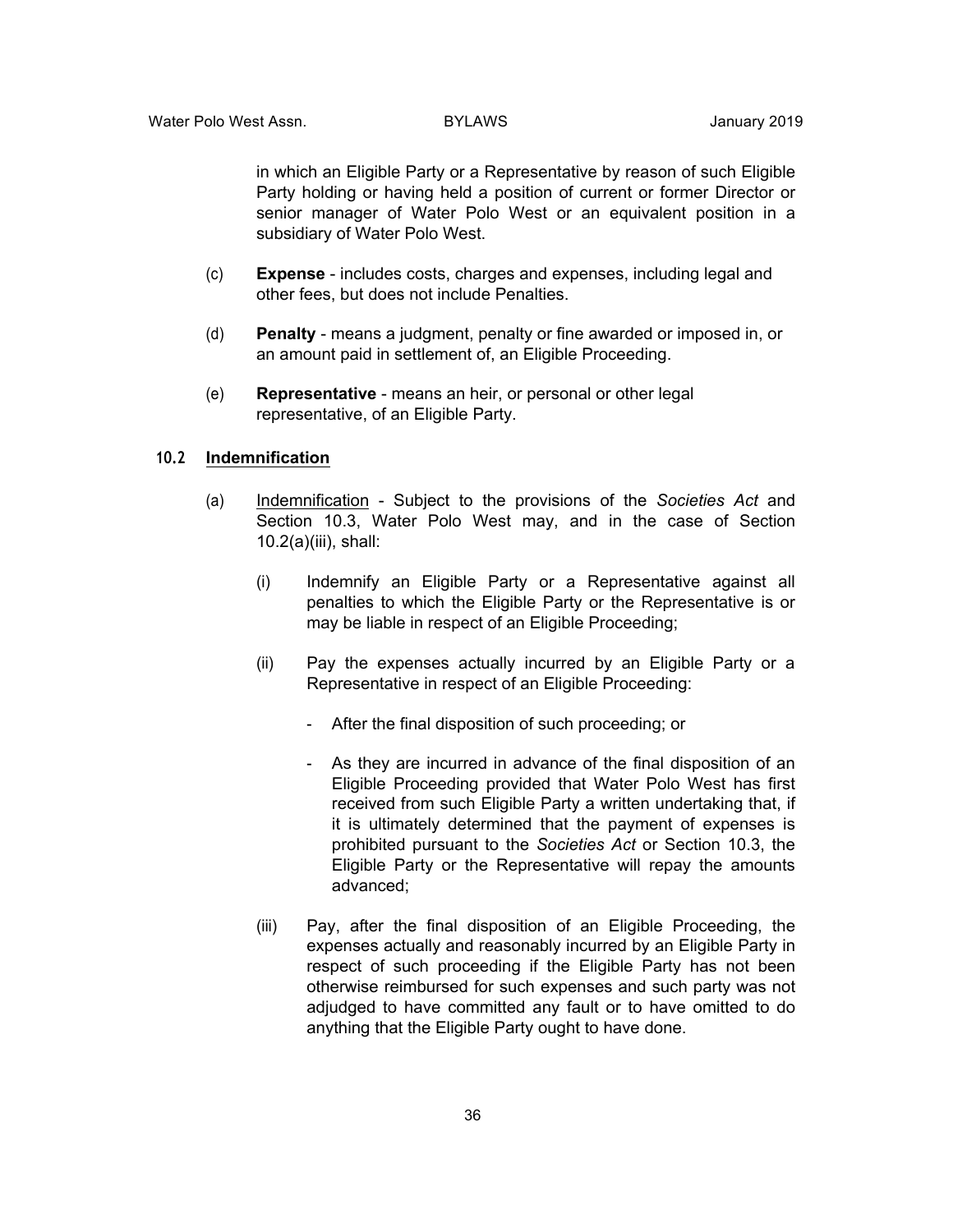- (b) Indemnification Prohibited Subject to the provisions of the *Societies Act*, Water Polo West shall not indemnify or pay the expenses of an Eligible Party or a Representative in respect of an Eligible Proceeding if:
	- (i) The Eligible Party did not act honestly and in good faith with a view to the best interests of Water Polo West or a subsidiary of Water Polo West, as the case may be;
	- (ii) The Eligible Proceeding is not a civil proceeding and the Eligible Party did not have reasonable grounds for believing that their conduct, in respect of which the Eligible Proceeding was brought, was lawful; or
	- (iii) Such Eligible Proceeding is brought by or on behalf of Water Polo West or a subsidiary of Water Polo West unless the Supreme Court of British Columbia, on the application of Water Polo West, approve the indemnification or payment of expenses.

### **10.3 Insurance**

Water Polo West may purchase and maintain insurance for the benefit of an Eligible Party or a representative of such Eligible Party against any liability that may be incurred by reason of the Eligible Party being or having been a Director or senior manager of Water Polo West or holding or having held an equivalent position in a subsidiary of Water Polo West.

#### **Section 11 - Auditor**

### **11.1 Appointment of Auditor**

- (a) Appointment An auditor may be appointed at each annual general meeting, by ordinary resolution, to hold office until the close of the next annual general meeting. If a subsequent auditor is not appointed as required above, the auditor in office continues as auditor until a successor is appointed.
- (b) Remuneration of Auditors The remuneration of the auditor shall be such amounts as may be approved by the Board.
- (c) Vacancy If there is a vacancy in the office of auditor created by resignation, death or otherwise, other than by removal under Section 11.2, the Board may appoint an auditor to hold office until the close of the next annual general meeting.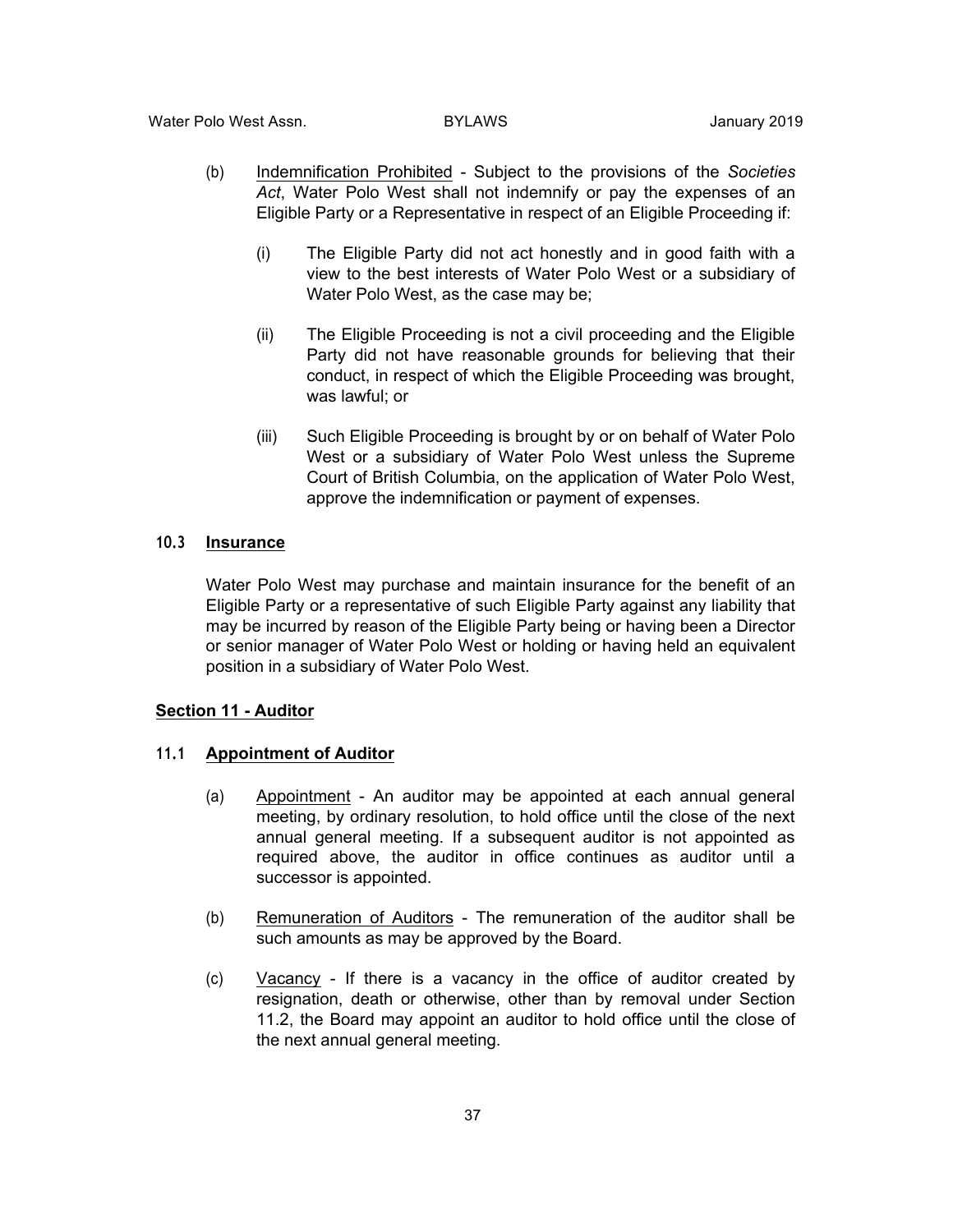#### **11.2 Removal of Auditor**

- (a) Removal Water Polo West may, by ordinary resolution at a general meeting called for that purpose, remove its auditor before the expiration of the auditor's term of office, and must, by ordinary resolution at such general meeting, appoint a person as auditor for the remainder of the term of office of the auditor so removed.
- (b) Notice to Auditor Proposed to be Removed Before calling a general meeting for the purpose of removing an auditor, Water Polo West must send to the auditor a written notice of the intention to call the meeting, specifying the date on which the notice of the meeting is proposed to be sent, and a copy of all of the materials proposed to be sent to the Members in connection with the meeting. Water Polo West must send to the auditor who is proposed to be removed the records referred to above at least 14 days before the date on which the notice of the meeting is sent. The auditor may send to Water Polo West written representations respecting the auditor's proposed removal as auditor, and, if Water Polo West receives those written representations at least 7 days before the date on which the notice of the meeting is sent, Water Polo West must send a copy of those representations with the notice of the meeting.

#### **11.3 Qualification and Duties of Auditor**

- (a) Qualified and Independent A person appointed as auditor of Water Polo West shall be qualified to act as an auditor and be independent of Water Polo West within the meaning of the *Societies Act*.
- (b) Auditor to Attend General Meetings The auditor of Water Polo West is entitled, in respect of a general meeting, to receive each notice and other communication relating to the meeting to which a Member is entitled, to attend the general meeting, and to be heard at the general meeting on any part of the business of the general meeting that deals with the financial statements of Water Polo West or any other matter with respect to which the auditor has a duty or function. A Member may, by written notice received by Water Polo West at least 7 days before such general meeting, require the attendance of the auditor at a general meeting at which the financial statements of Water Polo West are to be considered, or the auditor is to be appointed or removed. If Water Polo West receives such written notice from a Member, Water Polo West must promptly inform the auditor, the auditor must attend the general meeting and Water Polo West must pay the expenses of that attendance.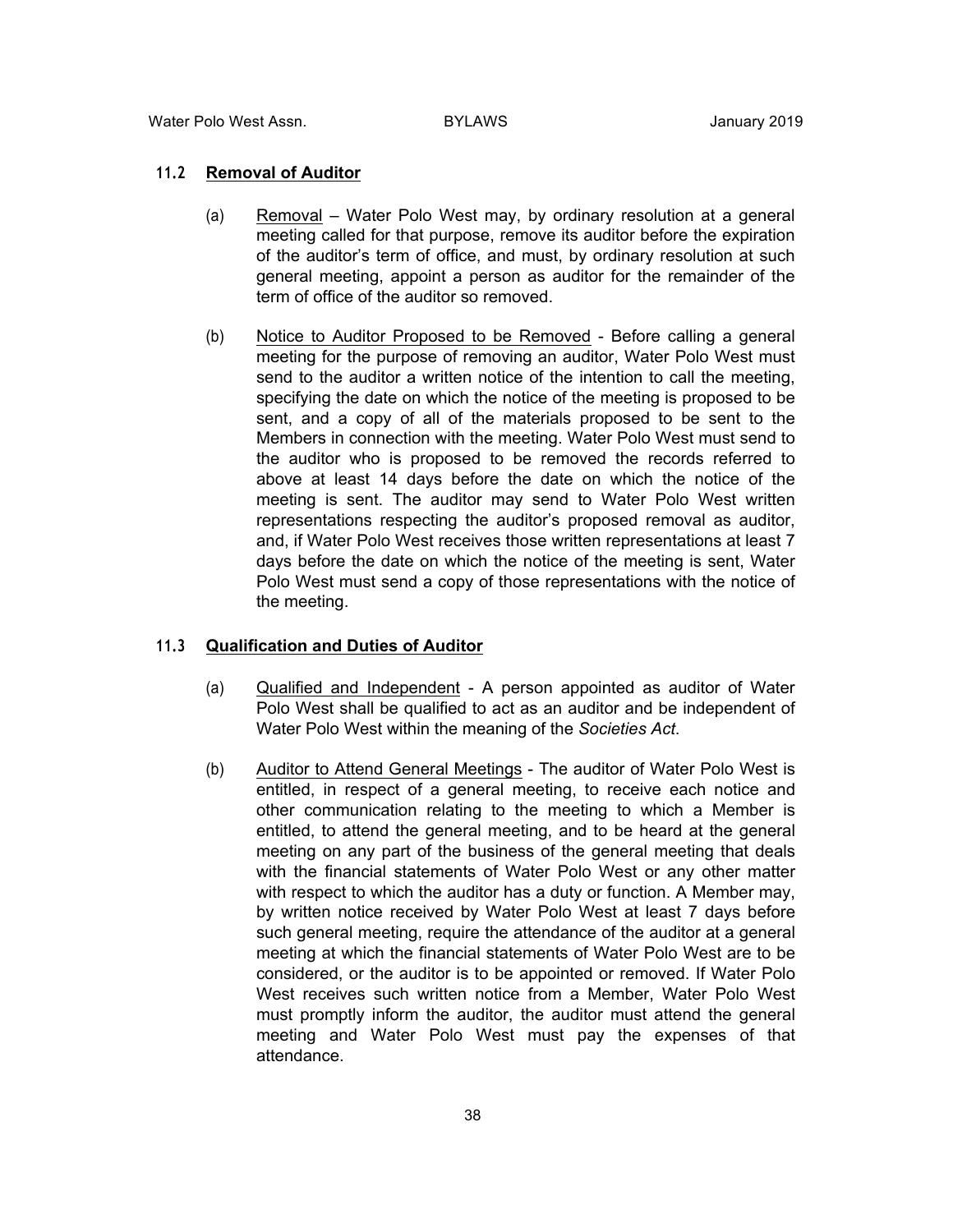#### **Section 12 - Investments, Borrowing, Distributions, and Disposal of Undertaking**

### **12.1 Investments**

Water Polo West may invest its funds only in an investment or investments in which a prudent investor might invest.

### **12.2 Borrowing**

Water Polo West may from time to time, if authorized by the Board:

- (a) Borrow money in the manner and amount, on the security, from the sources and on the terms and conditions that the Board may determine;
- (b) Issue bonds, debentures, notes or other evidences of debt obligations either outright or as security for any liability or obligation of Water Polo West at any time, to any person and for any consideration that the Board may determine.
- (c) Guarantee the repayment of money by any other person or the performance of any obligation of any other person; and
- (d) Mortgage or charge, whether by way of specific or floating charge, or give other security on the whole or any part of the present and future undertaking of Water Polo West.

### **12.3 Restrictions on Distributions**

Water Polo West must not distribute any of its money or other property other than:

- (a) For full and valuable consideration;
- (b) In furtherance of the purposes of Water Polo West; and
- (c) To a qualified recipient; or
- (d) For a distribution required or authorized by the *Societies Act*.

### **12.4 Disposal of Undertaking**

Water Polo West must not sell, lease or otherwise dispose of all or substantially all of its undertaking unless Water Polo West has been authorized to do so by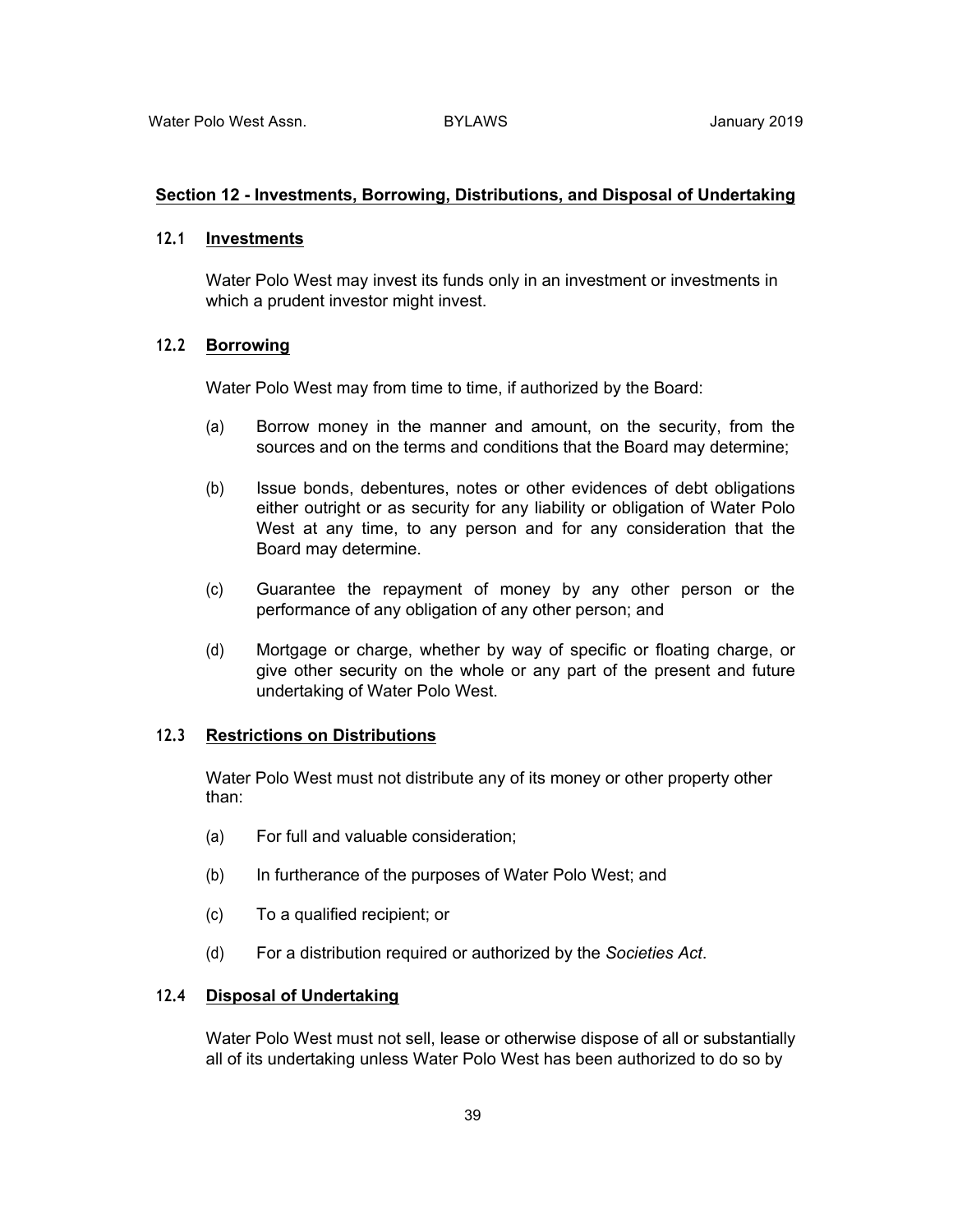special resolution.

#### **Section 13 - Notices, Access to Records, and Signatories**

#### **13.1 Notices**

- (a) Method of Giving Notice Unless the *Societies Act* or these Bylaws provide otherwise, a record (including any notice, statement or report) required or permitted by the *Societies Act* or these Bylaws to be sent to a Member, Director, senior manager, auditor or other person may be sent by any of the following methods:
	- (i) By mail:
		- For a record mailed to a Member, Director or senior manager to that person's registered address; and
		- In any other case, the intended recipient's most recent mailing address known to the sender;
	- (ii) By delivery:
		- For a record delivered to a Member, Director or senior manager at that person's registered address;
		- For a record delivered to Water Polo West at the delivery address of its registered office, by leaving the record in a mail box or mail slot for that delivery address; and
		- In any other case by leaving the record with the person or an agent of the person or, in case of a person other than an individual, by leaving the record in a mail box or mail slot for the address at which the person carries on activities or business; or
	- (iii) If the intended recipient has provided an email address or fax number for that purpose, by email or fax to that email address or fax number.
- (b) Deemed Receipt A record that is mailed to a person by ordinary mail to the applicable address for that person referred to in Section 13.1(a)(i) is deemed to be received by the person to whom it was mailed on the beginning of  $5<sup>th</sup>$  day after the record is mailed. A record that is delivered to a person at the applicable address for that person referred to in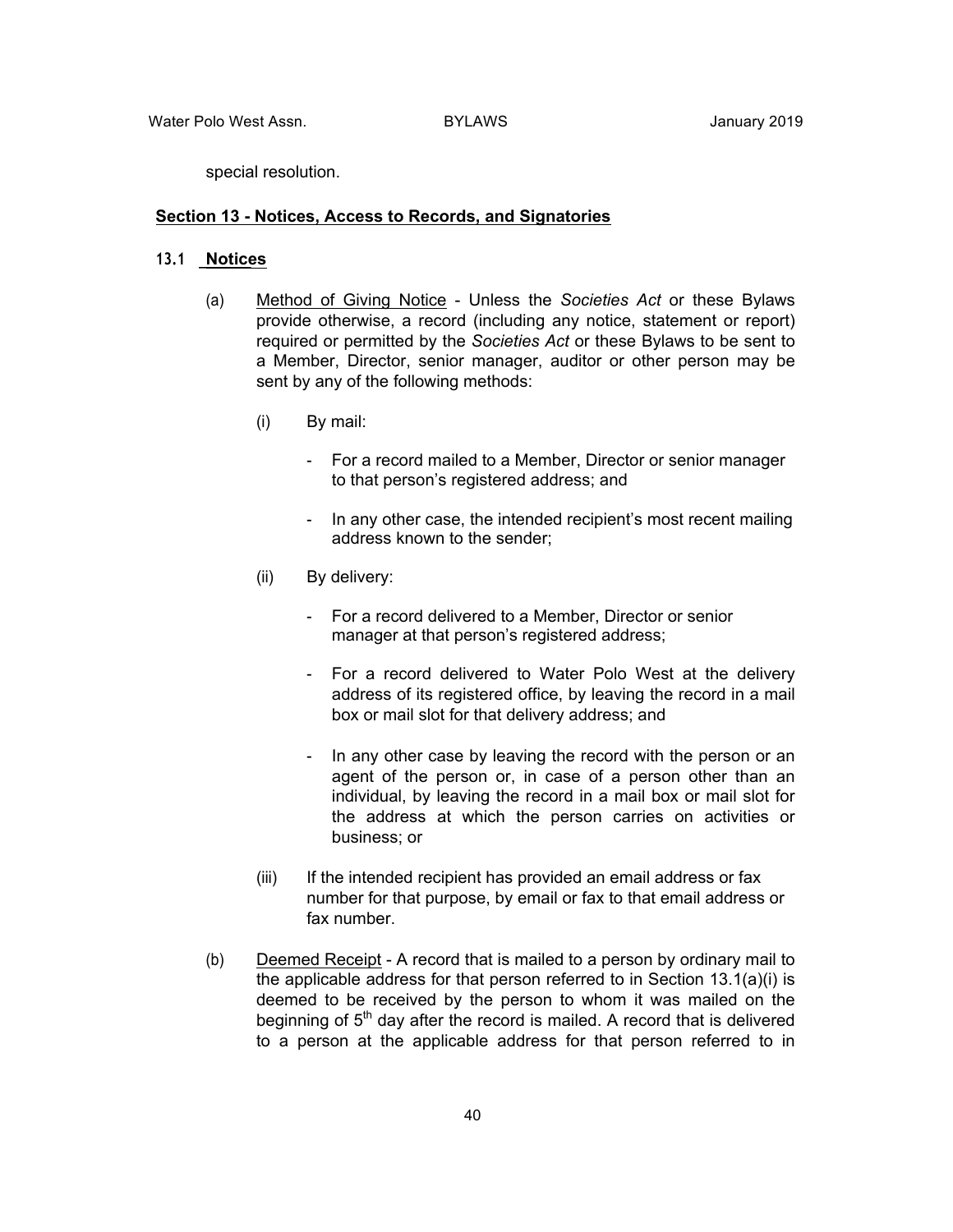Section 13.1(a)(ii) is deemed to be received by the person to whom it was delivered on the beginning of the next day after the record is delivered. If the person has provided an email address or fax number to which records may be sent, a record sent to such email address or fax number is deemed to be received by that person on the beginning of the next day after the record is emailed or faxed to that email address or fax number.

(c) Certificate of Sending - A certificate signed by a senior manager of Water Polo West stating that a record was sent as required by Section 13.1(a) is conclusive evidence of the fact.

### **13.2 Access to Records**

- (a) Members Entitled to Records A Member in good standing is entitled to receive, without charge, one copy of the current Water Polo West Constitution and Bylaws and the most recent financial statements of Water Polo West.
- (b) No Access to Board Documents A Member is not entitled to inspect, or receive copies of, the minutes of Board meetings, Board consent resolutions (including in camera meeting minutes) and the accounting records of Water Polo West (other than the financial statements), with the exception of those portions of any of the above records that evidence a disclosure of a Director's or senior manager's interest in the Board minutes or consent resolutions in accordance with Section 9.4 or the *Societies Act*.

### **13.3 Signatories**

- (a) Signatures Except for documents executed in the usual and ordinary course of Water Polo West activities, which may be signed by any senior manager or employee of Water Polo West acting within the scope of their authority, the following are the only persons authorized to sign any document on behalf of Water Polo West:
	- (i) The President, together with any other Director;
	- (ii) If the President is unable to provide a signature, by any other two Directors; or
	- (iii) Any individual appointed by resolution of the Board to sign the specific document, or that type of document or documents generally on behalf of Water Polo West.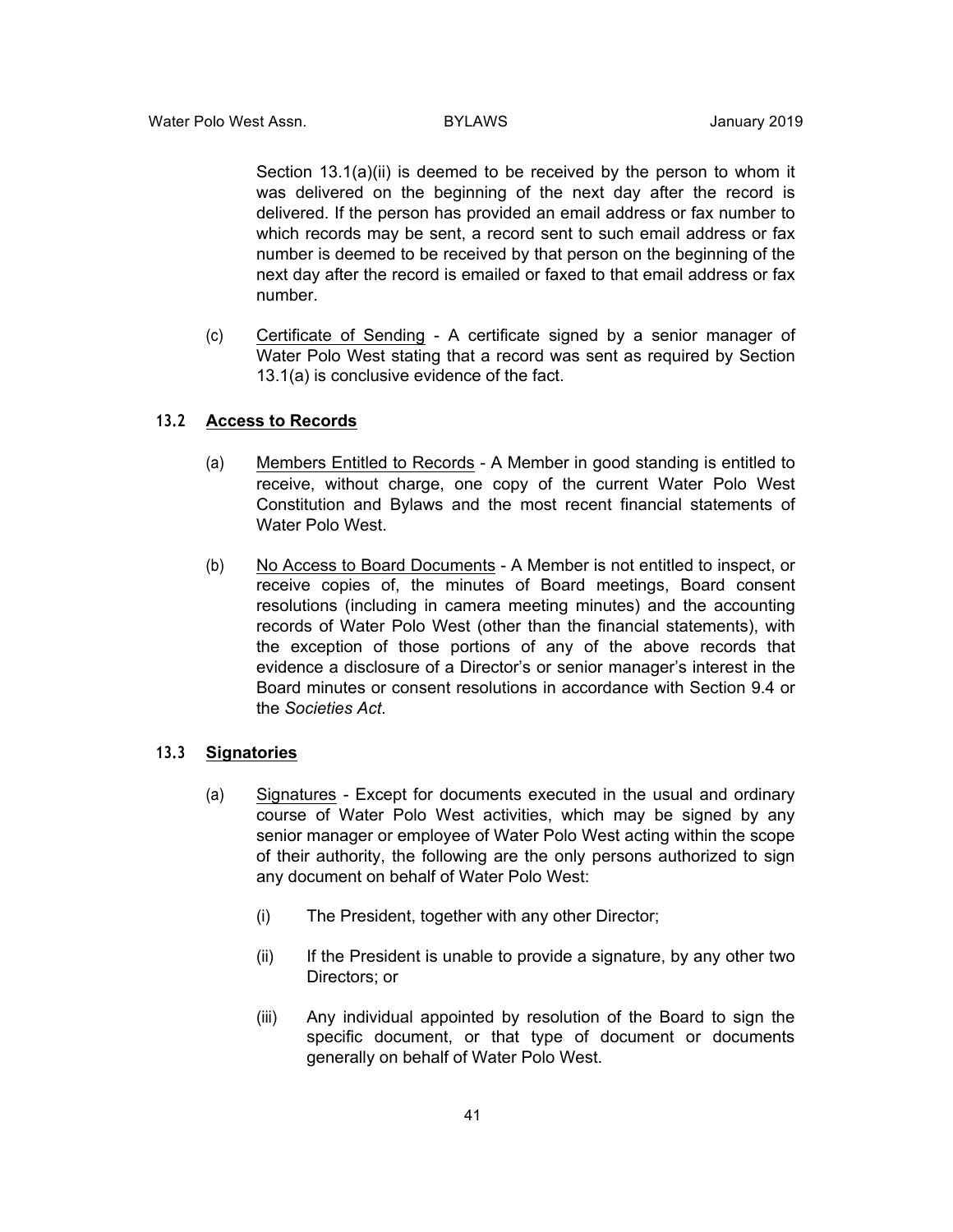(b) Facsimile Signatures - The signature of any individual authorized to sign on behalf of Water Polo West may, if specifically authorized by resolution of the Board, be written, printed, stamped, engraved, lithographed or otherwise mechanically reproduced. Anything so signed shall be as valid as if it had been signed manually, even if that individual has ceased to hold office when anything so signed is issued or delivered, until revoked by resolution of the Board.

#### **Section 14 - Discipline**

#### **14.1 Board Authority on Discipline**

- (a) The Board of Directors shall have the responsibility and authority to discipline, for any infringement or violation of the Laws of Water Polo, the BC *Societies Act*, the Constitution, these Bylaws, the rules or policies of Water Polo West or any other conduct which in the opinion of the Board is prejudicial to Water Polo or Water Polo West:
	- (i) Any Member;
	- (ii) Any Director, senior manager, or employee of Water Polo West;
	- (iii) Any player, volunteer, referee, scorekeeper, judge, coach, manager, club member, executive, and visiting member of a Water Polo Club, group, organization or team, in respect of activities under the jurisdiction of Water Polo West; or
	- (iv) Any individual in attendance at any competition or event organized, owned or sanctioned by Water Polo West.
- (b) The Board of Directors may delegate discipline authority, other than the authority to expel a Member from membership in Water Polo West, to the Discipline Committee and will set the Charter of the Discipline Committee.
- (c) The Board will appoint the Chair of the Discipline Committee.
- (d) No Member shall participate or permit its members to participate in Water Polo activities with any person, group or organization which has been expelled from membership in Water Polo West, is under suspension, or acts contrary to and in violation of any disciplinary penalty imposed hereunder.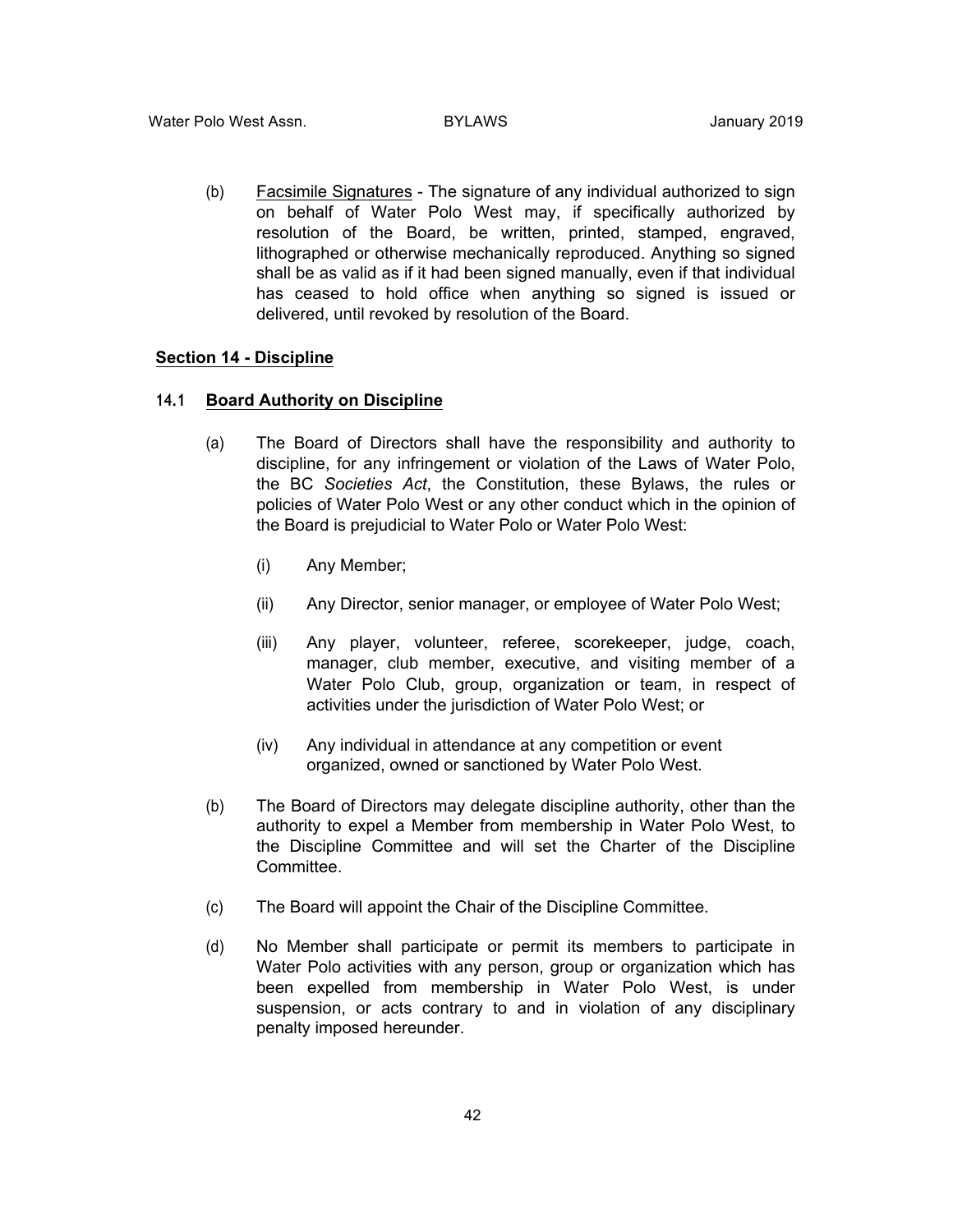#### **Section 15 - Bylaws and Rules**

#### **15.1 Bylaw Authority**

- (a) Water Polo West shall from time to time maintain a current online copy of the Constitution and Bylaws of Water Polo West that is accessible by members.
- (b) These Bylaws shall not be altered or added to except by special resolution.
- (c) All amendments to Water Polo West Bylaws must be compliant with the *Societies Act*.

### **15.2 Rules of Procedure**

(a) The Board may make rules and policies, from time to time, to direct the conduct of the business and affairs of Water Polo West, including the procedures to be followed by Committees.

#### **Section 16 - Miscellaneous**

#### **16.1 Affiliations**

Water Polo West has the power and authority to belong to other societies or associations, whether or not incorporated, with purposes similar, complementary or beneficial to Water Polo West and without limiting the generality of the foregoing, Water Polo West may be affiliated with Water Polo Canada and FINA.

### **16.2 Winding up or Dissolution of Water Polo West**

Upon the winding up or upon dissolution of Water Polo West, the assets which remain after payment of all costs, charges and expenses which are properly incurred in winding up shall be distributed to a qualified recipient as defined under the *Societies Act* as may be determined by an ordinary resolution of the Voting Members at the time of winding up or dissolution.

### **16.3 Charitable Purpose**

The business of Water Polo West shall be conducted without purpose of monetary gain for its Members and any profit which may accrue shall be used for promoting the purposes set out in Water Polo West's Constitution.